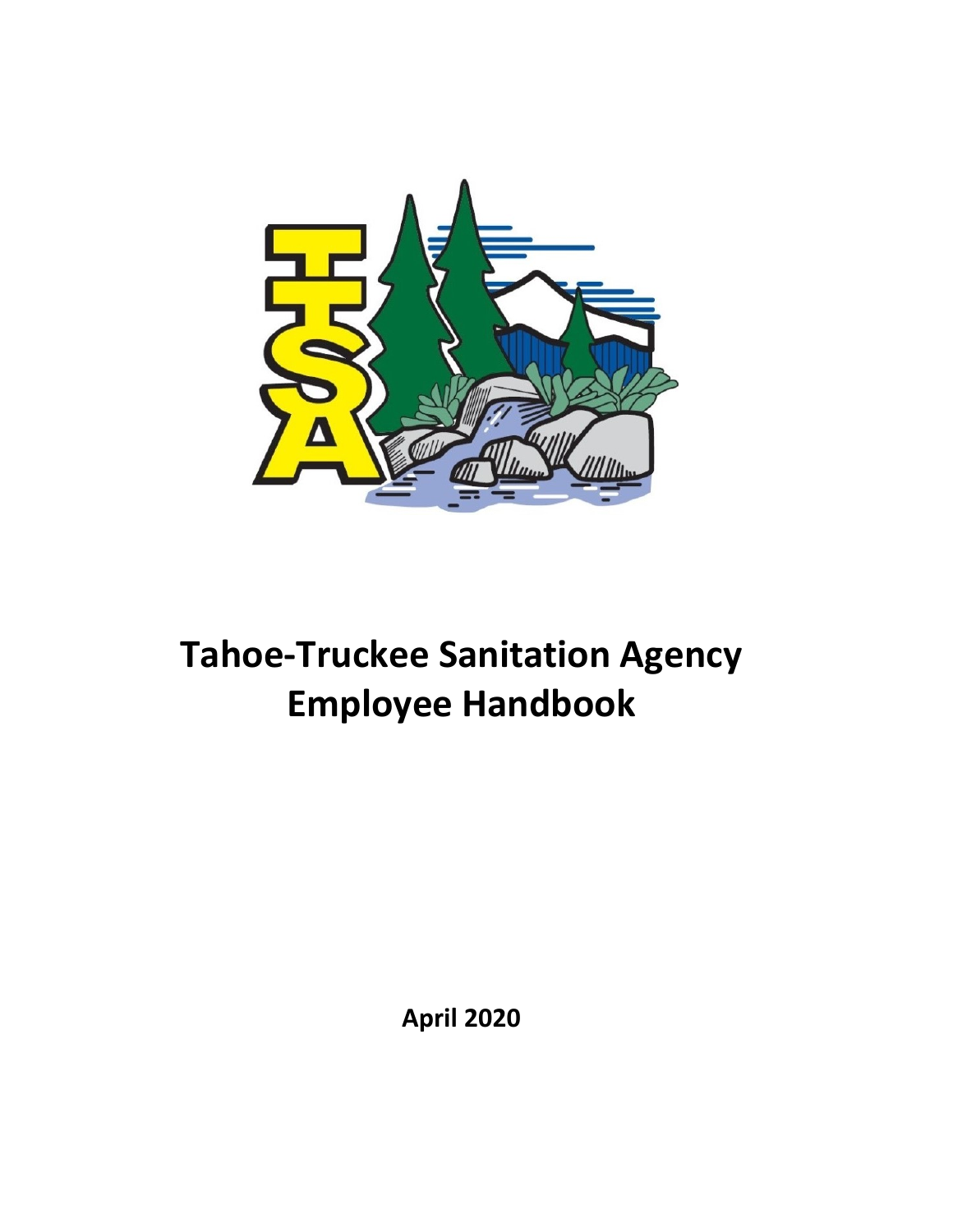# **Table of Contents**

| Applicable Pay Rates/Probation Following Promotion, Transfer, and Demotion 11 |  |
|-------------------------------------------------------------------------------|--|
|                                                                               |  |
|                                                                               |  |
|                                                                               |  |
|                                                                               |  |
|                                                                               |  |
|                                                                               |  |
|                                                                               |  |
|                                                                               |  |
|                                                                               |  |
| <b>BENEFITS</b>                                                               |  |
|                                                                               |  |
|                                                                               |  |
|                                                                               |  |
|                                                                               |  |
|                                                                               |  |
|                                                                               |  |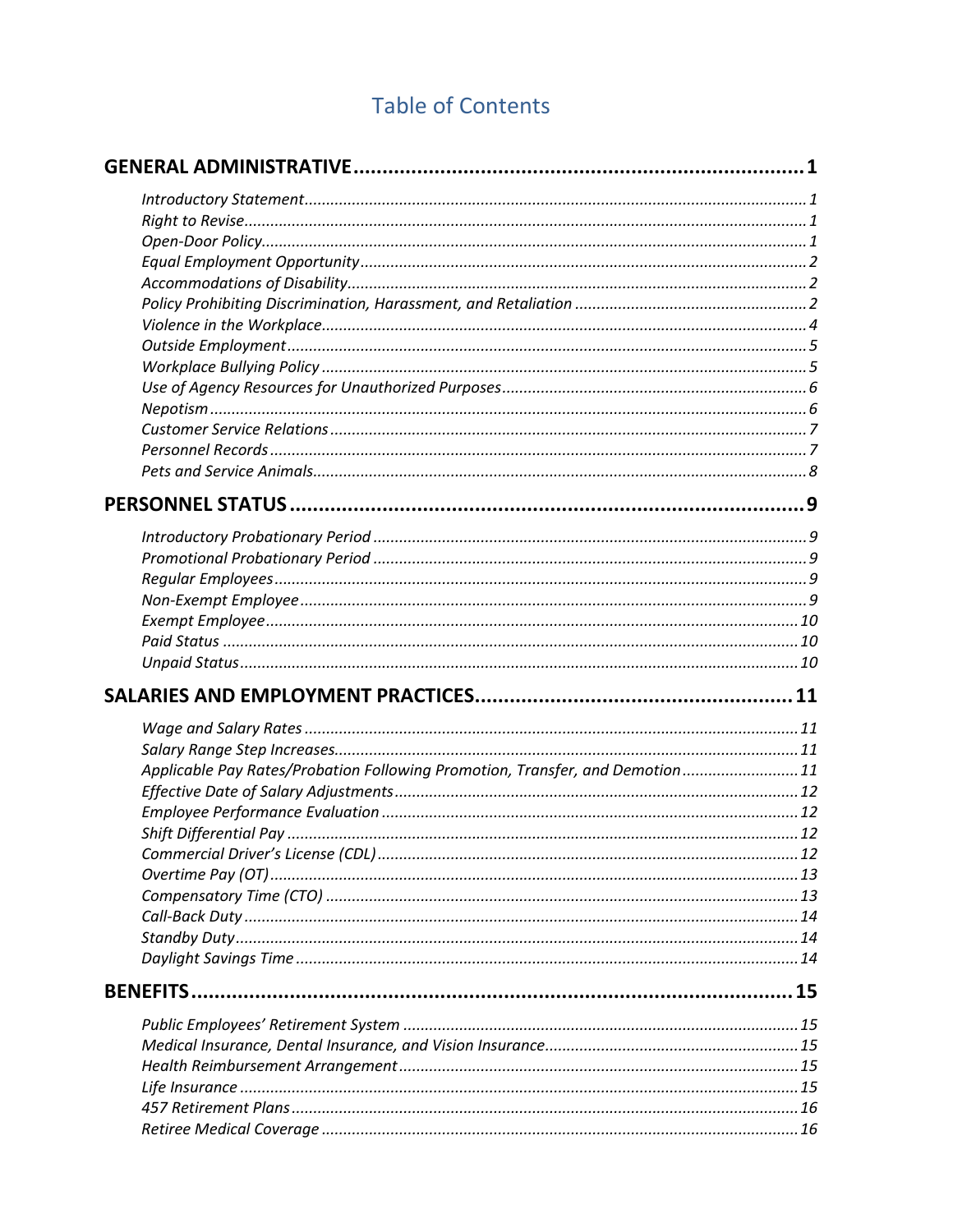| Family and Medical Leave Act and California Family Rights Act (FMLA and CFRA) 27 |    |
|----------------------------------------------------------------------------------|----|
|                                                                                  |    |
|                                                                                  |    |
|                                                                                  |    |
|                                                                                  |    |
|                                                                                  |    |
|                                                                                  |    |
|                                                                                  |    |
|                                                                                  | 34 |
|                                                                                  |    |
|                                                                                  |    |
|                                                                                  |    |
|                                                                                  |    |
|                                                                                  |    |
|                                                                                  |    |
|                                                                                  |    |
|                                                                                  |    |
|                                                                                  |    |
|                                                                                  |    |
|                                                                                  |    |
|                                                                                  |    |
|                                                                                  |    |
|                                                                                  |    |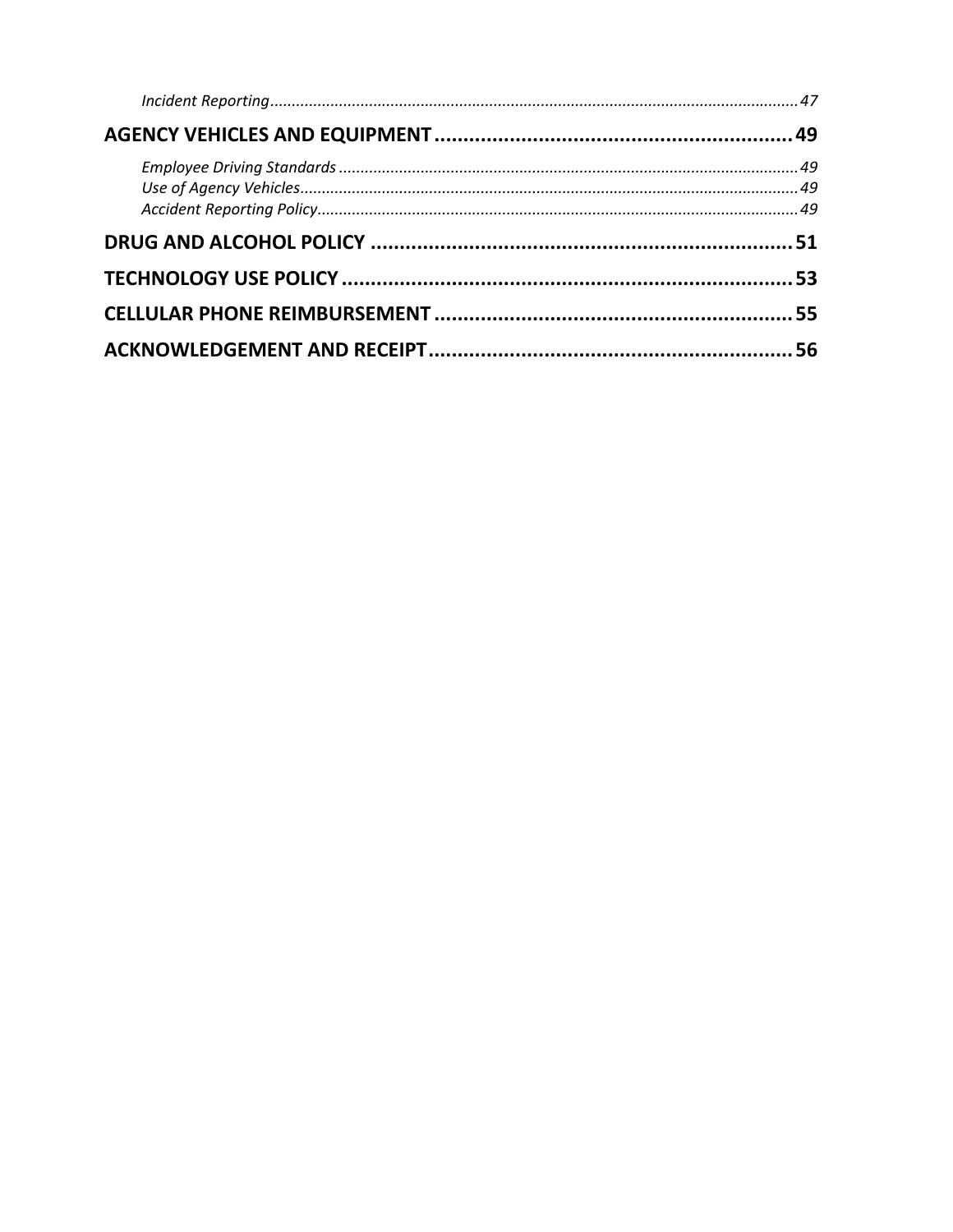# <span id="page-4-0"></span>**GENERAL ADMINISTRATIVE**

### <span id="page-4-1"></span>**Introductory Statement**

Welcome! As an employee of Tahoe-Truckee Sanitation Agency (the "Agency" or "TTSA"), you are an important member of a team effort. We hope that you will find your position with the Agency rewarding, challenging, and productive.

This Employee Handbook (Handbook) is designed to be a summary of some significant policies and procedures that govern your employment, and that affect and guide the actions of the Agency. The Handbook is a resource for all Agency employees to improve communication, promote uniformity of action, and clarify expectations. Employees are expected to comply with all Agency policies.

This Handbook supersedes all previously issued handbooks and any policy or benefit statements or memoranda that are inconsistent with the policies described here. Your immediate supervisor, department manager, General Manager (GM) or Human Resources Administrator (HR) will be happy to answer any questions you may have about these policies.

# <span id="page-4-2"></span>**Right to Revise**

The Agency reserves the right to revise, modify, delete, or add to any and all policies, procedures, work rules, or benefits stated in this Handbook or in any other document. However, any such changes must be in writing and must be signed by the GM and/or Agency Board of Directors.

Any written changes to this Handbook will be distributed to all employees so that employees will be aware of the new policies or procedures. No oral statements or representations can in any way alter the provisions of this Handbook.

# <span id="page-4-3"></span>**Open-Door Policy**

Suggestions for improving the Agency are always welcome. We want to hear your good-faith complaints, questions about your job or your working conditions, and suggestions to improve operations. Generally, we ask you to first discuss your concerns with your supervisor or manager, following these steps:

- As soon as possible, bring the situation to the attention of your supervisor or manager, who will then review your concern.
- If the problem persists, you may present it to HR, who will review and try to provide a solution or explanation. While a written complaint will typically assist in reviewing your concerns, it is not required that you put your complaint or question in writing.
- If the problem is still not resolved, you may present the problem to the GM of the Agency, who will attempt to reach a final resolution.

This "open door" procedure, which we believe facilitates open communication between employees and the Agency, cannot guarantee that every problem will be resolved to your satisfaction. However, the Agency values your observations and you should feel free to raise issues of concern, in good faith, without the fear of retaliation.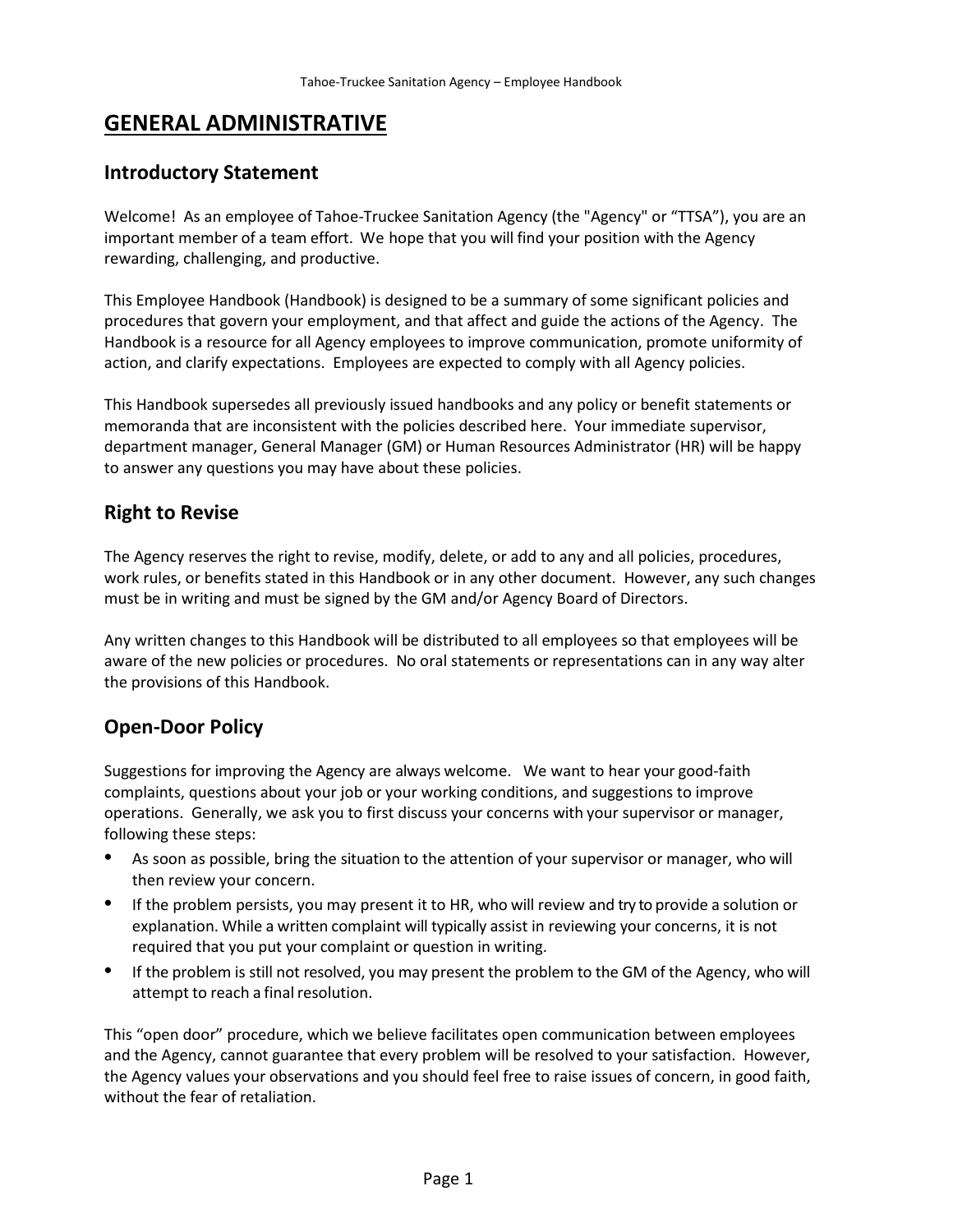This procedure applies to all normal operations of the Agency. Communications should flow up and down from the manager to the person carrying out the instructions, and across and between similar levels for day-to-day operations. In emergencies, it may be necessary to circumvent this procedure.

The Agency's organizational structure provides an effective means for general communications within departments. TTSA's structure should be utilized whenever it is necessary to discuss operations of the department. When someone has a problem regarding their dealings with a specific employee or organizational unit, they are encouraged to discuss this problem first with their supervisor or manager. If the problem cannot be solved at this level, it should be elevated up through the department structure. The final decision-maker for organizational issues is the GM, not the Agency Board of Directors.

Each manager should document how their chain of command functions and have this available for employees to review. Going around the command chain is discouraged, as it can result in general discord and interfere with effective management direction.

If you have a concern about conduct that you believe may violate the Agency's policy prohibiting workplace harassment, discrimination, or retaliation, please see the complaint procedure under that policy.

# <span id="page-5-0"></span>**Equal Employment Opportunity**

The Agency is committed to Equal Employment Opportunity (EEO) in the workplace. The Agency provides equal consideration and treatment to all employees and applicants in all aspects of employment, including but not limited to: selection, appointment, development, advancement, accommodation and all other terms and conditions of employment, without regard to age, race, sex, gender, color, religion, national origin, political affiliation, ancestry, citizenship, creed, marital status, registered domestic partner status, physical or mental disability, medical condition, genetic information, sexual orientation, gender identity or gender expression, military or veteran status, or any other characteristic protected by law.

# <span id="page-5-1"></span>**Accommodations of Disability**

The Agency does not discriminate against any employee or applicant on the basis of their disability. In accordance with applicable law, the Agency makes reasonable accommodations to permit an otherwise qualified individual with a known disability to perform the essential functions of the job.

# <span id="page-5-2"></span>**Policy Prohibiting Discrimination, Harassment, and Retaliation**

Harassment and discrimination in employment on the basis of sex (including pregnancy, childbirth, breastfeeding, or related medical condition), gender, race, color, national origin, ancestry, citizenship, religion, creed, age, physical or mental disability, medical condition, sexual orientation, gender identity or gender expression, military or veteran status, marital status, registered domestic partner status, genetic information, or any other protected basis (collectively the "Protected Characteristics") is unlawful under federal and state law. Every individual is entitled to work free of discrimination or harassment based on any Protected Characteristic. The law prohibits all employees (including coworkers, supervisors, and managers), as well as third parties with whom the employee comes into contact, from engaging in this prohibited conduct. Accordingly, the Agency does not tolerate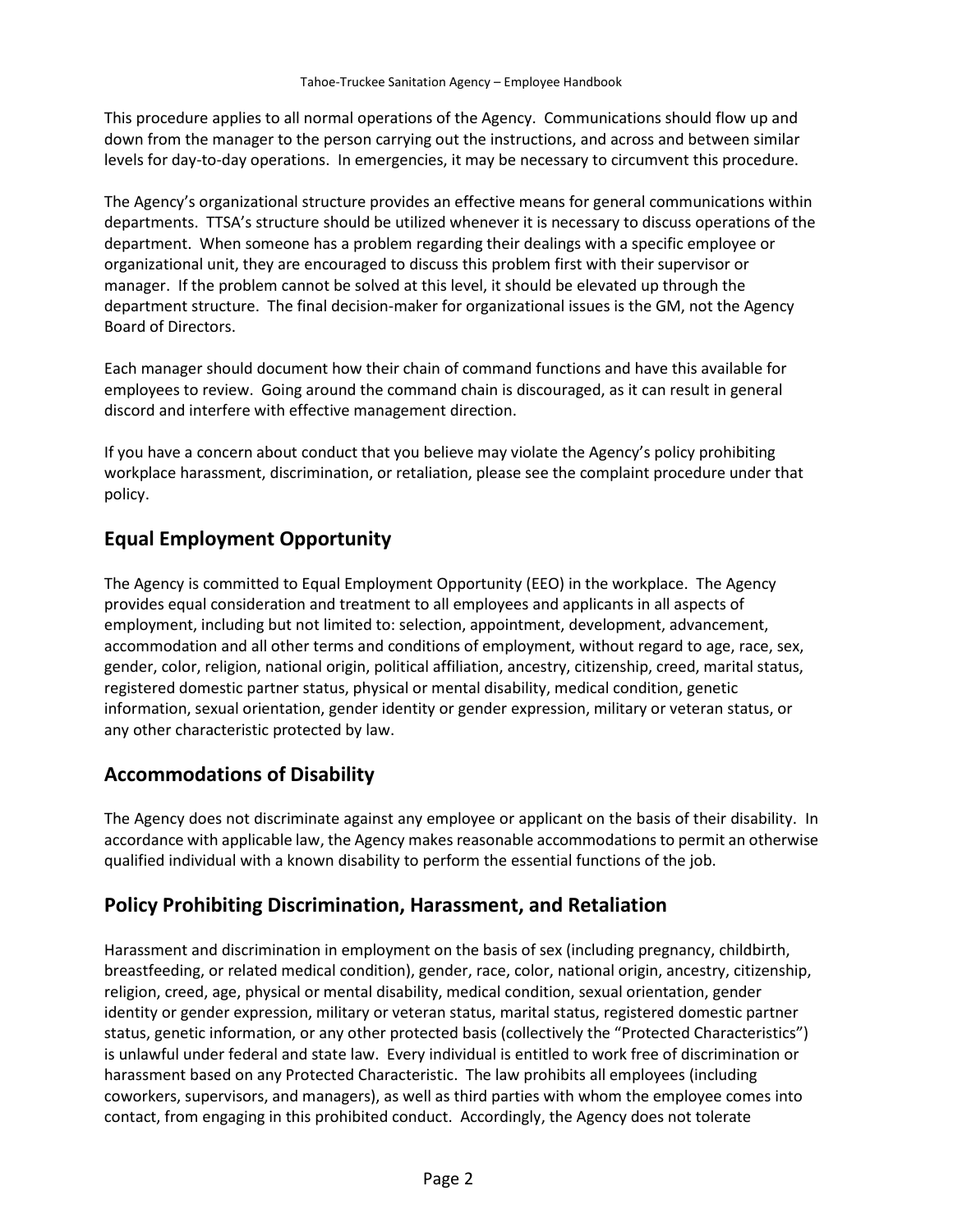discrimination or harassment in the workplace or in a work-related situation. Unlawful discrimination and harassment is a violation of the Agency's rules of conduct.

**Unlawful harassment** in employment may take many different forms. Some examples are:

- Verbal conduct such as epithets, derogatory comments, slurs, or unwanted comments and jokes;
- Visual conduct such as derogatory posters, cartoons, drawings, or gestures;
- Physical conduct such as blocking normal movement, restraining, touching, or otherwise physically interfering with work of another individual;
- Threatening or demanding that an individual submit to certain conduct or to perform certain actions in order to keep or get a job, to avoid some other loss, or as a condition of job benefits, security, or promotion; and
- Retaliation by any of the above means for having reported harassment or discrimination, or having assisted another employee to report harassment or discrimination.

**Sexual harassment** under these laws includes unwelcome sexual advances, requests for sexual favors, and other verbal or physical conduct of a sexual nature when:

- Submission to such conduct is made either explicitly or implicitly a term or condition of an individual's employment;
- Submission to or rejection of such conduct by an individual is used as the basis for employment decisions affecting such individual; or
- Such conduct has the purpose or effect of unreasonably interfering with an individual's work performance or creating an intimidating, hostile, or offensive working environment.

#### **Internal Complaint Procedure**

Discrimination and harassment in employment are not tolerated. In addition, the Agency prohibits retaliation for having made a report, and/or otherwise participating in the reporting or investigative process, under this policy. Violation of this policy will result in disciplinary action up to, and including, immediate discharge.

Any individual who believes that they are the object of harassment or discrimination on any prohibited basis, or who has observed such harassment or discrimination, or who believes they have been subjected to retaliation, shall notify their supervisor, HR, or any supervisor or manager. Complaints submitted to anyone other than those identified here will be referred to HR for handling.

Supervisors who receive a complaint under this policy will report it to Human Resources. The Agency will conduct a fair, timely, and thorough investigation, and will do so in a confidential manner, to the extent possible. The investigation will be performed by impartial and qualified personnel, and will be appropriately documented. Following the investigation, the Agency will take such action as is warranted under the circumstances, and will timely close the matter. Once the investigation is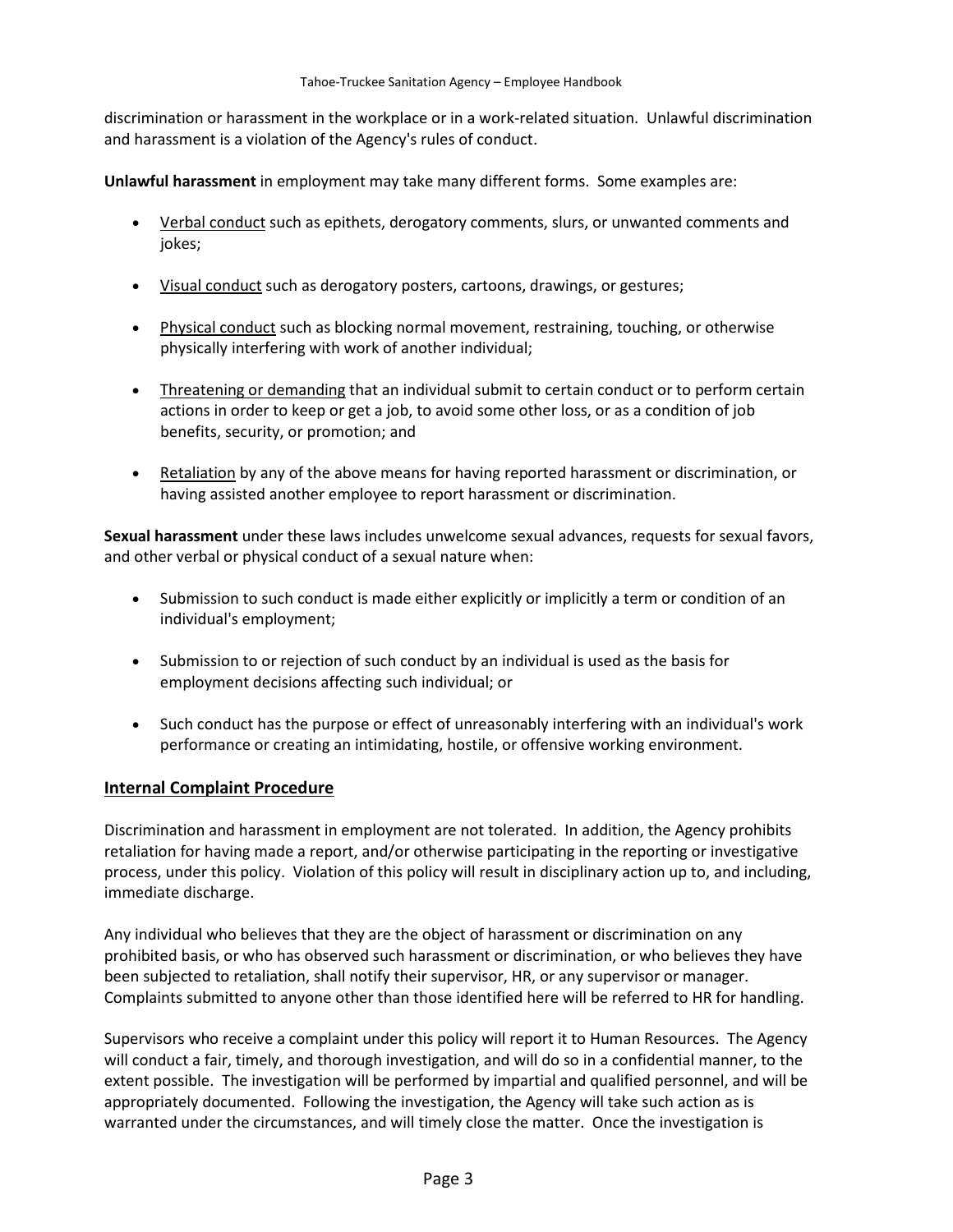concluded, HR will generally follow up with the complainant and the accused employee to notify them of a summary of the findings of the investigation.

#### **EEOC/DFEH Complaint Procedure**

Both the state and federal governments have agencies whose purpose is to address unlawful discrimination in the workplace. If an individual who provides services to the Agency believes they have been harmed by an unlawful practice, and is not satisfied with T-TSA's response to the problem, they may file a written complaint with these agencies. For the State of California, the agency is called the Department of Fair Employment and Housing ("DFEH"). The local address for the DFEH is 2218 Kausen Drive, #100, Elk Grove, California 95758. For the federal government, the agency is called the Equal Employment Opportunity Commission ("EEOC"). The local address for the EEOC is 1301 Clay Street, #1170, Oakland, California 94612.

If, after an investigation and hearing, either of these agencies finds that unlawful discrimination has occurred, the injured employee may, depending on the circumstances, be entitled to reinstatement or promotion, with or without back pay.

#### **Retaliation**

Retaliation against any individual for making a report, or for participating in an investigation, under this policy is strictly prohibited. Individuals are protected by law and by Agency policy from retaliation for opposing unlawful discriminatory practices, for filing an internal complaint under this policy or for filing a complaint with the DFEH or EEOC, or for otherwise participating in any proceedings conducted by the Agency under this policy and/or by either of these agencies.

#### <span id="page-7-0"></span>**Violence in the Workplace**

The Agency is committed to providing a safe, violence-free workplace and strictly prohibits employees, visitors or anyone else on Agency premises or engaging in Agency-related activity from behaving in a violent or threatening manner. As part of this policy, the Agency seeks to prevent workplace violence before it begins and reserves the right to deal with behavior that suggests a propensity towards violence even prior to any violent behavior occurring.

The Agency's policy provides "zero tolerance" for actual or threatened violence against coworkers, visitors, or any other persons on the Agency premises or attending the Agency-related activities. Employees are required to immediately report to their supervisor any incident involving a threat of violence or act of violence, or any other violation of this policy.

Workplace violence includes, but is not limited to:

- 1. Threats of any kind (including those that are meant as "humorous" or a "joke");
- 2. Threatening or violent behavior, such as intimidation of or attempts to instill fear in others;
- 3. Other behavior that suggests a propensity toward violence or aggression. This can include belligerent speech, excessive arguing or swearing, theft or sabotage of the Agency property, or a pattern of refusal to follow the Agency policies and procedures;
- 4. Defacing or otherwise damaging Agency or employee property or facilities; or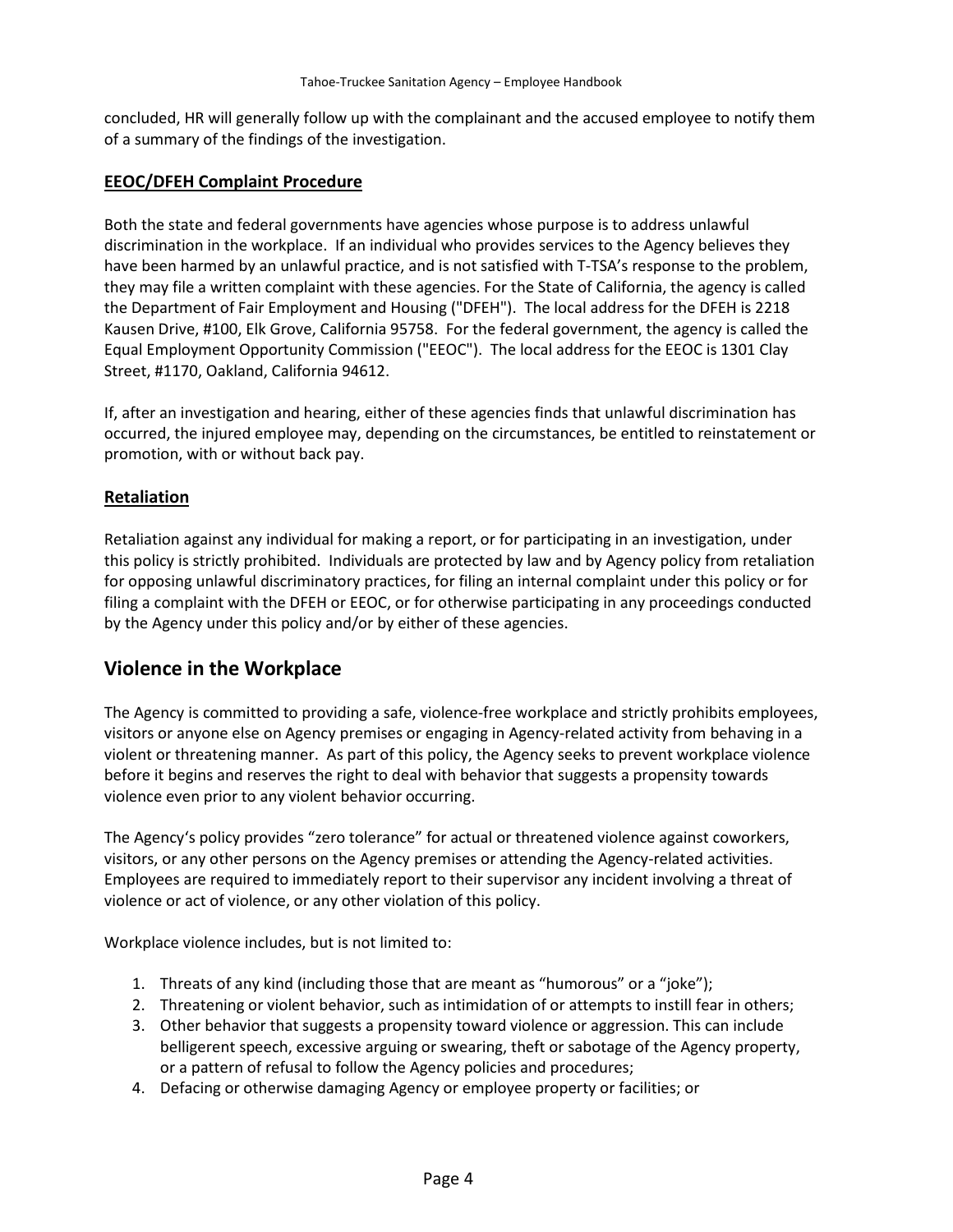5. Bringing weapons or firearms of any kind on Agency premises (including Agency parking lots and all properties), or while conducting Agency business. Work-related tools that may also be considered weapons, are the exception.

If any employee observes or becomes aware of actions or behavior that violate this policy by an employee, visitor, or anyone else, they are required to notify their supervisor immediately, and/or call the Police or 911 as appropriate. Further, an employee should notify Human Resources if any restraining order is in effect that may impact the workplace, or if a potentially violent non workrelated situation exists which could result in violence in the workplace.

All reports of workplace violence are taken seriously and will be investigated promptly and thoroughly. In appropriate circumstances, the Agency will inform the reporting individual of the results of the investigation. To the extent possible, the Agency will maintain the confidentiality of the reporting employee, and does not tolerate retaliation against any employee who reports workplace violence.

If the Agency determines that workplace violence has occurred, the Agency will take appropriate corrective action.

# <span id="page-8-0"></span>**Outside Employment**

Outside employment is generally discouraged. Outside employment is any paid work with an employer other than TTSA. Agency employees must not engage in any outside work which does or might impede the performance of their duties or otherwise create an actual or potential conflict of interest with their TTSA employment.

Employees wishing to engage in outside employment must first notify their manager in writing, in advance of plans to engage in outside employment. No outside employment shall be allowed unless authorized in advance by the manager in writing.

The manager shall review the employee's request to work outside employment, and will determine, in consultation with HR and the GM if the outside work will or might violate this policy. Any requests for outside employment, whether approved or denied, will be kept in the employee's personnel file.

# <span id="page-8-1"></span>**Workplace Bullying Policy**

Bullying is defined as workplace or work-related conduct that a reasonable person perceives as hostile or offensive, and that is unrelated to legitimate business interests. Bullying, also known as abusive work-related conduct, may include any one or more of the below:

- Threatening, humiliating or intimidating behaviors.
- Work interference/sabotage.
- Verbal or physical abuse.

Such behavior violates TTSA's objective that all employees must be treated with dignity and respect.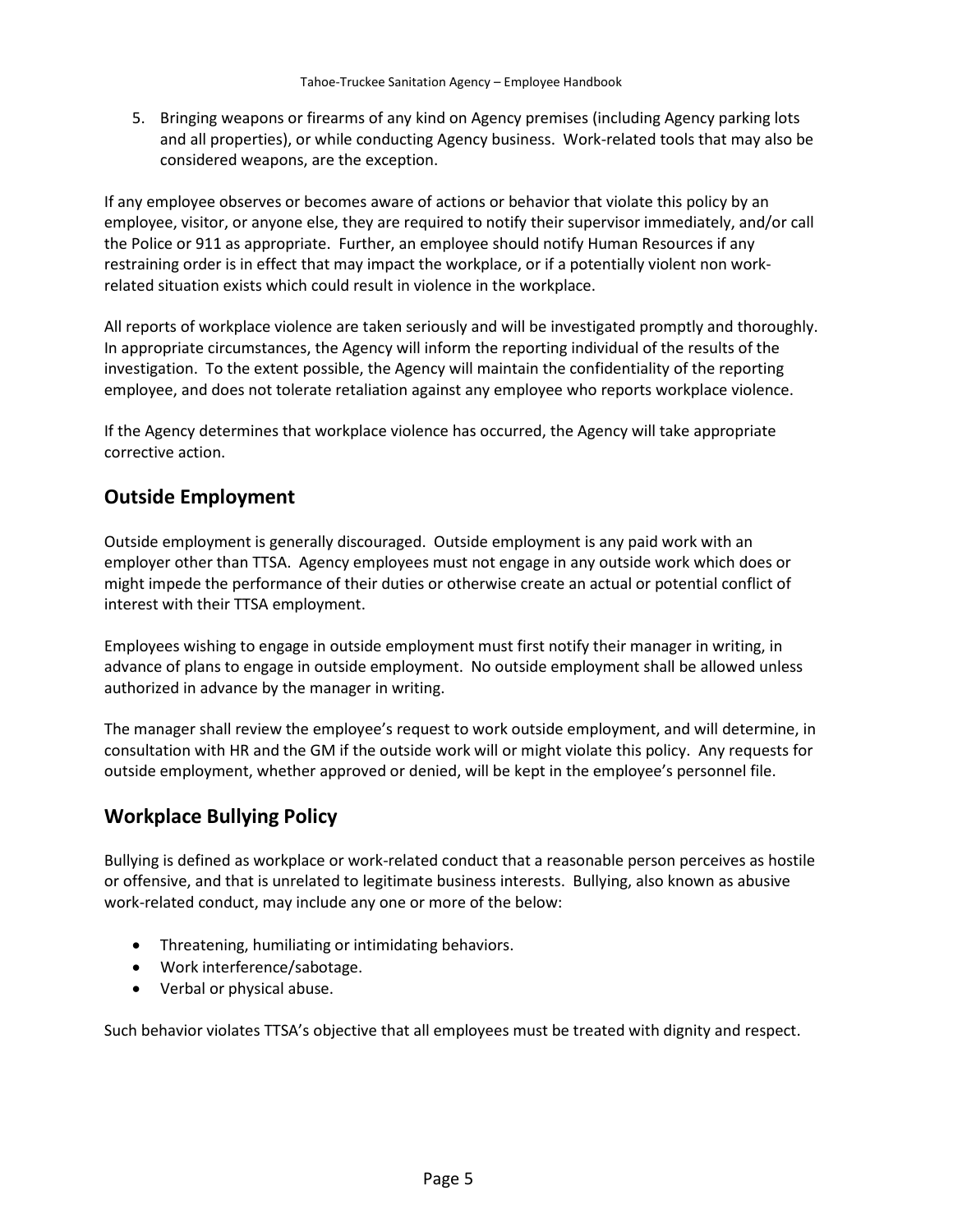The Agency considers the following as some examples of impermissible bullying:

- **Verbal bullying.** Slandering, ridiculing or maligning a person or their family; persistent namecalling that is hurtful, insulting or humiliating; making a person the butt of jokes; abusive and offensive remarks.
- **Physical bullying.** Pushing, shoving, kicking, poking, tripping, assault or threat of assault, damage to a person's work area or property.
- **Gesture bullying.** Nonverbal gestures that can convey threatening messages.
- **Exclusion.** Socially or physically excluding or disregarding a person in work-related activities.
- Unwarranted criticism, such as criticism on matters substantially unrelated to the person's job performance. Repeated criticism on matters unrelated or minimally related to the person's job performance.
- Public reprimands.
- Persistent singling out of a person for adverse treatment.
- Shouting or raising one's voice in public or in private.
- Using obscene or intimidating gestures.
- Not allowing another person to speak (e.g. ignoring or interrupting another).
- Insults and/or use of offensive nicknames.
- Humiliation of another person.
- Encouraging others to disregard a supervisor's instruction.
- Deliberately excluding an individual or isolating them from work-related activities, such as meetings.
- Repeated unwarranted accusations.
- Spreading rumors and gossip.

Individuals who feel they have experienced bullying should report this to their supervisor, manager, HR, or the GM. All employees are strongly encouraged to report any bullying conduct they experience or witness as soon as possible to allow the Agency to take appropriate corrective action.

### <span id="page-9-0"></span>**Use of Agency Resources for Unauthorized Purposes**

No employee may use or permit others to use Agency resources for personal or other non workrelated purposes, or for purposes which are not authorized by law. For purposes of this policy, "personal purpose" includes activities such as personal enjoyment, private gain or advantage, or some other outside endeavor not related to Agency business. Agency resources includes land, buildings, equipment, vehicles, tools, materials and supplies belonging to the Agency. If an Agency employee has questions about what activities are prohibited under this policy, he or she should consult with his or her supervisor or manager for clarification.

#### <span id="page-9-1"></span>**Nepotism**

Relatives of Agency employees may be eligible for employment with the Agency only if individuals involved do not work in a direct supervisory relationship, or in job positions in which there is an actual or potential conflict of interest. For purposes of this policy, the Agency defines "relatives" as spouses, registered domestic partners, children, siblings, parents, in-laws, and step-relatives. Present employees who marry or become registered domestic partners, or who otherwise become "relatives" under this policy, will be permitted to continue working in the job position held provided they do not work in a direct supervisory relationship with one another or in job positions involving an actual or potential conflict of interest.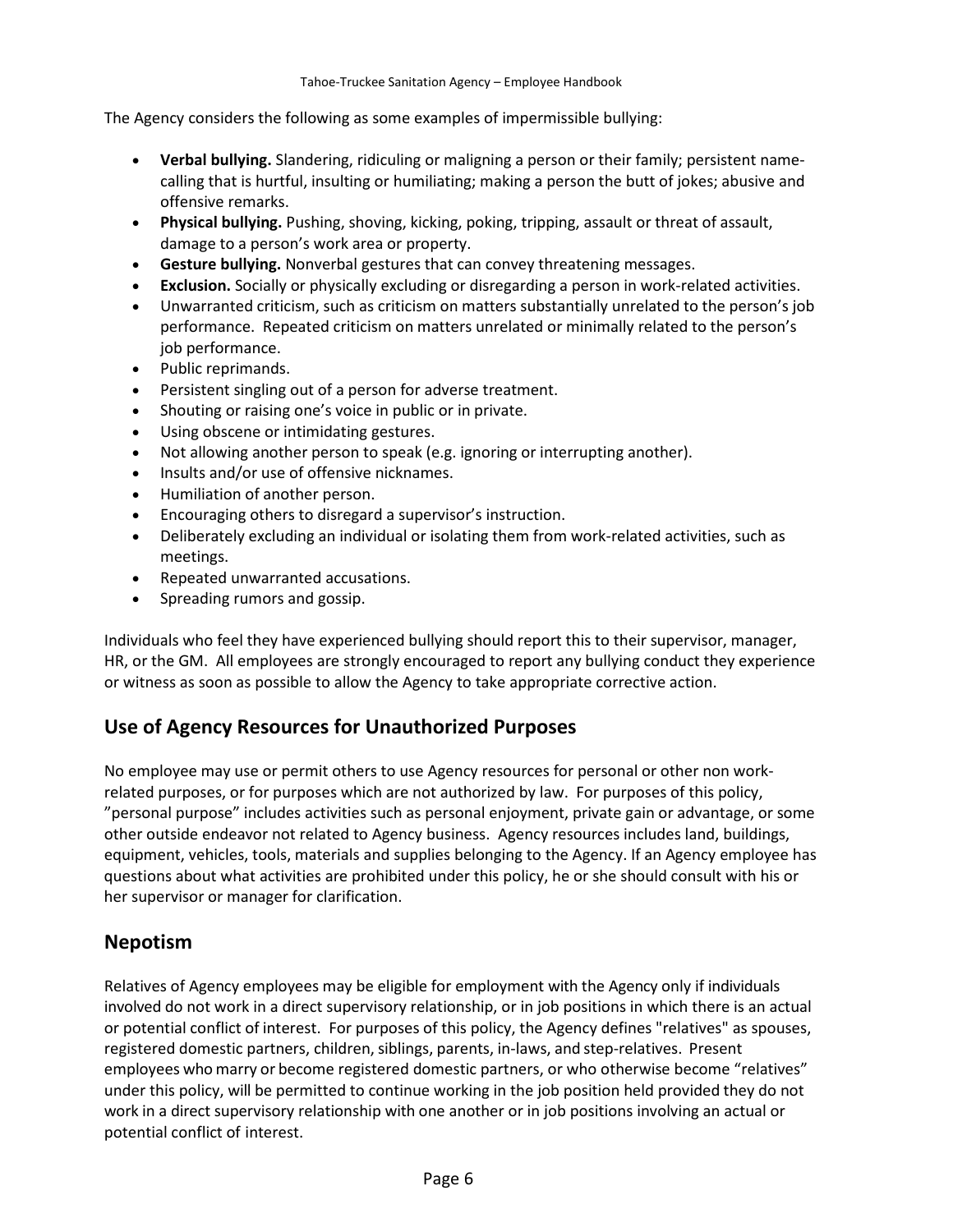All Agency employees are expected to respect the employment relationship between the Agency and each of its individual employees. Accordingly, employees who have relatives employed at the Agency must not interfere or engage in the professional relationship between the Agency and their employed relative.

#### <span id="page-10-0"></span>**Customer Service Relations**

Employees shall conduct themselves in a manner that reflects positively upon the Agency. In dealing with the public, all employees must maintain a polite, professional and helpful attitude. When relaying information to the public, employees must state only factual information and should limit their comments to the subject about which the member of the public has inquired, and about which the employee is authorized to provide information. Requests for information from the public that an employee is not able to answer, or that an employee is uncertain about, shall be referred to their manager.

### <span id="page-10-1"></span>**Personnel Records**

All official Agency personnel files are retained in the HR office and supervised by HR. Access to confidential personnel files is limited to the following: the employee accessing his/her own file, the employee's supervisor, manager, HR, and the GM. Confidential medical records, including but not limited to workers compensation information, drug and alcohol testing results and physical examination records are maintained separately from the official personnel file, with access strictly restricted in order to protect the privacy of each individual.

All requests for information regarding applicants, employees and former employees, including inquiries from outside the Agency, for employment verification, and for requests for references regarding past employment, must be directed to HR to ensure consistency, accuracy and objectivity.

The information listed below is a matter of public record and is available to anyone. The Agency will release only the following information regarding an employee or former employee in response to outside inquiries:

- 1. Employee's name
- 2. Position title and job description
- 3. Status (e.g., regular, temporary, full-time, part-time)
- 4. Hire date and/or separation date

Other than the items identified above, the information contained in an employee's personnel file will not be shared with outside sources except as required by law, or with the written consent of the employee.

An employee may review his or her personnel file within the HR office by scheduling a mutually convenient time to review the file with HR. An employee may request to receive copies of documents maintained in their file, but may not remove any documents from the Agency's file.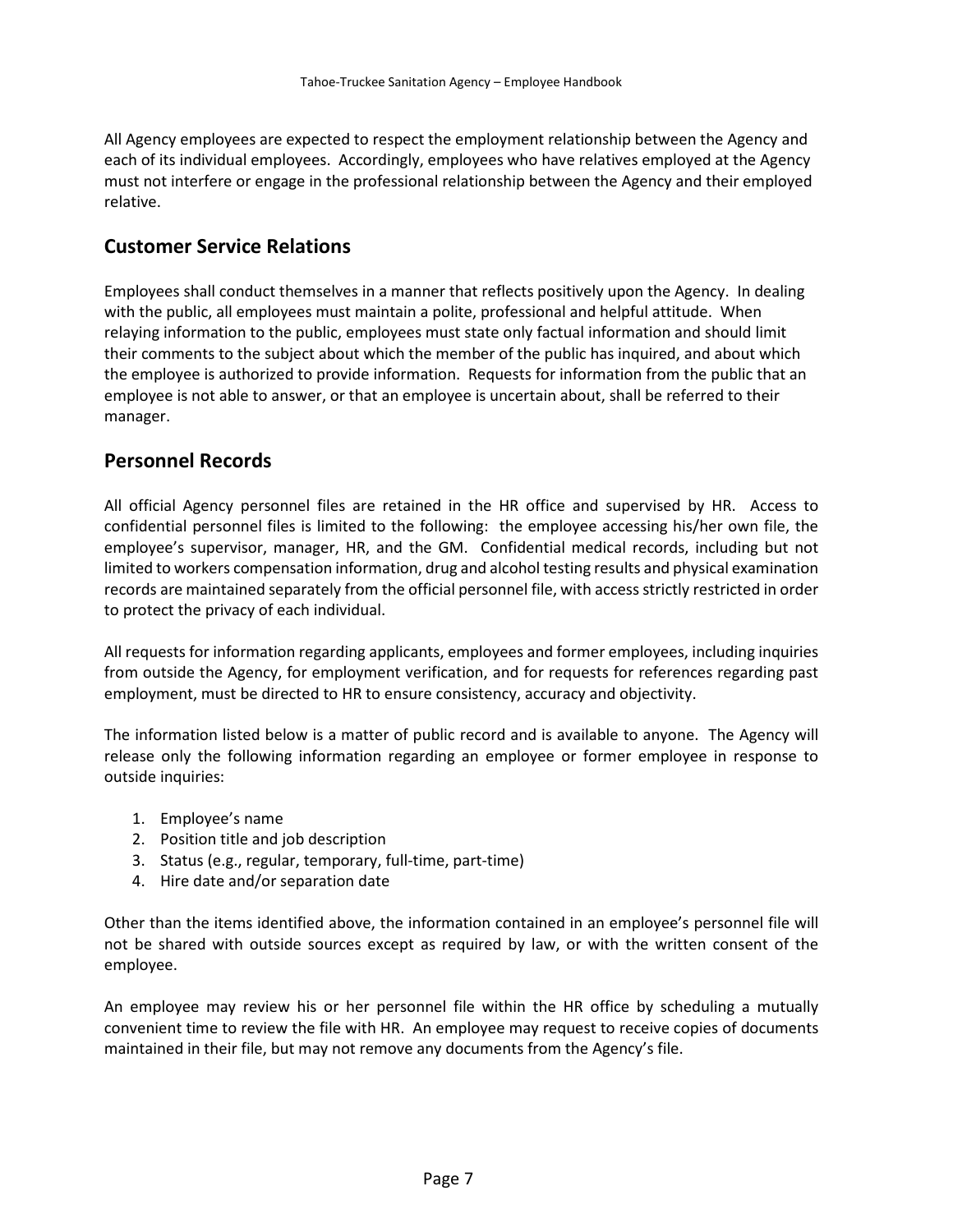#### Updating Personnel Information

Employees have a responsibility to keep their personnel documents up-to-date and should notify HR in writing of any changes in the following:

- Name
- Address
- Telephone Number
- Marital Status (for benefits and tax withholding purposes)
- Number of dependents
- Beneficiary designations
- Persons to be notified in case of emergency
- Certifications related to the employee's position
- Outside trainings/conferences attended

Supervisors and managers who receive notification of any such personnel changes must forward this employee information to HR in a timely and confidential manner.

#### <span id="page-11-0"></span>**Pets and Service Animals**

No pets or other domesticated animals are allowed on the grounds of the Agency, except as required by law.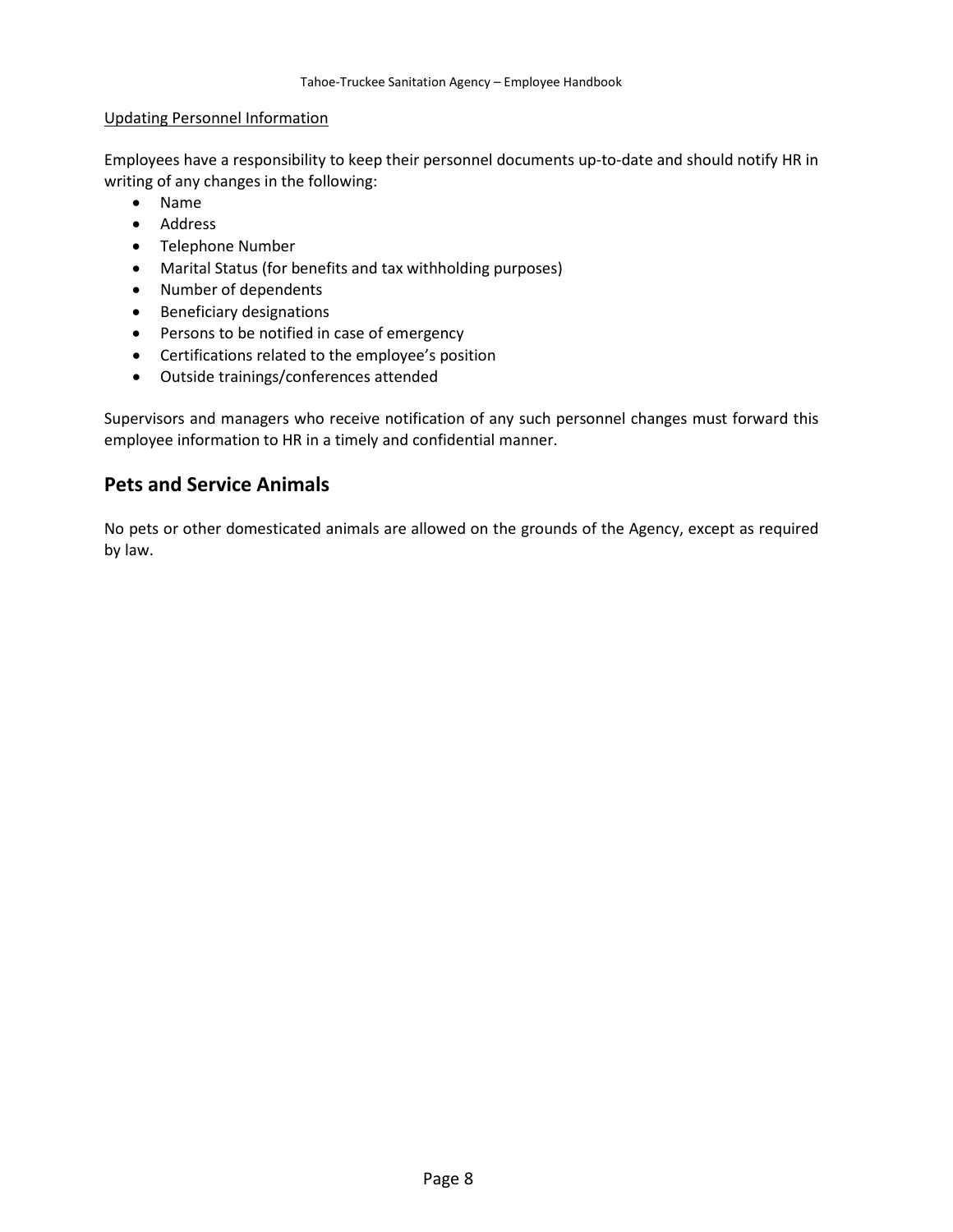# <span id="page-12-0"></span>**PERSONNEL STATUS**

### <span id="page-12-1"></span>**Introductory Probationary Period**

The first year of continuous employment at the Agency is considered an introductory probationary period. During this time, the introductory employee learns job responsibilities and gets acquainted with fellow employees, allowing both the employee and the Agency to evaluate whether the employee is right for the position. The employee's supervisor and manager will closely monitor the employee's performance during this period. Introductory employees are employed at-will. At-will employment means that either the employer or the employee may terminate the employment relationship at any time, for any reason or no reason, with or without cause, and with or without advance notice.

The introductory probationary period may be extended for a period of time at the sole discretion of the GM or department manager. An employee's introductory probationary status does not conclude automatically at any point. It concludes only when their manager or the GM provide them written notification of completion of the introductory probationary period.

Introductory probationary employees are not covered by, and do not have rights under, certain policies including but not limited to: Disciplinary and Termination policy ("Right to Respond to Discipline" or "Appeal Procedure").

### <span id="page-12-2"></span>**Promotional Probationary Period**

Employees who have been internally promoted are required to complete a promotional probationary period of one (1) year from the effective date of promotion.

The promotional probationary period may be extended for a period of time at the sole discretion of the GM or department manager.

Promotional probationary employees who have already successfully completed their introductory period remain regular employees during the promotional probationary period.

### <span id="page-12-3"></span>**Regular Employees**

A regular employee is an employee who has successfully completed the introductory probationary period, and has been offered and has accepted a regular position with the Agency. A regular employee is regularly scheduled to work forty (40) hours or more per week. Regular employees are eligible for all benefits offered by the Agency.

#### <span id="page-12-4"></span>**Non-Exempt Employee**

A non-exempt employee is eligible to receive overtime pay for any time worked beyond forty (40) hours in a given workweek. Under FLSA rules, non-exempt employees are entitled to one and onehalf (1-½) of their hourly base rate for each hour of overtime worked.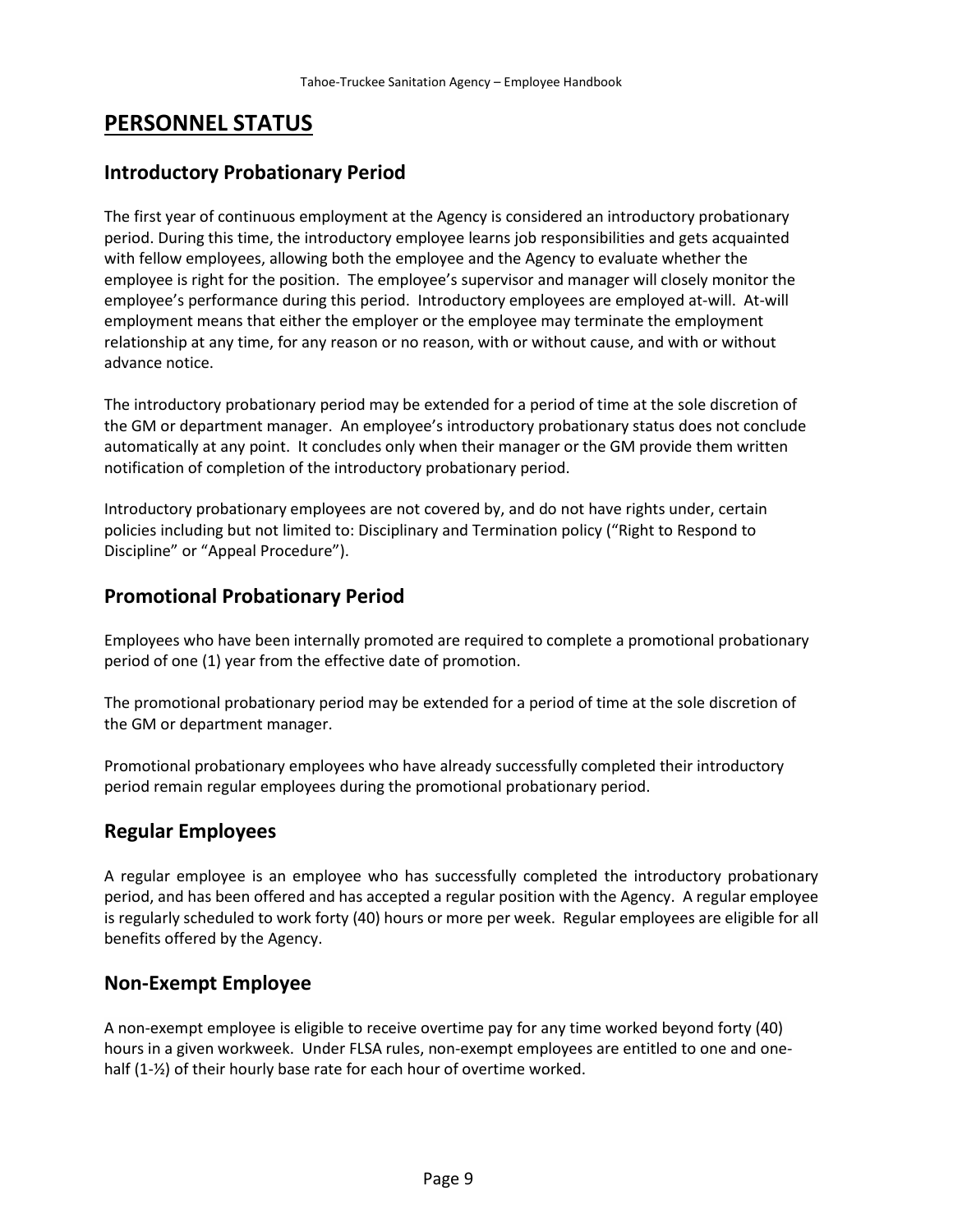### <span id="page-13-0"></span>**Exempt Employee**

An exempt employee is an employee who is exempt from overtime requirements. Exempt employees are not eligible for, and do not receive, overtime pay. Generally, exempt employees occupy executive, administrative or professional positions. Exempt employees are, at a minimum, expected to be present and adhere to the same working hours as their department staff to provide support to Agency departments.

### <span id="page-13-1"></span>**Paid Status**

An employee is in "paid status" if the employee is receiving any type of pay from the Agency, including pay for wages, sick leave, vacation, administrative leave, holidays, etc.

# <span id="page-13-2"></span>**Unpaid Status**

An employee is in "unpaid status" if the employee is on leave, or otherwise is absent from work, and is not receiving any type of pay from the Agency, including pay for wages, sick leave, vacation, administrative leave, holidays, etc. When an employee is in unpaid status, TTSA's obligation to maintain the employee's group health plan benefits ends, except as required by law. Moreover, employees on unpaid status do not accrue any paid time off benefits, including but not limited to paid vacation, paid sick leave, holidays, etc.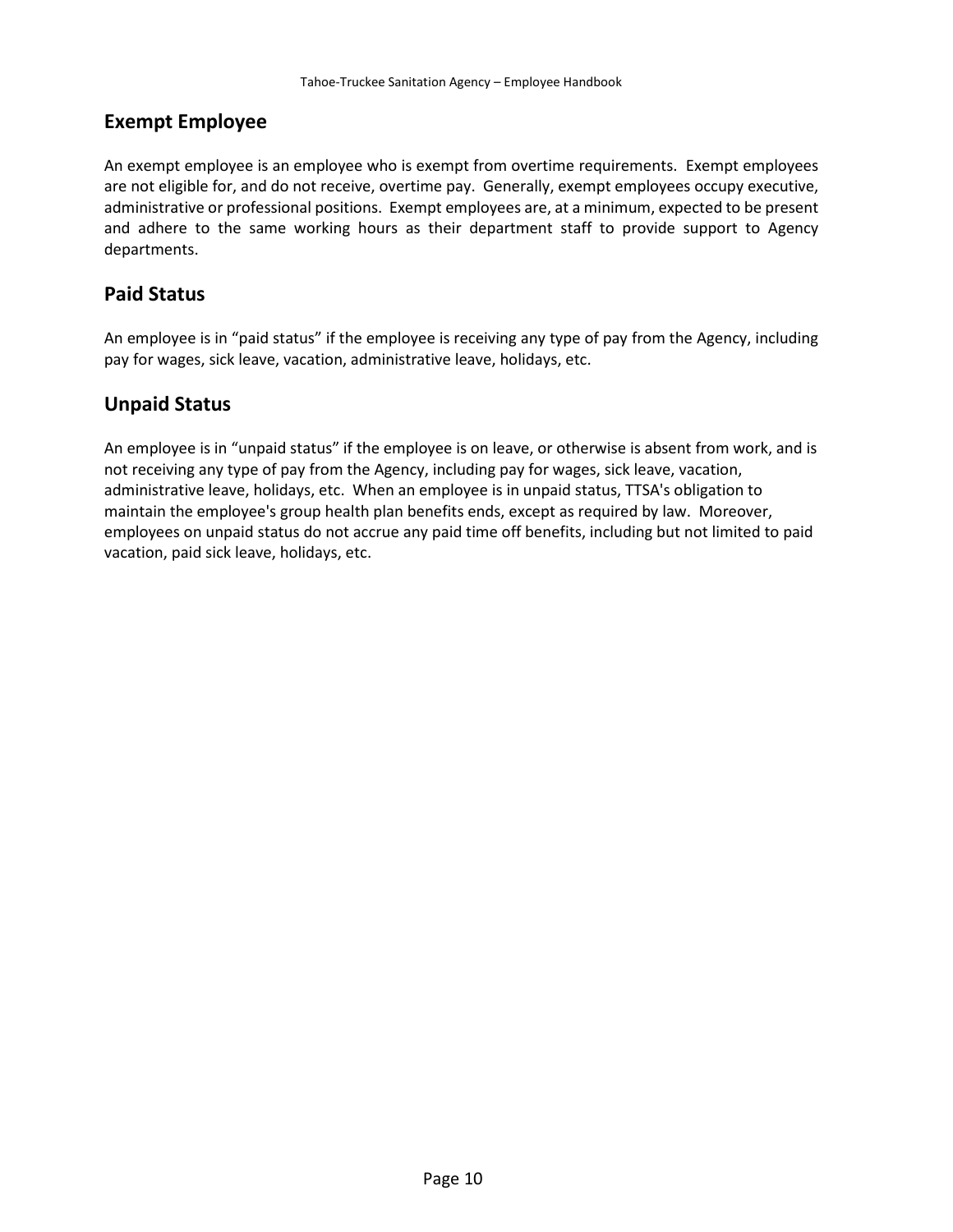# <span id="page-14-0"></span>**SALARIES AND EMPLOYMENT PRACTICES**

### <span id="page-14-1"></span>**Wage and Salary Rates**

The Agency goal for employee compensation is to pay salaries and wages that enable the Agency to recruit qualified employees in all classifications and to encourage competent employees to remain in Agency employment. As a general policy, the Agency periodically monitors salary and benefit trends in comparable governmental agencies and in private businesses.

Agency wage and salary levels are established based on numerous applicable factors, including but not limited to: the level of difficulty and diversity of the tasks performed, the amount of responsibility and judgment exercised by an employee in the position, and the level of education, experience, certifications, and qualifications required to successfully perform the position's responsibilities.

# <span id="page-14-2"></span>**Salary Range Step Increases**

All Agency positions are covered by a specific salary range that consists of a series of step increases. The first step is generally considered an introductory/probationary step. If the employee successfully completes the probationary period, the employee is eligible to be considered for advancement to the next salary step.

Consideration for advancement to higher salary steps is based on a variety of factors including, but not limited to: performance, total length of Agency service, time spent in the step, ability and willingness to learn, attitude and mastery and application of the various skills and abilities required by an employee's job. Employee's that have received disciplinary action during the rating period, may have the step increase withheld, based on circumstances. Neither step advancement nor salary increases are automatic, and neither is guaranteed at any time.

Generally, the amount of time spent in each step is one year. This time may be shortened or lengthened depending upon an employee's job performance and subject to the discretion and approval of the department manager and GM.

# <span id="page-14-3"></span>**Applicable Pay Rates/Probation Following Promotion, Transfer, and Demotion**

When an employee is promoted to a position with a higher starting salary, the employee will typically receive the rate of compensation at the starting salary of the position to which the employee is promoted. In cases where current pay levels overlap, the promotional pay level will normally be set at a higher level than the compensation the employee received prior to the promotion. Once promoted, the employee is required to complete a promotional probationary period of one (1) year for the position to which the employee has been promoted.

In cases where an employee is transferred from one department to another, the employee will typically receive the rate of compensation at the starting salary of the position to which the employee is transferred. It cannot be guaranteed, however, that the employee will receive the same or greater salary in the new position as compared with the former position. A transferred employee's salary level shall be set at the discretion of the hiring department manager. Once transferred, the employee is required to complete a probationary period of one (1) year from the date of transfer.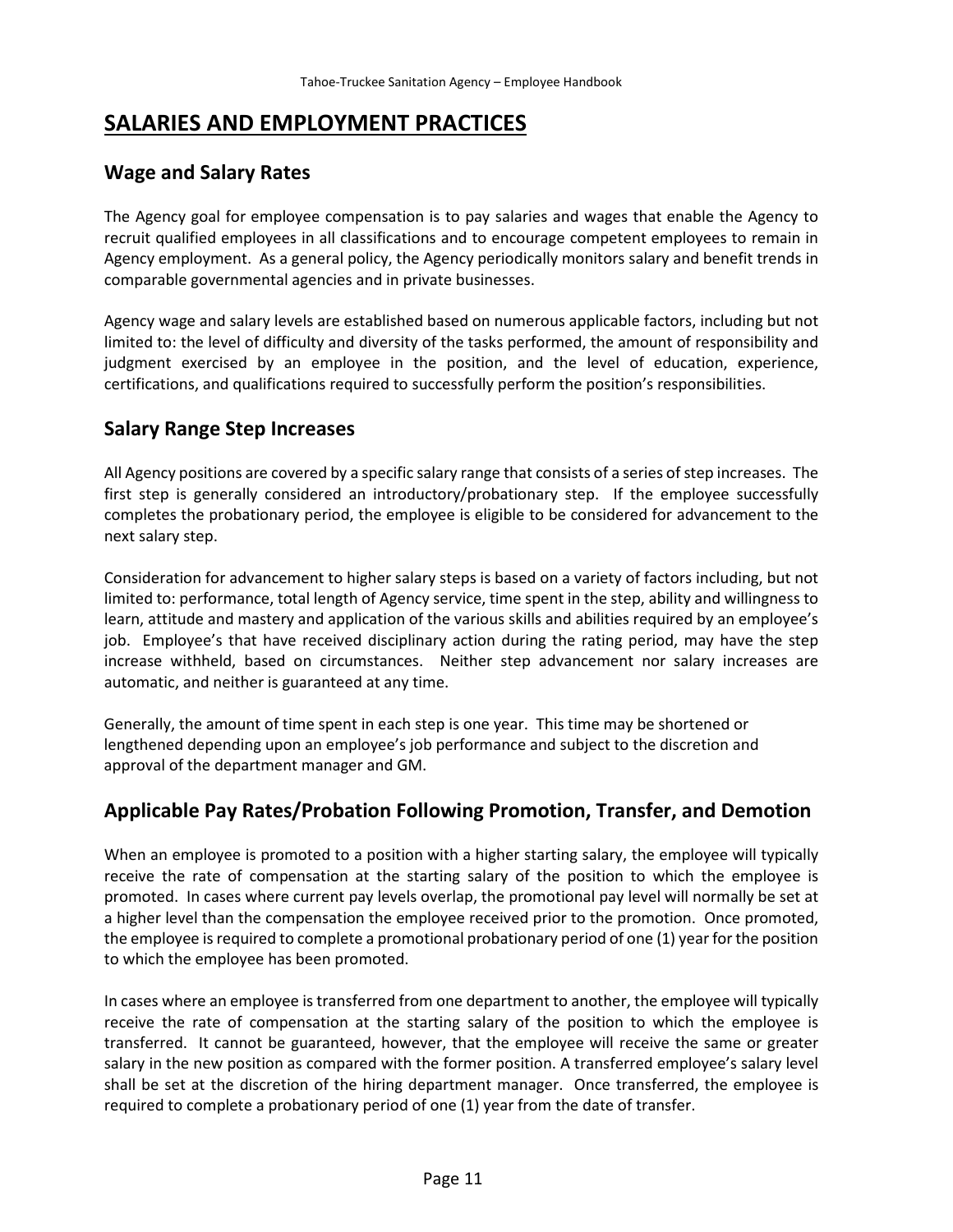In the event that an employee is demoted to a position the employee will typically receive the rate of compensation at the starting salary of the position to which the employee is transferred. Once demoted, the employee is required to complete a probationary period of one (1) year from the date of the demotion.

No employee shall be promoted, transferred, or demoted to a position for which he or she does not possess the minimum qualifications.

#### <span id="page-15-0"></span>**Effective Date of Salary Adjustments**

All salary adjustments are normally effective on the day as approved by the manager. If this is not possible, salary adjustments will be effective on the first day of the pay period in which the effective date occurs.

#### <span id="page-15-1"></span>**Employee Performance Evaluation**

Each employee's performance is generally evaluated at approximately halfway through the introductory probationary and promotional probationary periods, upon completion of the probationary period, and annually thereafter on or about the anniversary date of hire or promotion. The employee's supervisor or manager is responsible for conducting the review, which consists of a written evaluation and a discussion of the evaluation with the employee.

The evaluation is intended as a tool to encourage open communication between the employee and the supervisor or manager. The evaluation is an opportunity to discuss career development potential and advancement goals with the employee. In addition, the evaluation should provide the employee with feedback and a clearer understanding of the employee's performance compared with Agency standards.

The employee is provided a copy of the completed written evaluation, which is then kept in the employee's personnel file. If the employee wishes, he/she may respond in writing to the performance appraisal. Written responses to the evaluation, if any, may be made to the immediate supervisor and to HR within five (5) working days after the evaluation is presented to the employee. Any written comment from the employee will be attached to the evaluation and maintained in the employee's personnel file.

### <span id="page-15-2"></span>**Shift Differential Pay**

A shift differential of 6% of the employee's normal hourly rate is provided to wastewater treatment plant shift operators for any hours they work between 6:00 p.m. and 6:00 a.m.

### <span id="page-15-3"></span>**Commercial Driver's License (CDL)**

The Agency owns and operates Class A and Class B vehicles as defined by the CA Department of Transportation (CaDOT). Employees who operate such vehicles are required to maintain the appropriate commercial driver's license ("CDL") with the appropriate endorsements necessitated by the corresponding vehicle.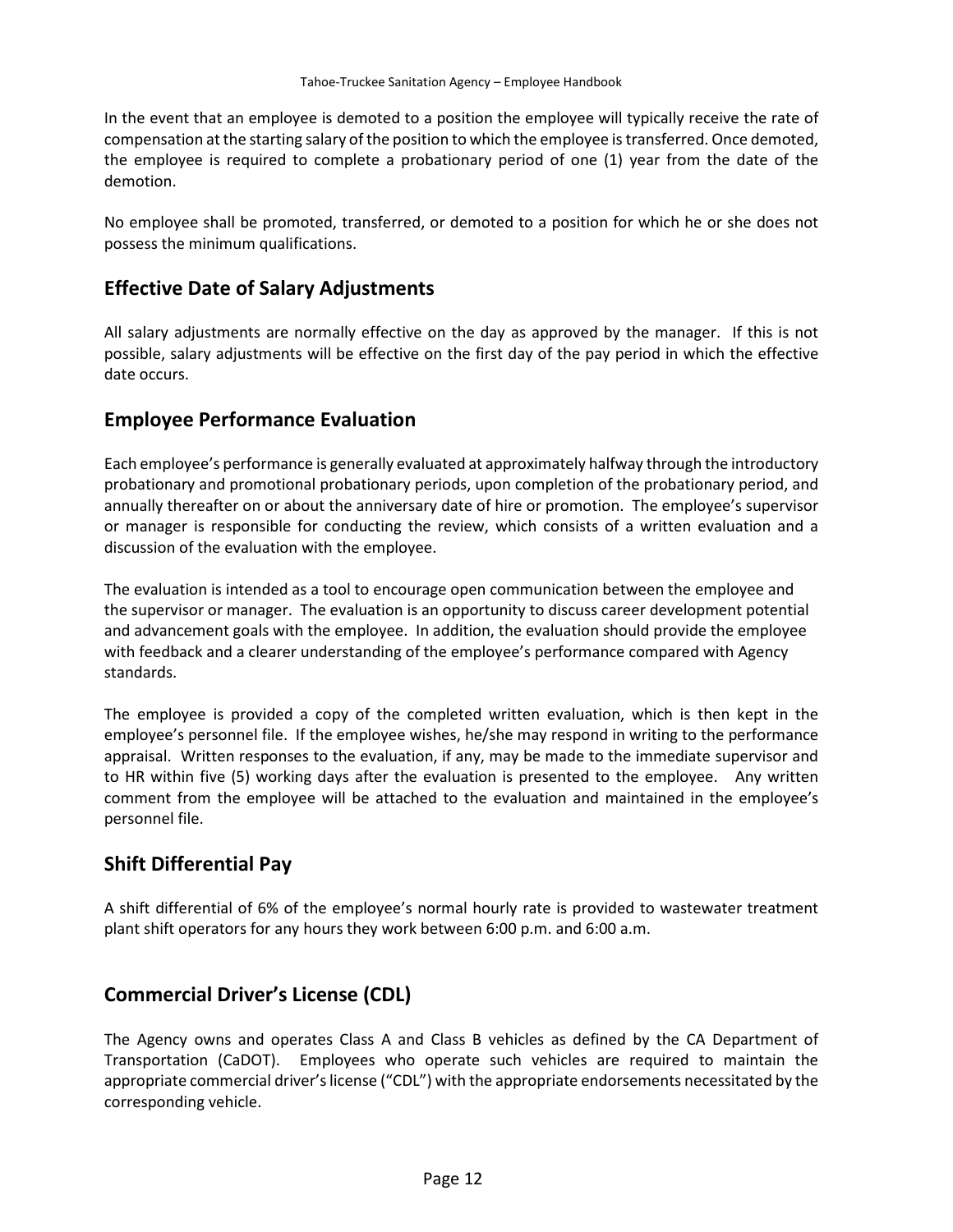Employees whose Agency position requires them to maintain a CDL are subject to the rules and regulations as set forth by the CaDOT.

The Agency provides such employees the following:

- Driving practice during work hours
- Driving test during work hours
- Doctors visit for DOT medical clearance and drug screen during work hours
- Reimbursement of driver's license fees (after license received), including renewal fees
- One time reimbursement of written test fees (only upon passing the exam)

Employees will use their own time (vacation, compensatory, or other appropriate accrued time off) to take the written test and to make any updates to their driver's license.

If an employee maintains a CDL, but it is not required for their position, the employee may operate Agency Class A and Class B vehicles upon approval of their manager and subject to the rules and regulations as set forth by the CaDOT. The Agency will provide the paid work time for CDL medical testing and reimbursement of CDL renewals.

Whether or not the position requires a CDL, the Agency does not provide additional salary to an employee for the maintenance of a CDL.

# <span id="page-16-0"></span>**Overtime Pay (OT)**

Overtime pay is provided only for time actually worked in excess of forty (40) work hours in the work week. Paid non-work time, such as vacation, sick time, comp time, administrative leave, holiday pay, or any other paid time off (excluding bereavement and jury duty leave), is not considered time worked, and is not added into the calculation for overtime purposes. Overtime compensation is provided at the rate of one and one-half (1-½) times the regular rate for time actually worked by any Agency nonexempt employee in excess of forty (40) work hours per work week.

No overtime shall be performed without prior approval of the employee's supervisor or manager, except in case of an emergency. Employees are not permitted to perform unauthorized overtime.

# <span id="page-16-1"></span>**Compensatory Time (CTO)**

A non-exempt employee may receive compensatory time off in lieu of overtime pay at their discretion. Compensatory time shall be provided at the rate of one and one-half (1-½) hours of paid time off for each overtime hour worked by any Agency non-exempt employee.

The maximum number of hours of CTO an employee may accrue at one time shall be 40 hours. Once the 40 hours is depleted, fully or partially, it may be reaccumulated. Any hours of CTO not used by the end of each fiscal year, will carry over into the next fiscal year. If the employee wishes to accrue compensatory time in lieu of overtime pay, the employee should so advise the supervisor. If not designated as CTO, the employee shall receive overtime pay for any overtime worked.

<span id="page-16-2"></span>Requests for use of compensatory time will be treated the same as requests for vacation leave. Use of accrued compensatory time does not count as hours worked for purposes of overtime calculation.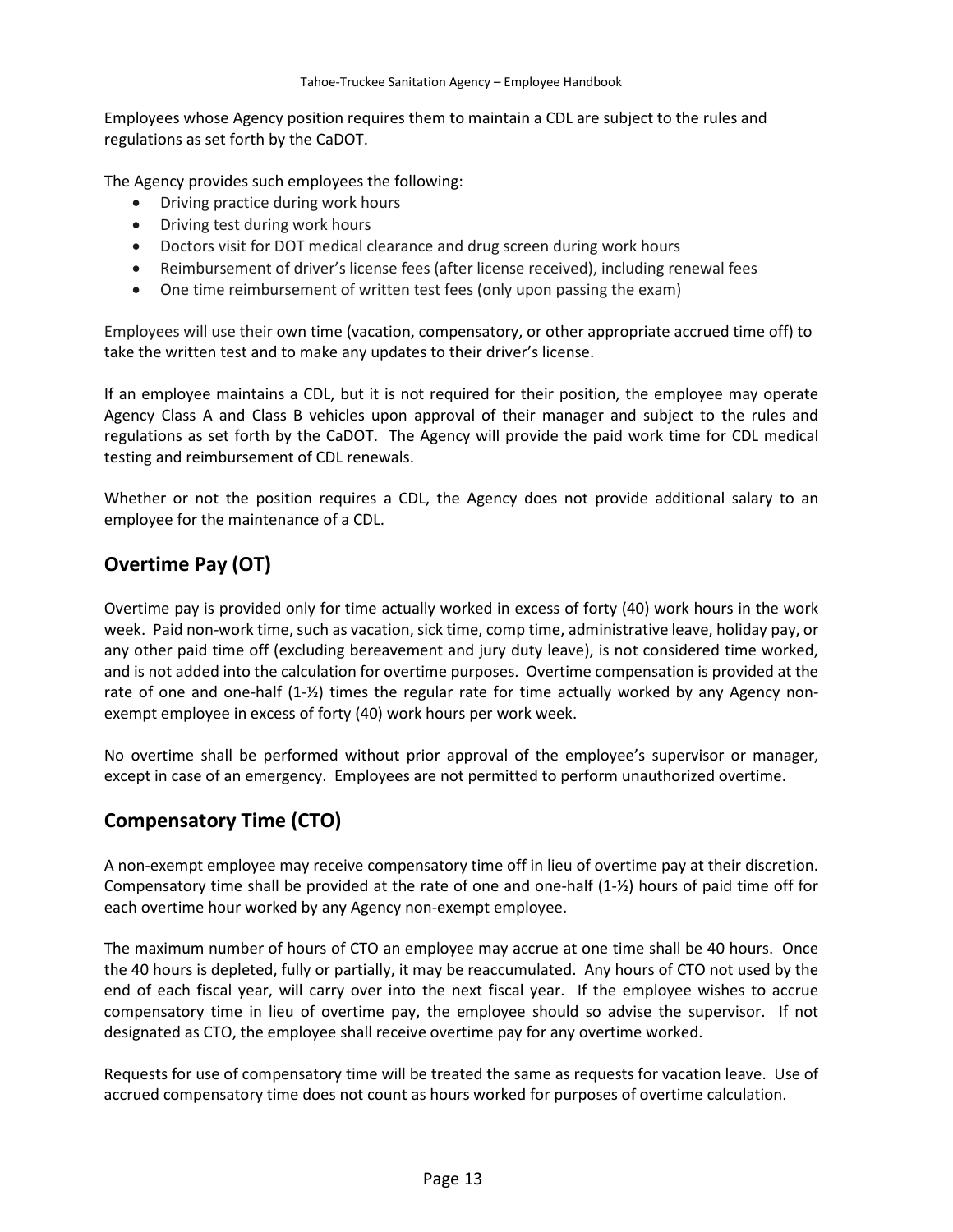# **Call-Back Duty**

When a non-exempt employee, after completing their normal work shift and leaving Agency facilities, is required to respond to an Agency order to return to duty, that employee shall be paid for this callback duty at the rate of time one and one-half  $(1 \frac{1}{2})$  times the employee's hourly base rate, and for a minimum of two (2) hours. Compensable call-back duty time begins when the employee arrives at the Agency worksite and ends when the employee finishes work and leaves the worksite, subject to the two-hour minimum. Travel time to and from the Agency is not considered time worked and is not compensated.

# <span id="page-17-0"></span>**Standby Duty**

When a non-exempt employee is assigned to Standby Duty, the employee is required to:

- 1. Arrive at the worksite, and be ready to work, within one (1) hour of the time the employee is contacted to report to work.
- 2. Be readily available at all hours by telephone or other communication device during assigned stand-by duty.
- 3. Refrain from activities which might impair his/her performance of assigned duties upon call.

Employees assigned to Standby Duty, regardless of whether or not they are required to work during the standby time, shall be paid two (2) hours at the premium rate of one and one-half (1-½) times the employee's hourly base rate of pay. Standby duty shall commence as assigned by the supervisor or manager and shall continue for a 24-hour period.

In addition, employees who are called back to duty during a standby assignment receive pay in accordance with the Call-back duty policy.

Should an employee on assigned standby duty be contacted to report to work, compensable work time begins when the employee arrives at the Agency worksite and ends when the employee finishes work and leaves the worksite. Travel time to and from the Agency is not considered time worked and is not compensated.

#### <span id="page-17-1"></span>**Daylight Savings Time**

The Agency generally compensates employees only for actual time worked.

On the date of the commencement of daylight savings time, employees on twelve (12) hour shifts only work eleven (11) hours, for which they will receive eleven (11) hours of pay. For the  $12<sup>th</sup>$  lost hour because of the start of daylight savings time, the employee may elect to work or not to work the additional hour, or may elect to use available accrued paid vacation, compensatory or administrative paid time off to receive pay for the lost hour.

On the date of the return to standard time, employees on twelve (12) hour shifts work, and will be paid for, thirteen (13) hours.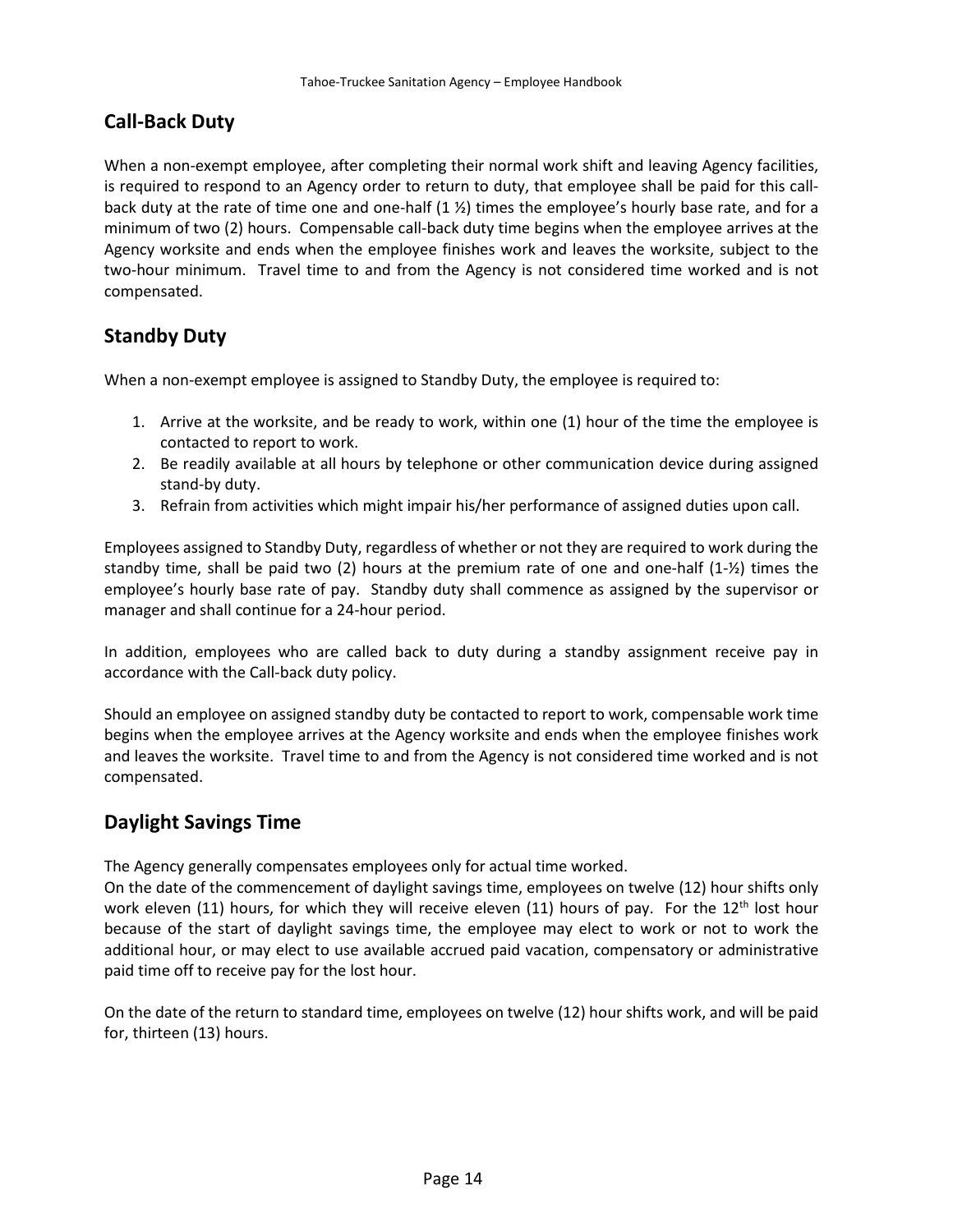# <span id="page-18-0"></span>**BENEFITS**

The following is a summary of the Agency's current employee insurance and retirement benefits. The Agency reserves the right to add to, subtract from, delete, or otherwise modify these benefits, amounts contributed toward the benefits, and/or the employee eligibility requirements for such benefits from time to time.

Current employee insurance and retirement benefits include:

Public Employees' Retirement System Health Insurance Dental Insurance Vision Insurance Health Reimbursement Account (HRA) Life Insurance 457 Retirement Plans (optional) Retiree Medical Coverage Credit Union (optional) State Disability Insurance

### <span id="page-18-1"></span>**Public Employees' Retirement System**

All regular, introductory, and part-time Agency employees who work more than twenty (20) hours per week, must enroll in the Public Employees' Retirement Plan (the "Plan") as of their first date of Agency employment. All enrolled and eligible employees are subject to the Plan's rules and regulations.

#### <span id="page-18-2"></span>**Medical Insurance, Dental Insurance, and Vision Insurance**

Any regular and introductory employee shall be eligible to enroll in any Agency-sponsored medical, dental and vision insurance plans.

Eligible dependents are eligible to participate in the medical, dental, and vision insurance programs in accordance with the terms of each program.

#### <span id="page-18-3"></span>**Health Reimbursement Arrangement**

The Agency maintains and offers a health reimbursement arrangement (HRA) for all employees.

HRA funds can be used to pay for qualified medical expenses. It is the employee's responsibility to use the account appropriately, per IRS regulations.

#### <span id="page-18-4"></span>**Life Insurance**

The Agency provides life insurance benefits.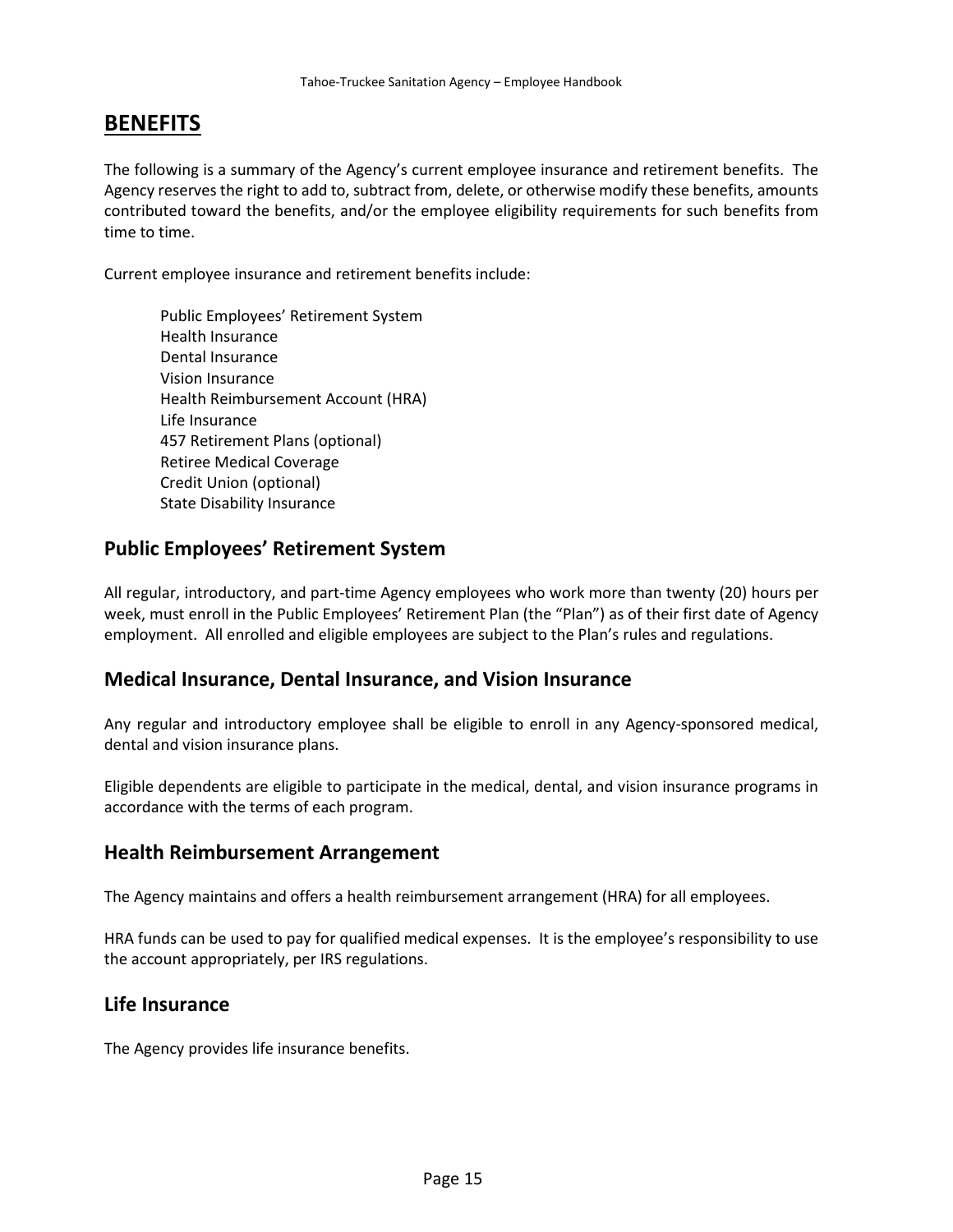#### <span id="page-19-0"></span>**457 Retirement Plans**

The Agency encourages all eligible employees to explore the 457 retirement plans. The 457 plans allow participants to deposit pre/post-tax money into their account.

HR has the necessary forms and information to participate in the plans. The Agency does not match employee contributions to the 457 retirement plan.

#### <span id="page-19-1"></span>**Retiree Medical Coverage**

Eligible employees who retire from the Agency may be eligible for retiree medical coverage through CalPERS. Interested employees should see HR to inquire about this benefit.

### <span id="page-19-2"></span>**Credit Union**

Agency employees are eligible to join First US Credit Union.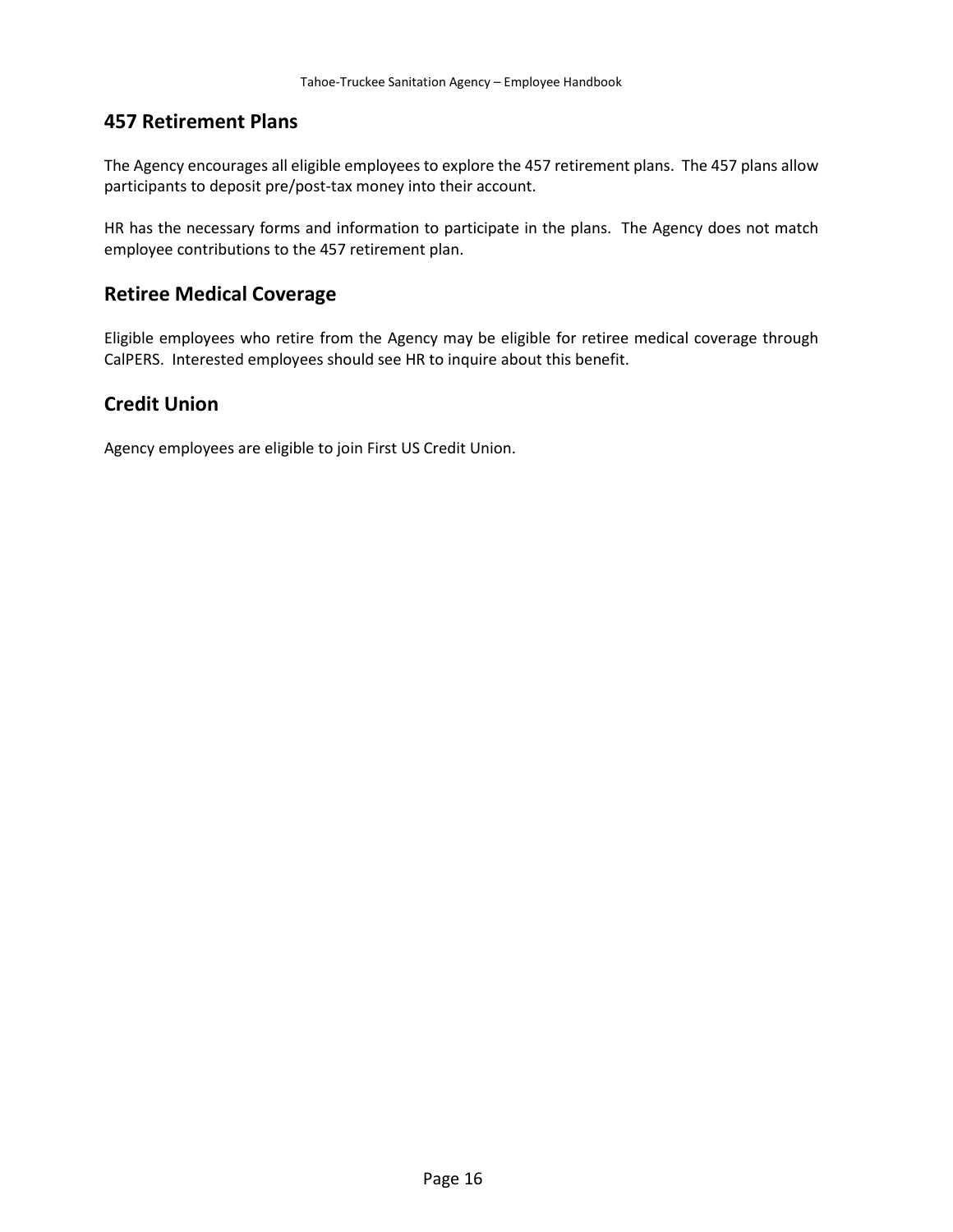# <span id="page-20-0"></span>**ATTENDANCE AND PUNCTUALITY**

Employees are required to be punctual, regular and consistent in attendance. Employees are required to report to work as scheduled, on time, and prepared to start work. Time is generally determined by the network time clock on Agency computers. An employee is considered tardy if he or she is not at their assigned work location at their designated start time. Work locations are assigned by the supervisor or manager.

Employees are required to remain at work for their entire work schedule, except for meal periods or when required to leave on authorized Agency business. Late arrival, early departure, or other unanticipated and unapproved absences from scheduled hours are disruptive and are not permitted.

Employees who are unable to report to work as scheduled should notify their supervisor at least one (1) hour before the beginning of the employee's scheduled shift or start time. If an employee must leave work before the end of the employee's scheduled work time, the employee shall notify his or her supervisor as far in advance as possible for approval.

Excessive absenteeism or tardiness, whether excused or not, may result in counseling or corrective action up to and including termination of employment. Each situation of absenteeism or tardiness shall be evaluated on a case-by-case basis. However, even one unexcused absence may be considered excessive, depending on the circumstances.

A shift operator is not permitted to leave at the end of the shift until the relief worker reports to work or another shift worker arrives to cover the shift, unless approved by the shift supervisor or other member of management.

Should an employee be tardy, the employee may request to extend their work day to make up for the tardiness, subject to advance approval by their manager. Should the employee not wish, or not receive approval, to make up the time, the employee will not receive pay for the time not worked.

Employees who are tardy are to immediately report their tardiness to their supervisor upon arrival to work and accurately account for the missed time on their timesheet.

Absences or tardiness for reasons protected by state and federal law do not constitute a violation of this policy.

### <span id="page-20-1"></span>**Work Schedules**

The Agency is open for public business between the hours of 7:00 a.m. and 4:30 p.m. Monday through Thursday. The department managers assign individual work schedules to accommodate such public business hours. All employees are required to be at their assigned work locations and prepared to work at the start of their scheduled time.

For payroll purposes, the Agency workweek shall begin Sunday at 6:00 a.m. and extend through 5:59 a.m. on the second Saturday. Shift hours listed below may vary, as assigned by the department manager.

In general, the Maintenance, Engineering and Information Technology departments work hours are 6:00 a.m. to 4:30 p.m., Monday through Thursday.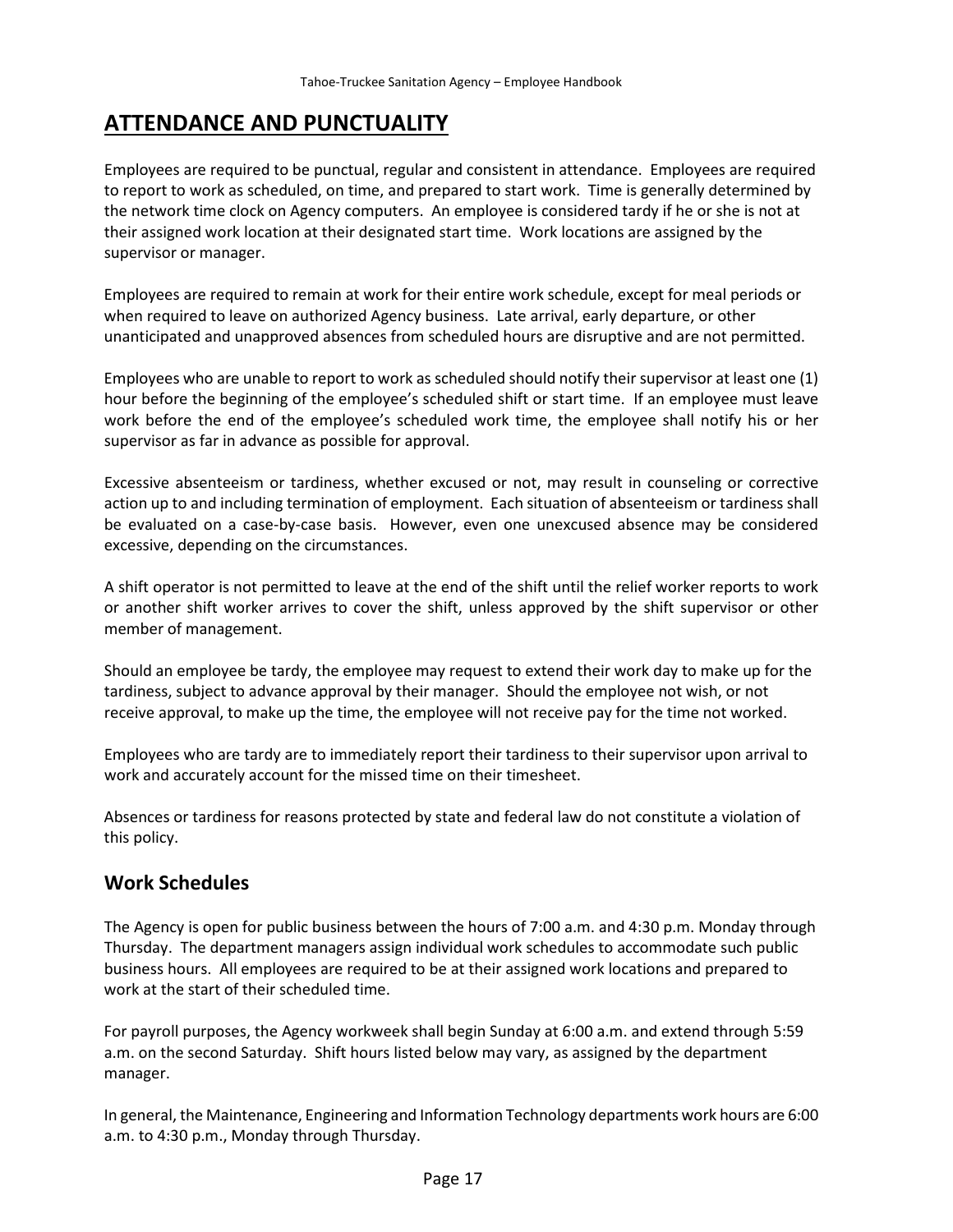In general, WWTP shift operators are assigned to either of two (2) shift rotations of twelve (12) hours per shift shall have the following working hours:

| Group $A - Day$           | Group $A - Day$           | Group A - Night                          | Group A - Night                          |
|---------------------------|---------------------------|------------------------------------------|------------------------------------------|
|                           |                           |                                          |                                          |
| Week 1                    | Week 2                    | Week 1                                   | Week 2                                   |
| Sun: $6:00$ am $-6:00$ pm | Sun: $6:00$ am $-6:00$ pm | Sun: $6:00 \text{ pm} - 6:00 \text{ am}$ | Sun: $6:00 \text{ pm} - 6:00 \text{ am}$ |
| Mon: $6:00$ am $-6:00$ pm | Mon: $6:00$ am $-6:00$ pm | Mon: $6:00 \text{ pm} - 6:00 \text{ am}$ | Mon: $6:00 \text{ pm} - 6:00 \text{ am}$ |
| Tue: 6:00 am - 6:00 pm    | Tue: 6:00 am - 6:00 pm    | Tue: $6:00 \text{ pm} - 6:00 \text{ am}$ | Tue: 6:00 pm - 6:00 am                   |
| Wed: 2:00 pm - 10:00 pm   | Wed: OFF                  | Wed: 10:00 pm - 6:00 am                  | Wed: OFF                                 |
| Th: OFF                   | Th: OFF                   | Th: OFF                                  | Th: OFF                                  |
| Fri: OFF                  | Fri: OFF                  | Fri: OFF                                 | Fri: OFF                                 |
| Sat: OFF                  | Sat: OFF                  | Sat: OFF                                 | Sat: OFF                                 |
|                           |                           |                                          |                                          |
| $Group B-Day$             |                           |                                          |                                          |
|                           | $Group B-Day$             | Group $B - Night$                        | Group B - Night                          |
|                           |                           |                                          |                                          |
| Week 1                    | Week 2                    | Week 1                                   | Week 2                                   |
| Sun: OFF                  | Sun: OFF                  | Sun: OFF                                 | Sun: OFF                                 |
| Mon: OFF                  | Mon: OFF                  | Mon: OFF                                 | Mon: OFF                                 |
| Tue: OFF                  | Tue: OFF                  | Tue: OFF                                 | Tue: OFF                                 |
| Wed: OFF                  | Wed: 2:00 pm - 10:00 pm   | Wed: OFF                                 | Wed: 10:00 pm - 6:00 am                  |
| Th: $6:00$ am $-6:00$ pm  | Th: $6:00$ am $-6:00$ pm  | Th: 6:00 pm $-$ 6:00 am                  | Th: $6:00 \text{ pm} - 6:00 \text{ am}$  |
| Fri: $6:00$ am $-6:00$ pm | Fri: $6:00$ am $-6:00$ pm | Fri: $6:00 \text{ pm} - 6:00 \text{ am}$ | Fri: $6:00 \text{ pm} - 6:00 \text{ am}$ |
| Sat: $6:00$ am $-6:00$ pm | Sat: $6:00$ am $-6:00$ pm | Sat: $6:00 \text{ pm} - 6:00 \text{ am}$ | Sat: 6:00 pm - 6:00 am                   |

In general, all other non-rotation WWTP Operators work hours are 6:00 a.m. to 4:30 p.m., Monday through Thursday.

In general, the Laboratory work hours are 8:00 a.m. to 4:30 p.m., Monday through Friday.

In general, the Administrative department work hours are 6:00 a.m. to 4:30 p.m., Monday through Thursday, except as allowed/assigned per the department manager.

In general, the General Manager and Human Resources work hours are 6:00 a.m. to 4:30 p.m., Monday through Thursday.

The Agency may amend the start times for all employees from time to time and will attempt to provide reasonable advance notice (e.g., four weeks notification if possible) prior to implementing such changes.

# <span id="page-21-0"></span>**Meal and Rest Periods**

All employees are provided periodic rest breaks during the workday.

If possible, any rest breaks and meal periods provided should be taken away from the regular work area to allow for uninterrupted time. An employee may leave the premises for rest breaks and meal periods; however, leaving the premises does not extend the scheduled rest break or meal time.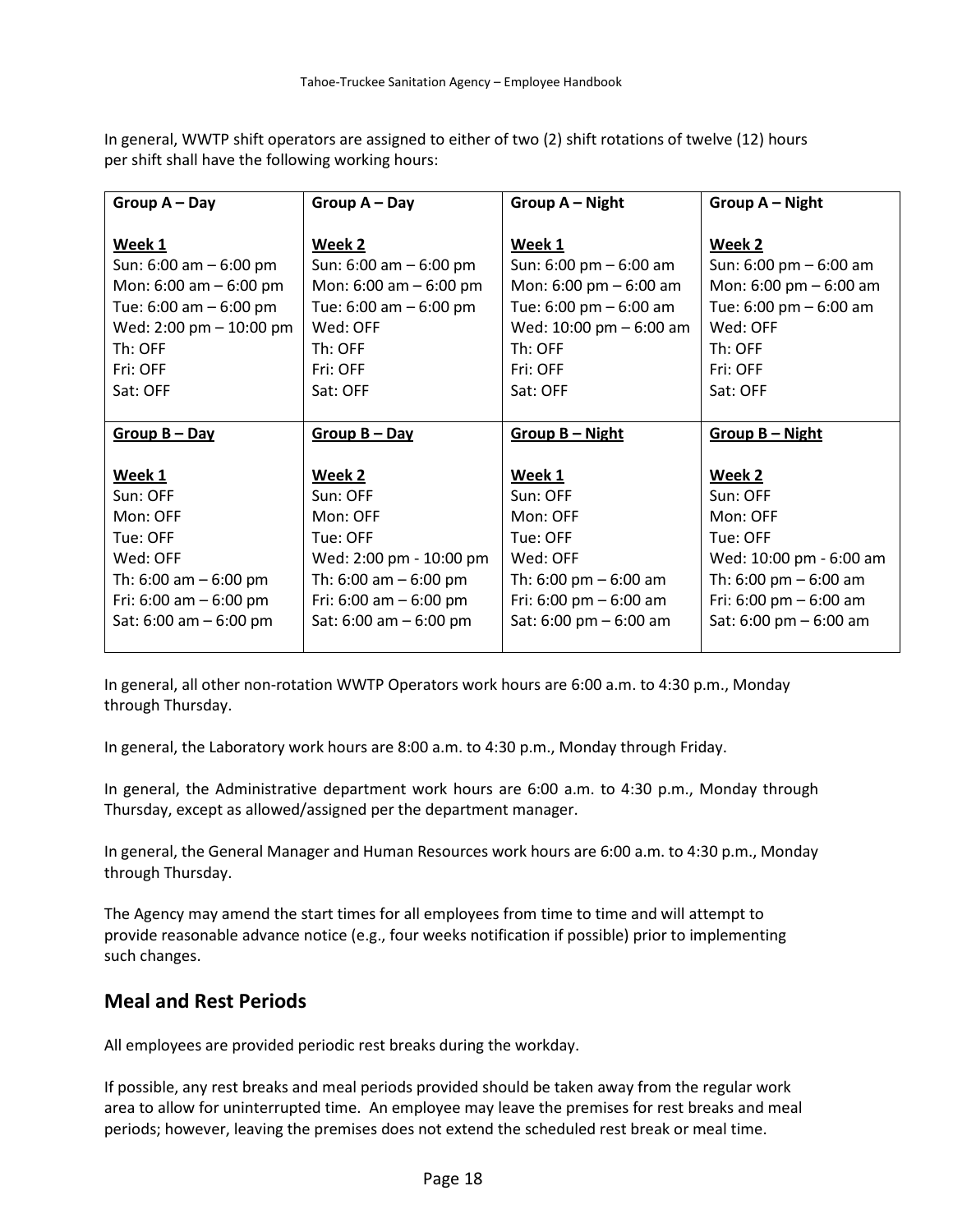Employees are required to return to work promptly, and as scheduled, from any rest/meal break.

If for any reason an employee is unable to, or does not, take the scheduled rest breaks and/or meal periods, the employee must notify their supervisor as soon as possible.

#### Rest Breaks

Generally, employees are provided one (1) 15-minute paid rest break for each half of the work day, if working eight (8) hours or longer. If an employee works a 10-hour day, they are generally provided two (2) paid rest breaks: one in the first half of the work day, and another in the second half of the work day. To the extent possible, rest breaks are to be taken in approximately the middle of each half of the work period. Rest breaks cannot be combined or added to meal periods, or to beginning of day, or end of day.

If an employee works a 12-hour day, they are generally provided three (3) paid rest breaks: spread across the 12-hour workday. Rest breaks cannot be combined or added to meal periods, or to beginning of day, or end of day.

Rest breaks shall be scheduled by the department manager. Employees are required to return to work promptly at the end of any rest break.

#### Meal Period

For employees working ten (10) hours in a workday, the employee may be provided an unpaid, dutyfree meal period of thirty (30) minutes. However, the employee and employer can mutually agree to waive the meal period on limited occasions.

For employees working on the rotating twelve (12) hour shifts in a workday, the employee may be provided two (2) paid meal periods of thirty (30) minutes each.

Any meal periods shall be scheduled by the department manager. Employees are required to return to work promptly at the end of any meal period. Meal periods cannot be combined or added to rest breaks, or to beginning of day, or end of day.

Meal periods are unpaid when the employee is relieved of all active responsibilities and restrictions during the period.

WWTP operators assigned to and working rotating shifts, as well as the Inventory Control Specialist, that are expected to remain on duty during any meal periods, receive a paid meal period.

### <span id="page-22-0"></span>**Eating & Drinking on Agency Premises**

Employees are to refrain from eating or drinking in areas that pose a potential for exposure of hazardous chemical and biological materials. The Agency provides lunchrooms for eating and drinking.

Eating and drinking are prohibited in laboratories and connecting offices.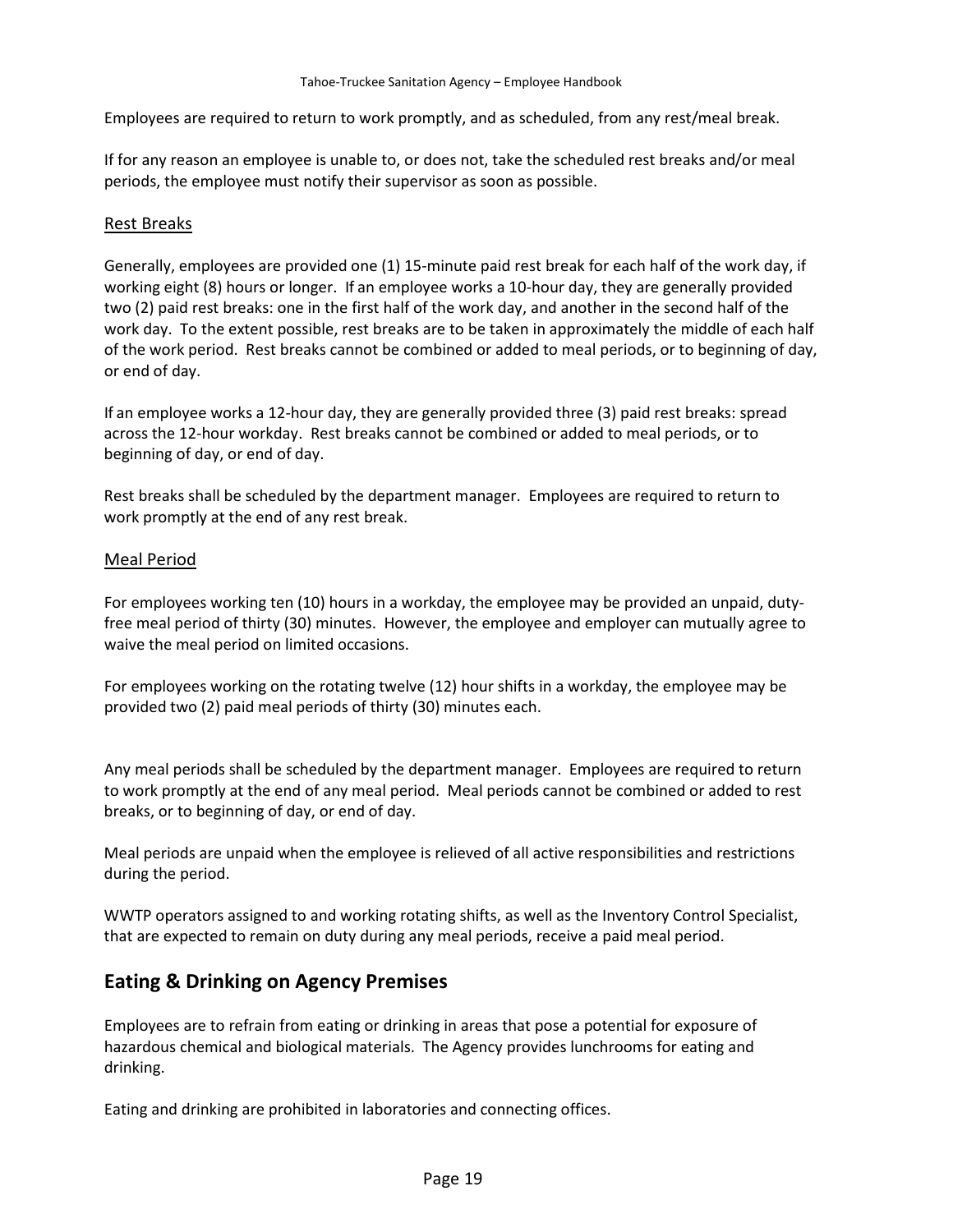### <span id="page-23-0"></span>**Time Sheets for Employees**

The Agency requires all employees to keep accurate time records as a means of ensuring that employees are properly paid for the time they work.

All non-exempt employees are required to record all hours worked on their time sheets. Employees must also record on their time sheet any tardiness, approved paid time off, absence from work, and when they leave and return from the premises for any reason other than the Agency business or approved paid rest breaks. Employees are to also record all duty-free meal periods on their time cards.

Appropriate accrued leave must be used when available, to the extent permitted by law. Leave without pay may only be utilized with approval of the manager, and upon depletion of all appropriate accrued leave time.

Employees must sign their time sheets upon submission to the department supervisor and/or manager, confirming the number of hours reported for each payroll period. Supervisors and/or department managers will review and submit to Payroll the signed time sheets for processing.

Time sheets are the property of the Agency and constitute legal documents. Employees are required to complete their own time sheet and keep them up-to-date daily. An employee's supervisor may complete and submit an employee's time sheet in their absence. Falsification of time sheets is strictly prohibited. If an employee needs to amend or alter their time sheet to correct a recording error, the employee must first consult with their supervisor, initial the change, and obtain their supervisor's approval and initials.

### <span id="page-23-1"></span>**Payroll/Paid Time Off Advances**

The Agency does not permit employees to take advances against future paychecks. Moreover, the Agency does not permit employees to use paid time off, such as paid vacation or paid sick time, before it actually accrues.

### <span id="page-23-2"></span>**Pay Period**

Employees are paid on a bi-weekly basis. Paychecks will include earnings for all work performed for fourteen (14) consecutive calendar days beginning Sunday at 6:00 a.m. through the second Saturday at 5:59 a.m. All employees are paid on Friday following the end of the pay period.

### <span id="page-23-3"></span>**Shower/Change Time (Operations/Maintenance Department Only)**

Operations and maintenance department employees who elect to take a shower at the end of their shift, shall be provided with fifteen (15) minutes of paid time prior to the conclusion of their scheduled workday for this purpose. Operations and maintenance department employees who are required to wear Agency uniforms, but who elect not to shower at the end of their shift, shall be provided with five (5) minutes paid time prior to the conclusion of the shift to change into street clothes.

Employees are not dismissed from the work building prior to their scheduled end-of-shift, unless approved by their immediate supervisor or manager.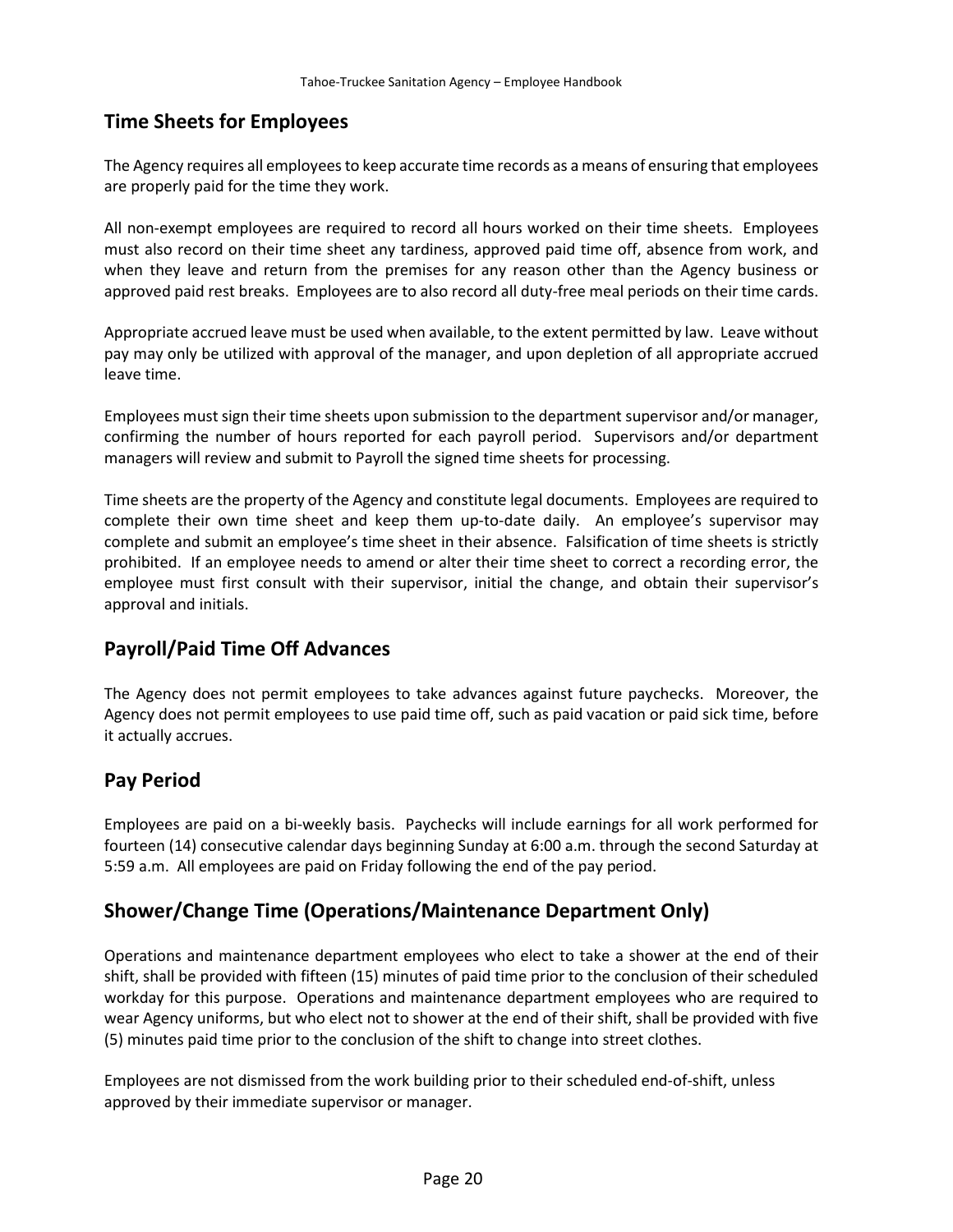### <span id="page-24-0"></span>**Lactation Accommodation**

Employees desiring to express breast milk for the employee's infant child while at work have the right to request lactation accommodation. Such employees may request this accommodation by speaking with their supervisor and/or HR. The Agency will meet with the employee about the accommodation, and will document the accommodation plan in writing. If the Agency is unable to provide break time or a compliant lactation location, the Agency will provide a written response to the employee's request. If possible, the lactation break time will run concurrently with any paid rest break time already provided to the employee. Any lactation break times that run beyond, or are in addition to, the normal authorized paid rest breaks are unpaid.

For any perceived violation of the employee's right to lactation accommodation, the employee has the right to file a complaint with the California Labor Commissioner.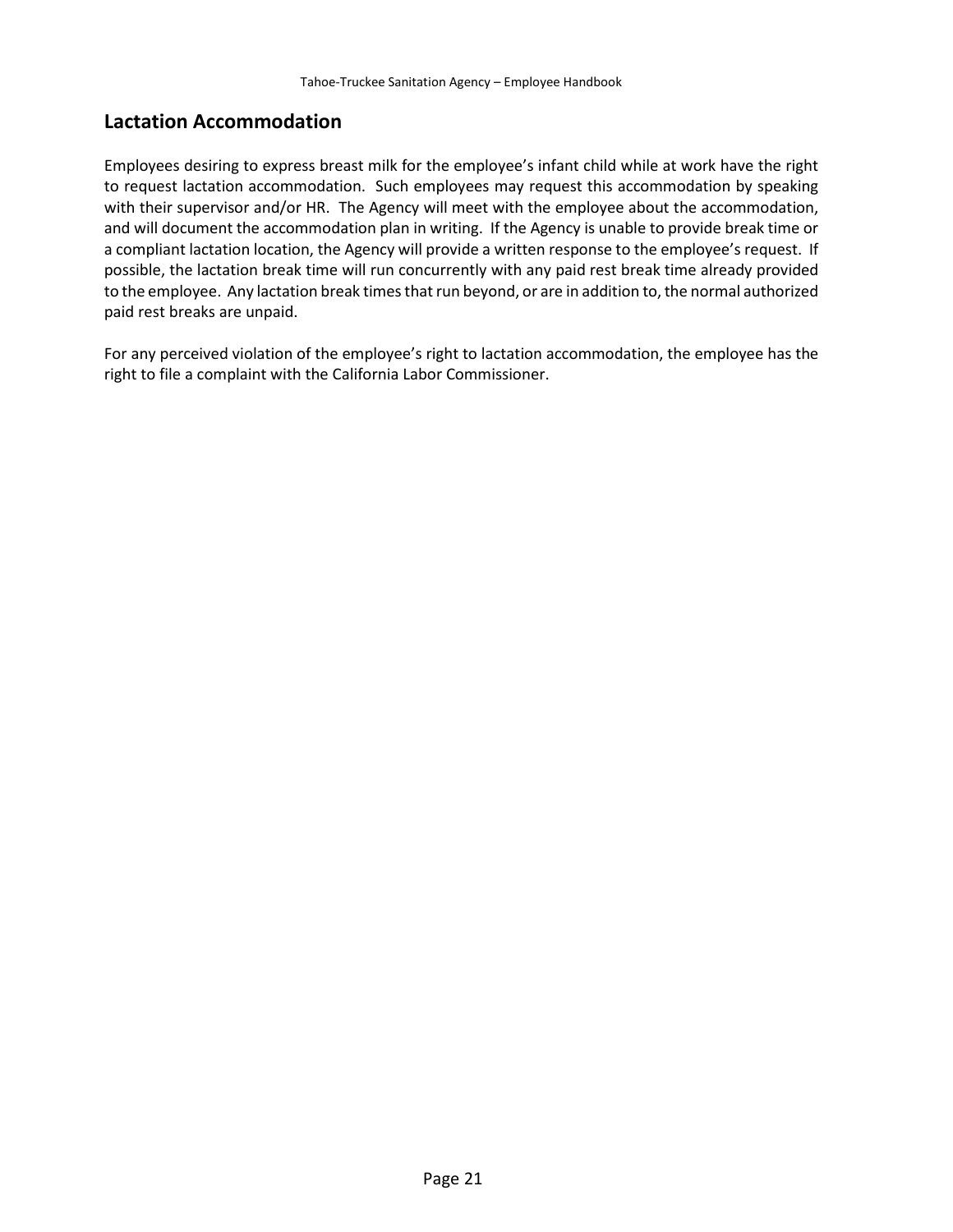# <span id="page-25-0"></span>**HOLIDAYS**

All employees are eligible to receive paid time off for the following Agency observed holidays:

- New Year's Day (January  $1<sup>st</sup>$ )
- Martin Luther King, Jr. Day (third Monday in January)
- Presidents' Day (third Monday in February)
- Memorial Day (last Monday in May)
- Independence Day (July  $4<sup>th</sup>$ )
- Labor Day (first Monday in September)
- Veterans' Day (November  $11<sup>th</sup>$ )
- Thanksgiving Day (fourth Thursday in November)
- Day after Thanksgiving Day
- Christmas Eve (December 24<sup>th</sup>)
- Christmas Day (December 25<sup>th</sup>)
- Two (2) Floating Holidays (subject to special rules set forth below)

When any of the holidays listed above falls on a Sunday, the following Monday is generally deemed to be the paid Agency holiday in lieu of the day observed. When any of the above listed holidays falls on a Saturday, the preceding Friday is generally deemed to be the paid Agency holiday in lieu of the day observed.

Employees are eligible to receive a maximum of eight (8) hours of holiday pay at the employee's normal base rate of pay for the Agency recognized holidays listed above (regardless of the shift schedule that is worked by the employee). Holiday pay received for unworked time off does not count as hours worked for purposes of overtime calculation.

When the Agency-recognized paid holiday falls on the employee's normally scheduled day off, the nonexempt employee may elect to receive a pay-out of their normal base rate of pay for the holiday for a maximum of eight hours. Alternatively, the non-exempt employee may elect to have these holiday hours added to their vacation accruals. Exempt staff whose normally scheduled day off falls on an Agency-recognized holiday will be provided the eight (8) holiday hours as an addition to their vacation accruals.

An employee who is in "unpaid status" by the Agency for any reason on the day before the Agency recognized holiday is not eligible to receive holiday pay. Refer to Unpaid Status policy.

#### Floating Holidays

Employees are granted two (2) floating holidays at the beginning of the fiscal year (July 1). The maximum number of floating holidays that employees may have at any time is capped at two (2). Floating holidays are intended to be used by the employee prior to the end of the fiscal year. Any floating holidays that have not been taken by the employee by the end of the fiscal year will carry over to the next fiscal year, but any carry-over will count toward the cap of two (2) floating holidays. That is, an eligible employee who has taken only one (1) floating holiday during the fiscal year will be granted only one (1) additional floating holiday day at the beginning of the new fiscal year, bringing that employee up to their cap.

Floating holidays may be used in two (2) hour increments in conjunction with regular paid holidays of 8 hours or be used in full shift increments (e.g. 8 -hours, 10-hours and 12-hours).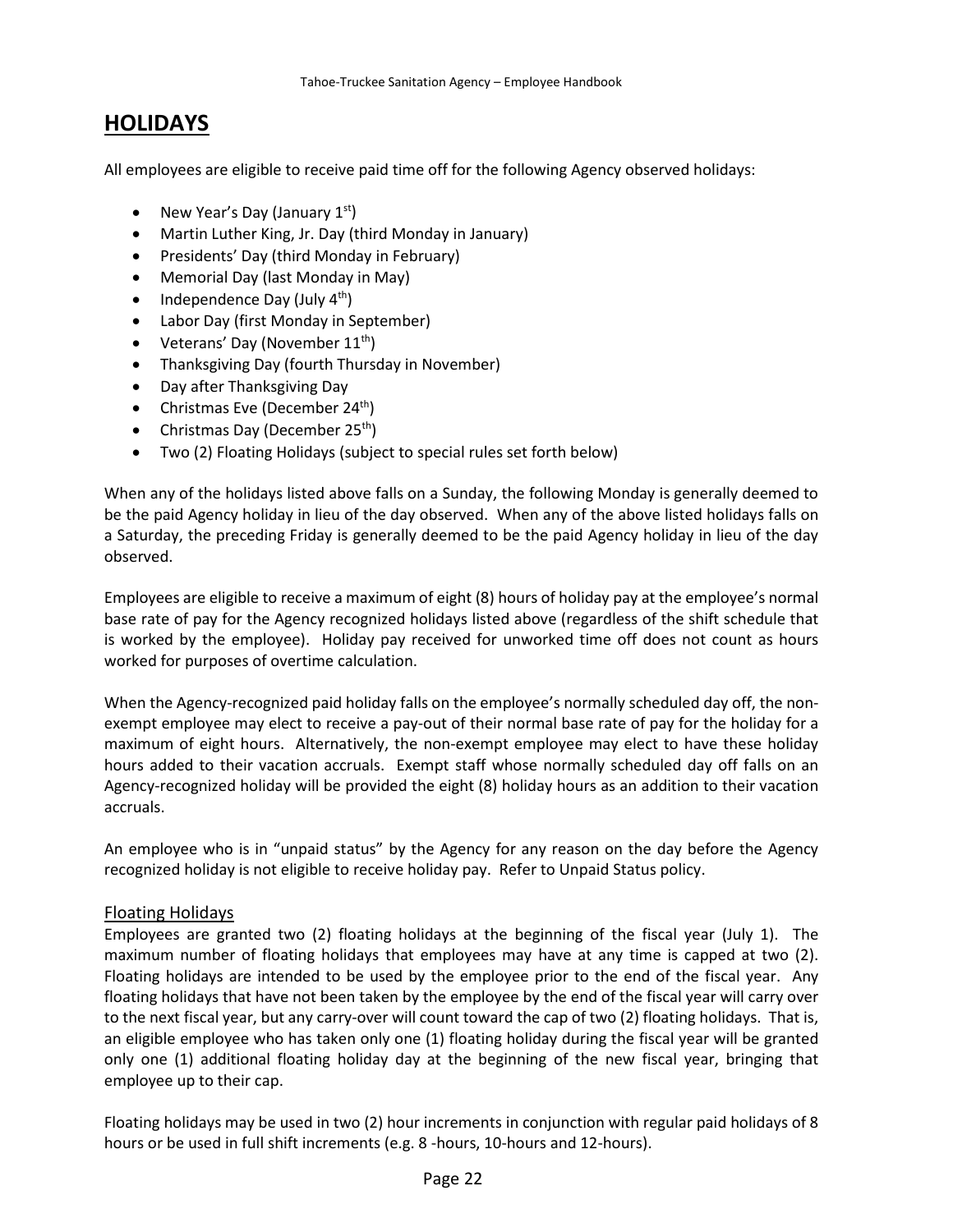#### Special Holiday Rate for Hours Worked on a Holiday

In the event that a non-exempt employee is required to work on an Agency-recognized holiday, the employee will receive one and one-half  $(1-\frac{1}{2})$  times their normal hourly rate for hours worked on the holiday. In addition, the employee working the holiday will receive eight (8) hours of holiday pay. The hours worked on a holiday cannot be accrued as compensatory time. In some cases, as determined by the Public Employees Retirement System, the hours worked on a holiday must be reported as special compensation.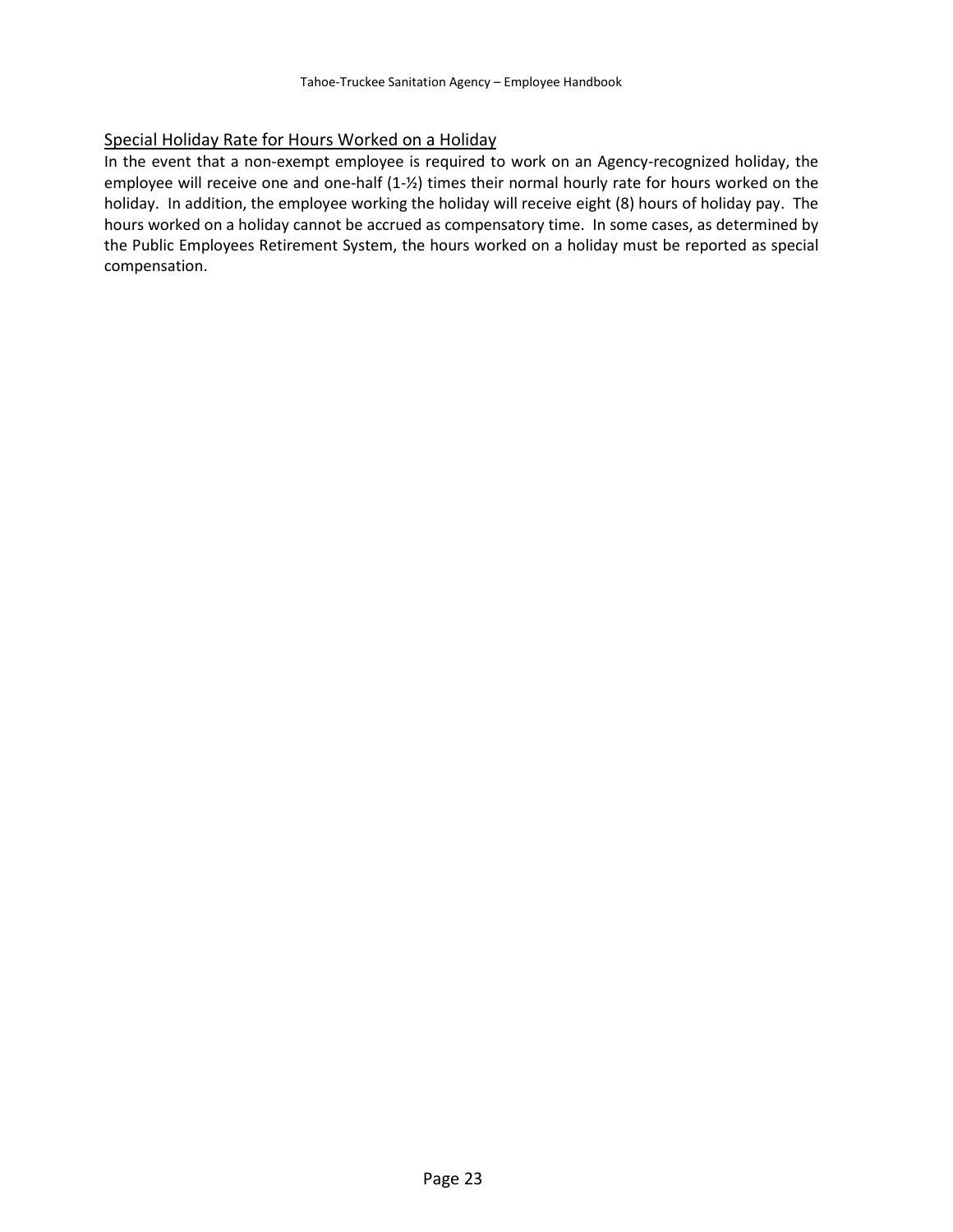# <span id="page-27-0"></span>**LEAVE**

### <span id="page-27-1"></span>**Vacation Leave**

The Agency permits eligible employees to accrue paid vacation leave time off from work to pursue their personal interests.

Regular full-time non-exempt employees accrue paid vacation time as follows:

| <b>Years of Service</b> | Maximum Possible Monthly Accrual                |
|-------------------------|-------------------------------------------------|
| Years $1-5$ :           | Eight (8) hours per month                       |
| Years 6-10:             | Ten (10) hours per month                        |
| Years 11-15:            | Thirteen and one-third (13-1/3) hours per month |
| Years 16 or more:       | Fifteen and one-third (15-1/3) hours per month  |

Full-time exempt employees accrue twenty (20) hours per month of vacation leave.

Requests for use of vacation leave must be presented in writing to the supervisor or manager for approval. Employees are expected to provide advance notice of at least the same number of paid days off being requested. For example, if an employee requests one (1) day off, then they must give at least one (1) day of notice prior to the requested leave. Special consideration for approving vacation requested on shorter notice may be given when unusual circumstances occur.

Management must be advised as soon as possible when an employee wishes to cancel an approved request for vacation, or when an emergency occurs and the employee requests vacation without sufficient advance notice. The employee's vacation request is subject to approval by both the supervisor and the manager.

If an operational emergency or plant problem or other business need occurs during vacation periods that require additional staffing, personnel may be called back from vacation and/or vacation requests cancelled.

If an Agency recognized paid holiday occurs during an employee's approved vacation leave, the employee will receive the paid holiday time, and will not be charged paid vacation for the holiday.

If an employee becomes ill or is injured during the time that he or she is on approved vacation, the employee may request that the period of illness/injury be paid out of accrued sick leave, rather than as vacation leave. The employee's manager may require evidence in the form of a physician's certificate prior to approving the request to change vacation leave to sick leave.

Maximum vacation leave that can be carried over from fiscal year to fiscal year will be two hundred and forty (240) hours. Unused vacation leave accrued in excess of the two hundred and forty (240) hours will be paid out to the employee at their regular rate of pay at the end of each fiscal year. The Agency's fiscal year begins on July 1 and ends on June 30.

Employees who leave employment with the Agency for any reason will be paid for all accrued but unused vacation leave earned to the date of his or her separation at the current regular rate of pay.

Use of accrued vacation leave, does not count as hours worked for purposes of overtime calculation.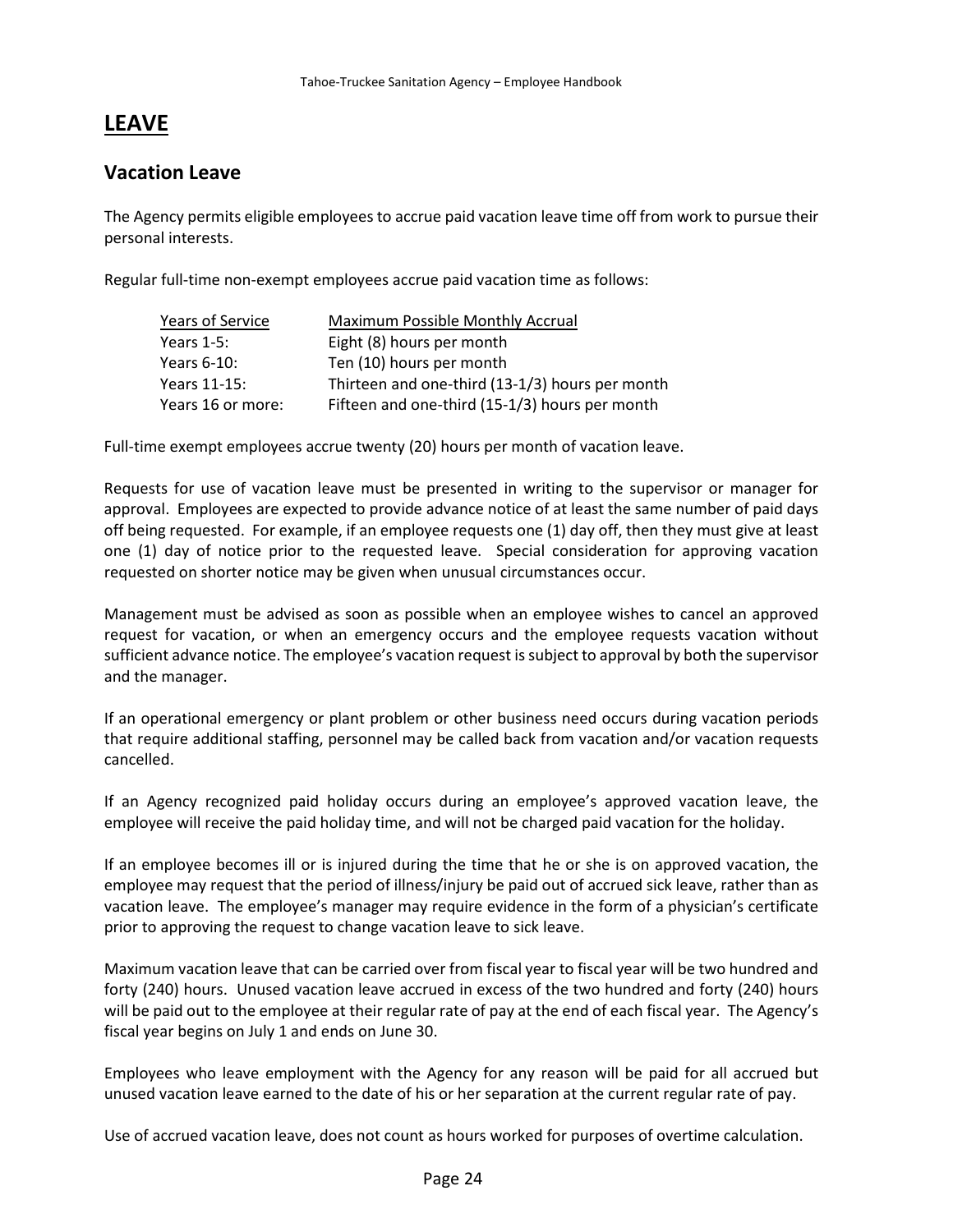An employee that is on unpaid leave by the Agency for any reason, does not accrue paid vacation leave benefits.

#### <span id="page-28-0"></span>**Sick Leave**

Paid sick leave may only be used when an employee needs time off due to his or her own illness or injury, the illness or injury of the employee's immediate family member, to attend an employee's or family member's medical appointment, or otherwise as provided by law. Use of paid sick leave for any other purpose is not permitted.

Full-time employees accumulate paid sick leave at the rate of eight (8) hours per month. If an employee begins work after the first of the month, he or she will accrue sick leave benefits for the first month of employment on a pro rata basis, based upon the percentage of the month that the employee works.

Maximum sick leave that can be carried over from fiscal year to fiscal year will be one thousand five hundred (1,500) hours. Unused sick leave accrued in excess of the one thousand five hundred (1,500) hours will be paid out to the employee at his or her regular rate of pay at the end of each fiscal year. The Agency's fiscal year begins on July 1 and ends on June 30.

If the need for paid sick leave is foreseeable, the employee must provide reasonable advance notice. When an employee has the need to use unscheduled sick leave, as much notice as possible is requested, with a minimum notice of one (1) hour prior to the employee's normally scheduled shift time is expected. If at all possible, an employee must directly notify his or her supervisor or manager for approval of a request to use paid sick time.

If a paid holiday falls within a period of approved use of paid sick time, eligible employees will receive the paid holiday, and will not have the time deducted from his or her accrued paid sick leave. The employee must be in paid status to receive this paid holiday benefit.

For purposes of this sick leave policy, "immediate family member" means employee's spouse, domestic partner, child, parent, grandparent, brother, sister, or grandchild. In-law and step relationships are considered the same as blood relationships.

To request to use accrued paid sick leave, an employee must notify their supervisor at least one (1) hour prior to the beginning of their work-reporting time on the first day of a qualifying absence from work. In cases of emergency, the notification may occur within four (4) hours after the start time.

The employee may be required to furnish certification from an appropriate licensed health care provider for all absences of three (3) days or longer due to an employee's illness or injury, or the illness or disability of the employee's immediate family member prior to returning to work. In its sole discretion, the Agency may also require medical verification for a shorter absence.

Before allowing an employee to return to work following a sick/medical leave of three (3) days or longer, the Agency may require the employee to produce medical certification that he or she is able to return to work, and that sets forth any restrictions on the employee's ability to perform his or her normal work activities.

One hundred percent (100%) of accrued but unused sick leave will be paid upon retirement from the Agency**.**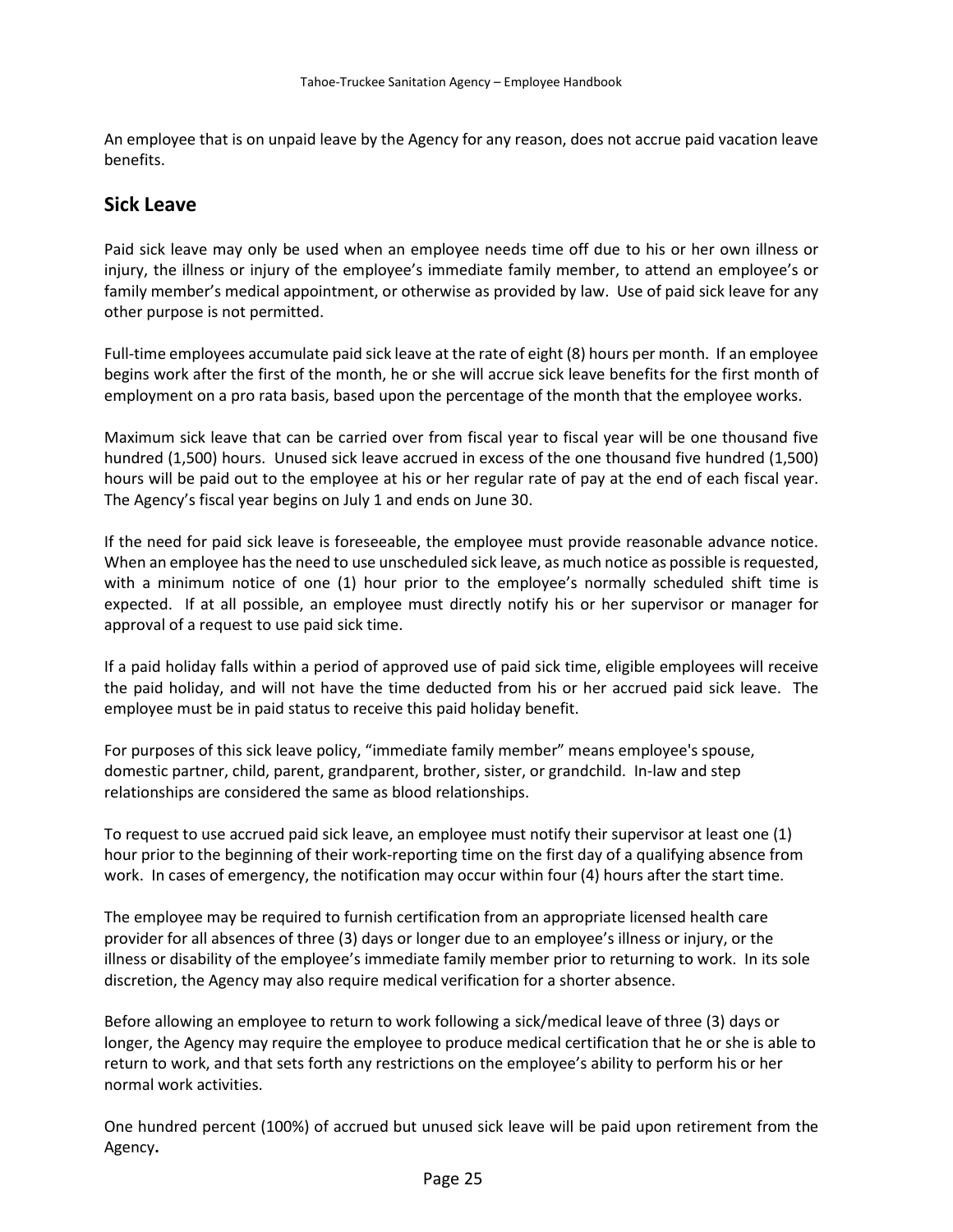Fifty percent (50%) of accrued but unused sick leave will be paid upon termination from the Agency.

Paid sick leave is a privilege and abuses of paid sick leave is not tolerated. Employees that abuse the use of paid sick leave shall be subject to disciplinary action, up to termination.

If an employee becomes ill or is injured during his or her vacation period, he or she may request the period of time of his or her illness/injury be paid out of their sick leave account, rather than vacation leave. The Agency may require evidence in the form of a health care provider's certificate prior to approving the request to change vacation leave to paid sick leave.

Use of accrued sick leave, does not count as hours worked for purposes of overtime calculation.

An employee that is on unpaid leave by the Agency for any reason, does not accrue paid sick leave benefits.

### <span id="page-29-0"></span>**Administrative Leave**

Paid or unpaid administrative leave may only be granted by the GM, in rare cases, and at his or her sole discretion.

Use of accrued administrative leave, does not count as hours worked for purposes of overtime calculation.

#### <span id="page-29-1"></span>**Jury Duty Leave**

TTSA encourages all employees to accept their civic responsibility of serving on a jury. The Agency provides leave to employees who are called to serve as jurors or who are summoned to appear as witnesses in a judicial proceeding, pursuant to a subpoena or other court order.

Employees should notify the Agency as soon as practicable of the need for leave under this policy when they are called to jury service or summoned to witness duty, including providing appropriate documentation.

Employees are eligible to receive pay for jury duty service in an amount not to exceed ten (10) work days per year, provided that the employee reports to work on any day the employee is released from jury duty at a time when it is feasible to report to work. Verification of attendance at jury duty each day, listing the hours of attendance, is required upon return to work for time reporting purposes. Any allowance paid by the court for jury duty is to be retained by the employee, provided an Agency vehicle was not used.

An employee who is required to serve on jury duty for more than ten (10) working days will be provided unpaid leave for this purpose. The employee may elect to use accrued vacation for the remainder of the time he or she is absent from work for this reason.

Employees may request unpaid leave for mandated witness duty.

Employees requesting leave under this policy shall comply with the following requirements: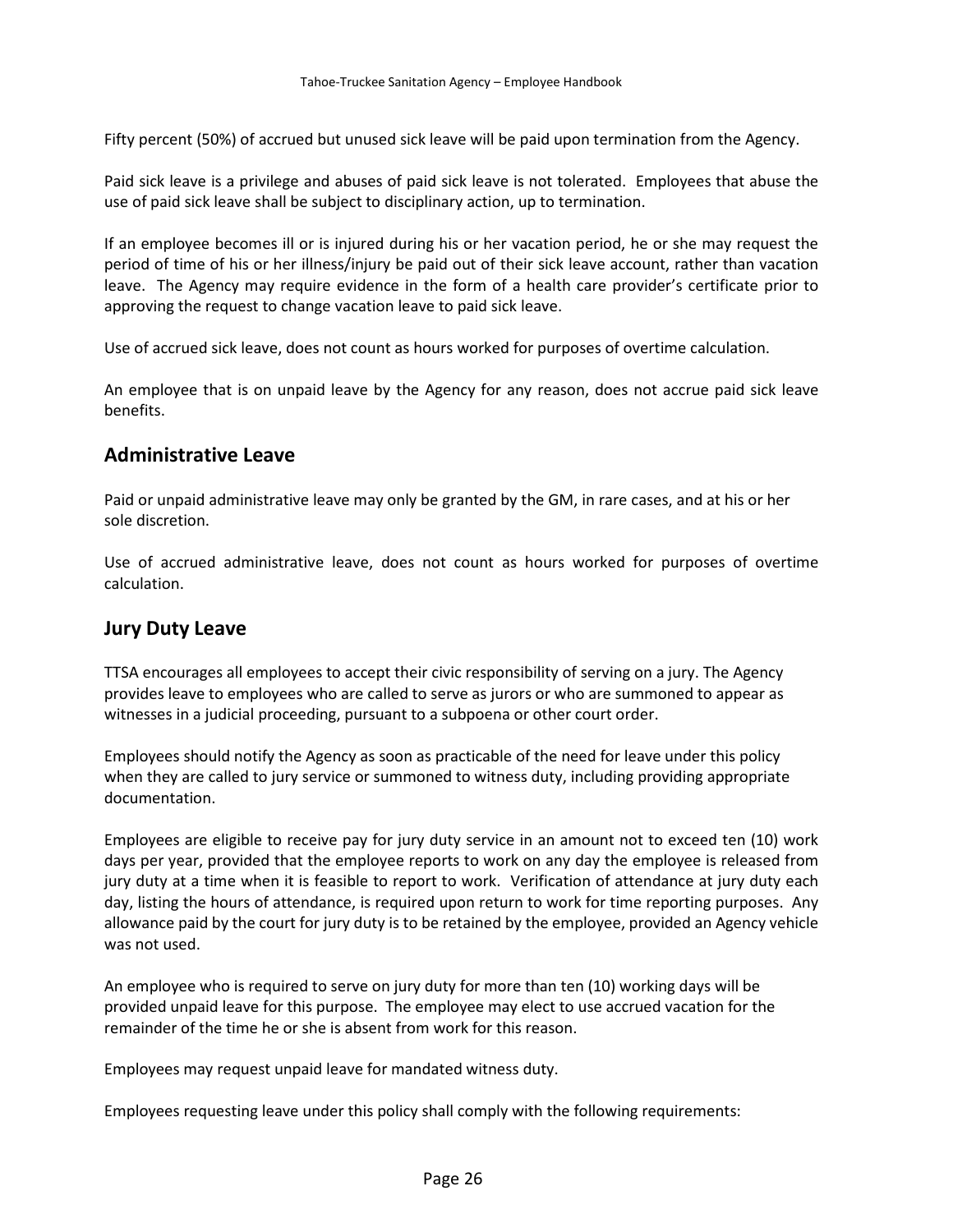- On receiving a jury summons, or subpoena or other court order requiring appearance in a judicial proceeding as a witness, the employee should notify his/her supervisor or manager. Employees should submit appropriate documentation, including a copy of the jury summons, subpoena or other court order as soon as practicable.
- An employee who is released from jury service or witness duty before the end of his or her regularly scheduled shift is expected to report to work. Verification of attendance at jury duty each day, listing the hours of attendance, is required upon return to work for time reporting purposes.

# <span id="page-30-0"></span>**Military Leave**

Military Leave shall be granted as provided by applicable State and Federal law.

# <span id="page-30-1"></span>**Time Off for Voting**

In circumstances where an employee's work schedule does not provide sufficient time to vote on an election day, the Agency will provide a reasonable amount of time off during scheduled work time, including up to two (2) hours of paid time off, for employees to vote. Employees who need time off to vote must notify their supervisor or manager at least two (2) working days prior to election day. The Agency reserves the right in its sole discretion to specify a time period during which the polls are open for employees to leave work to vote.

Time off for voting, does not count as hours worked for purposes of overtime calculation.

Employees requesting leave under this policy should comply with the following requirements:

- 1. Notify their supervisor or manager at least two (2) days prior to election day of the need for time off to vote.
- 2. Coordinate the time off with their supervisor or manager prior to election day to ensure as little disruption as possible in the flow of work.

### <span id="page-30-2"></span>**Bereavement Leave**

Regular and part-time employees may request paid time off for bereavement leave for a period not to exceed forty (40) hours per leave to take care of post-death matters.

An employee who wishes to take time off due to the death of an immediate family member must notify his or her supervisor or manager as soon as possible. For purposes of this policy, "immediate family member" is the employee's spouse, domestic partner, child, parent, grandparent, brother, sister, or grandchild. In-law and step relationships are considered the same as blood relationships.

# <span id="page-30-3"></span>**Family and Medical Leave Act and California Family Rights Act (FMLA and CFRA)**

The federal Family and Medical Leave Act and the California Family Rights Act (FMLA/CFRA) provide eligible employees the opportunity to take unpaid, job-protected leave for certain specified reasons. The maximum amount of leave employees may use under this policy is twelve (12) weeks within a twelve (12) month period, except as otherwise required by law.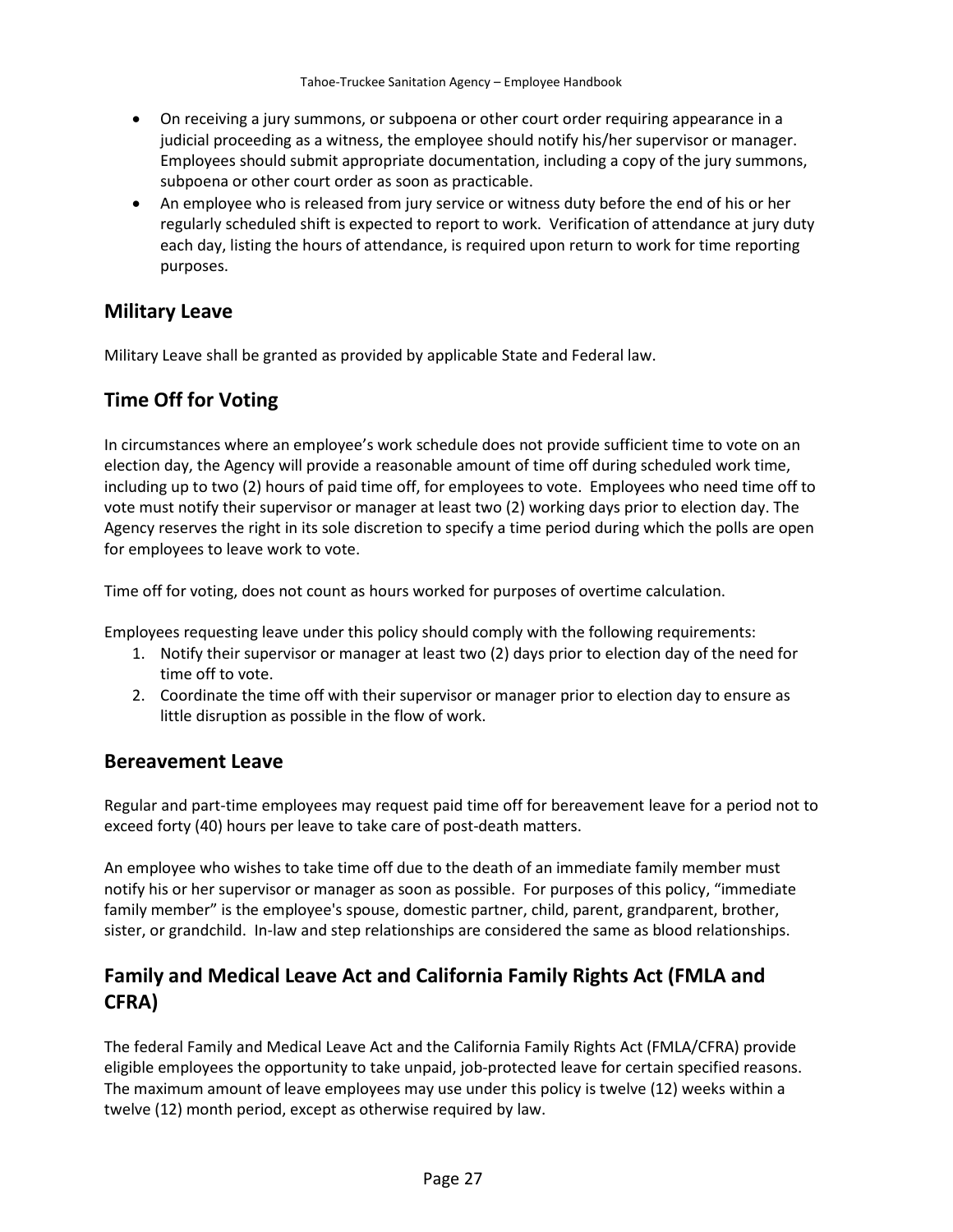To be eligible for FMLA/CFRA leave under this policy, employees must:

- 1. Have worked at least twelve (12) months for TTSA in the preceding year;
- 2. Have worked at least one thousand two hundred fifty (1,250) hours for TTSA over the twelve (12) months preceding the date the leave would commence; and
- 3. Currently work at a location where there are at least fifty (50) employees within seventy-five (75) miles.

FMLA and/or CFRA leave may be taken for any of the following reasons:

- 1. To care for or bond with a newborn child.
- 2. Placement of a child with the employee and/or the employee's registered domestic partner for adoption or foster care to care or bond with the child.
- 3. To care for an immediate family member (employee's spouse, registered domestic partner, child, registered domestic partner's child or parent) with a serious health condition.
- 4. Because of the employee's serious health condition that makes the employee unable to perform his or her job.
- 5. A "qualifying exigency" arising out of the fact that the employee's immediate family member is on, or has been notified of an impending call to, "covered active duty."

Once TTSA determines an absence is for an FMLA/CFRA-qualifying reason, it will designate the absence as FMLA/CFRA.

Generally, a "serious health condition" is an illness, injury, impairment or physical or mental condition that involves either an overnight stay in a medical care facility or continuing treatment by a health care provider, and either prevents the employee from performing the functions of his or her job or prevents the qualified family member from participating in school or other daily activities.

The Agency measures the period of twelve (12) months in which leave is taken by a rolling calendar period. This means that when an employee requests leave for a qualifying reason, the Agency will look back in the past twelve (12) months to determine whether the employee has any remaining FMLA/CFRA time.

FMLA/CFRA leave for the birth of a child, or placement of a child for adoption or foster care, must be concluded within twelve (12) months of the child's birth or placement.

Eligible employees may take FMLA/CFRA leave in a single block of time, intermittently (in separate blocks of time) or by reducing the normal work schedule when medically necessary for the serious health condition of the employee or immediate family member. Intermittent leave for the birth of a child, to care for a newborn child or for the placement of a child for adoption or foster care generally must be taken in at least two-week increments, with shorter increments allowed on two occasions. Employees who require intermittent or reduced-schedule leave must try to schedule their leave so that it will not unduly disrupt the Agency's operations.

Employees are required to use applicable accrued paid leave (such as sick leave, vacation, administrative or compensatory time, etc.) concurrently with the FMLA/CFRA leave, to the extent permitted by law.

The only exception to the above is during any period in which the employee is receiving temporary disability benefits (e.g., for workers' compensation or short-term disability, including pregnancy-related disability), the employer cannot require the employee to substitute his or her accrued paid leave in coordination with those disability benefits. However, the employer and employee may agree to do so.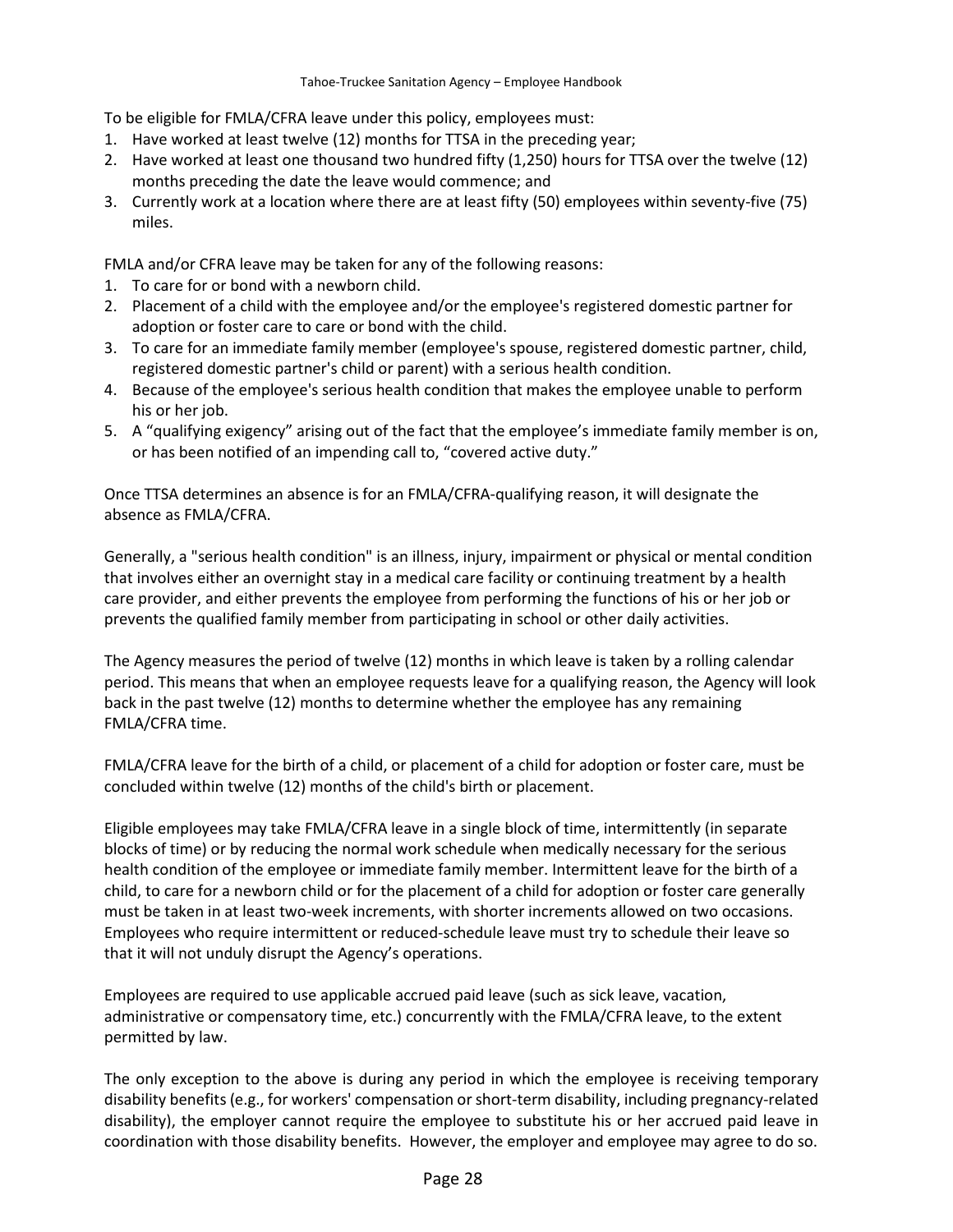Once the employee's accrued paid leave time is exhausted, the remainder of the FMLA leave is unpaid time off.

The Agency maintains health care coverage during FMLA/CFRA leave on the same terms as if employees had continued to work. Employees must make arrangements to pay their share of health plan premiums while on unpaid leave. Use of FMLA/CFRA leave does not result in the loss of any employment benefit that accrued prior to the start of leave under this policy.

When seeking leave under this policy, employees must provide to HR the following:

- 1. Thirty (30) days' advance notice of the need to take FMLA/CFRA leave if the need for leave is foreseeable, or notice as soon as practicable in the case of unforeseeable leave and in compliance with TTSA's normal call-in procedures, absent unusual circumstances.
- 2. Medical certification supporting the need for leave due to a serious health condition affecting the requesting employee or an immediate family member.
- 3. Periodic reports as deemed appropriate during the leave regarding the employee's status and intent to return to work.
- 4. Medical certification of release to return to work, with or without medical restrictions, if the leave was due to the employee's serious health condition.

To the extent required by law, the Agency will inform employees whether they are eligible for leave under the FMLA/CFRA. Should employees be eligible for FMLA/CFRA leave, the Agency will provide them with a notice that designates the leave as FMLA/CFRA, and that specifies any additional information required, as well their rights and responsibilities. If employee is not eligible for FMLA/CFRA leave, the Agency will provide a reason for the ineligibility.

Upon returning from FMLA/CFRA leave, employees will be restored to their original position or to an equivalent position with equivalent pay, benefits and other employment terms and conditions, to the extent required by law.

For more information regarding leave under this policy, employees should contact HR.

# <span id="page-32-0"></span>**Pregnancy Disability Leave (PDL)**

The Agency provides and grants to all pregnant employees regardless of length of service the right to take a Pregnancy Disability Leave (PDL) during the period of time that a medical care provider determines the employee is actually disabled by pregnancy or a related medical condition. PDL can be for up to a maximum of four (4) months. For planning purposes, it may be helpful for you to know that the typical period of disability for pregnancy and related medical conditions is often six (6) to eight (8) weeks – please discuss with your healthcare provider the anticipated period of disability for your pregnancy. Such leave requests will be made and evaluated in accordance with all applicable federal and state laws. If you are also eligible for a FMLA/CFRA Leave, the leaves will be integrated and run concurrently.

Employees requesting foreseeable PDL leave, should ordinarily provide thirty (30) days' notice in advance of the date the leave is to begin as well as the estimated date upon which the employee will return to work.

Employees taking pregnancy disability leave may elect whether or not to use any accrued paid time off in conjunction with the leave.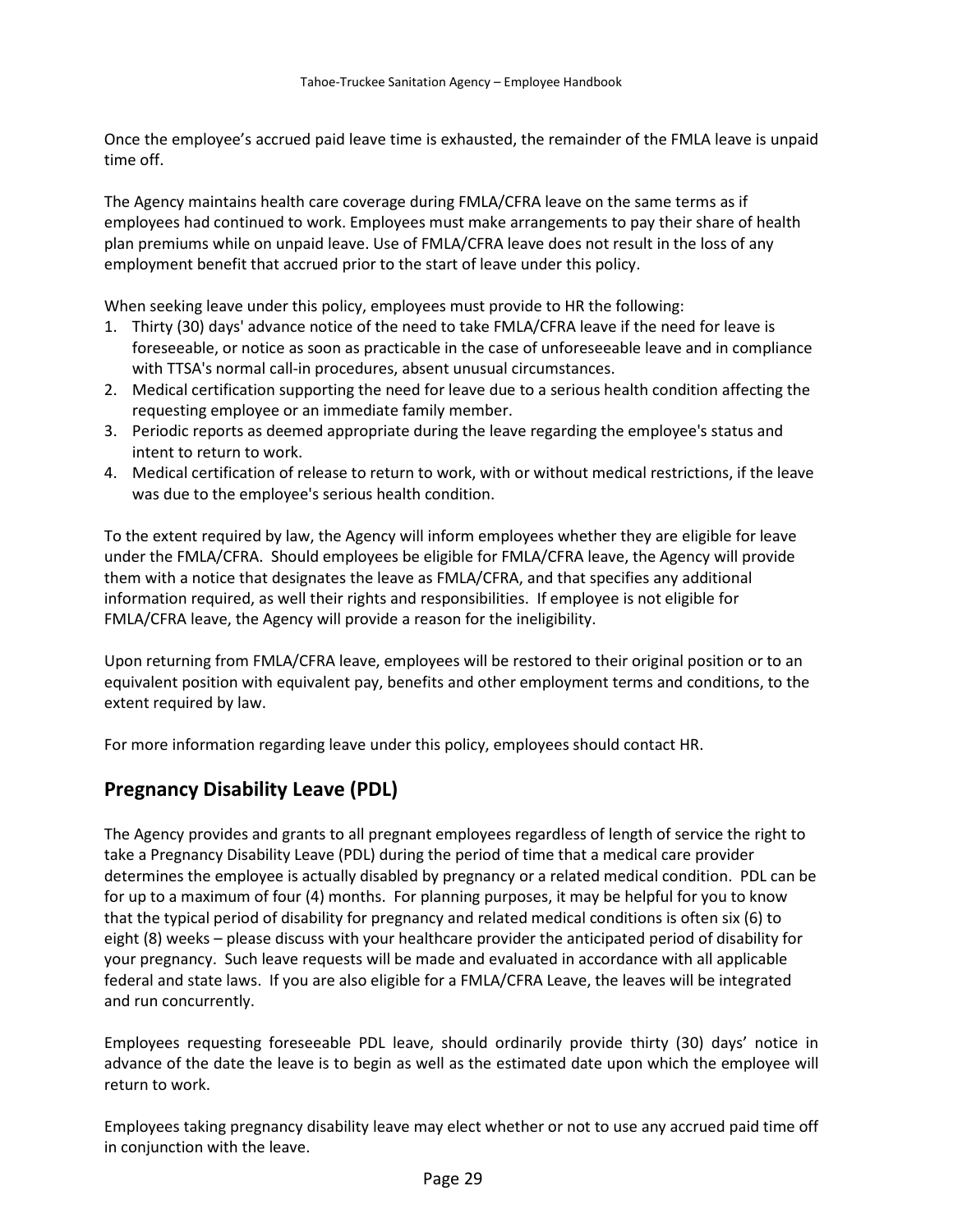Health insurance premiums will continue to be paid by the Agency to the same degree it was provided before the leave began in accordance with the FMLA/CFRA policy.

Upon completion of the leave, a written notice by the health care provider is required to authorize a return to work. Should the health care provider indicate physical limitations upon return to work, such limitations must be discussed with and approved by management.

Apart from medical disabilities associated with pregnancy and/or childbirth, requests for additional time off will be considered in the same manner as any other request for an unpaid personal leave with the exception of requests that meet the requirements for FMLA/CFRA, as described within this handbook.

The Agency will provide reasonable lactation accommodation for employees who wish to express breast milk for their infant when they return to work. See Lactation Accommodation within this handbook.

### <span id="page-33-0"></span>**Paid Family Leave**

Employees may be eligible to apply to the state of California to receive Paid Family Leave (PFL) partial wage replacement benefits, which are funded through payroll deductions and coordinated through the state Employment Development Department (EDD). PFL provides limited compensation, per EDD requirements, when an employee needs to take leave from work to care for certain seriously ill family members, or to bond with his or her newborn, foster child or newly adopted child.

The PFL program does not provide employees with either a right to a leave of absence or job protection; PFL simply provides some state-provided monetary benefits to eligible employees.

# <span id="page-33-1"></span>**California Parental Leave**

The following is applicable to employers with at least 20 employees, but fewer than 50 employees. Please note that the California New Parent Leave Act does not apply to employees who are eligible for leave under the federal Family and Medical Leave Act (FMLA) or the California Family Rights Act (CFRA). (See FMLA/CFRA leave policy, above.)

Employees eligible for this leave may take up to 12 weeks of unpaid leave in a 12-month period to bond with a new child within one year of the child's birth, adoption or foster care placement.

#### Eligibility

To be eligible for parental leave under this policy, an employee must:

- Have worked at least 12 months for TTSA;
- Have worked at least 1,250 hours for the Agency over the preceding 12 months; and
- Currently work at a location where there are at least 20 employees within 75 miles.

Parental leave may be taken for any the following reasons:

- To bond with a newly born child.
- To bond with a child placed with the employee for adoption or foster care.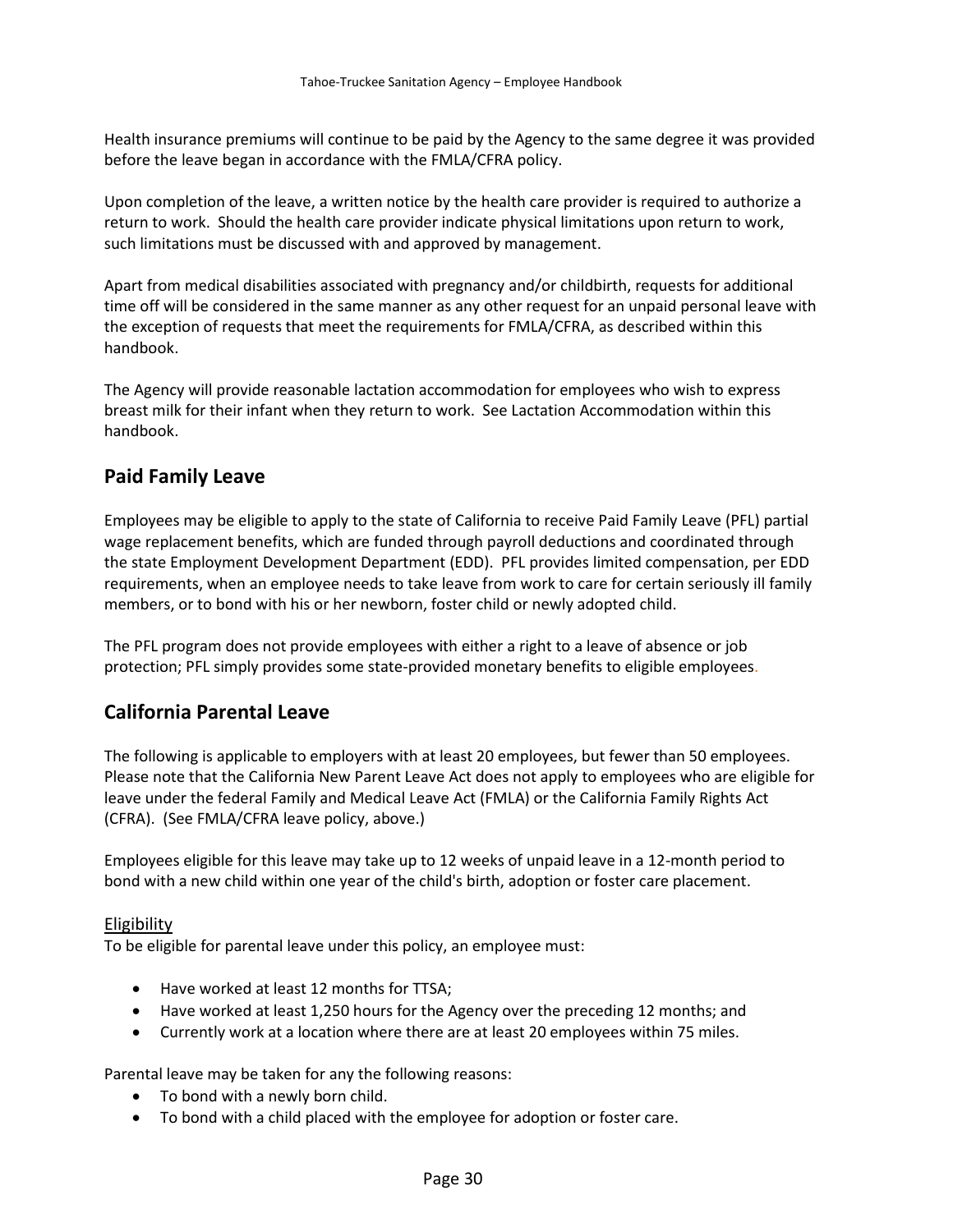In the case where both parents are employed by TTSA and are otherwise eligible for leave, the combined total leave amount for both employees may not exceed 12 weeks.

Parental leave must be concluded within 12 months of the child's birth, adoption or foster care placement.

#### Intermittent Leave

Eligible employees may take parental leave in at least two-week increments, with shorter increments allowed on two occasions. Employees who wish to take intermittent or reduced-schedule leave must try to schedule their leave so that it will not unduly disrupt Agency operations.

#### Use of Accrued Paid Leave

Employees may choose to use accrued paid leave (such as sick leave, vacation, compensatory time, etc.) concurrently with some or all of their parental leave. To use paid leave concurrently with parental leave, eligible employees must comply with the Agency's normal procedures for the applicable paid-leave policy (e.g., call-in procedures, advance notice).

Employees may also apply for California's Paid Family Leave insurance benefits through the California Employment Development Department (EDD).

#### Maintenance of Health Benefits

If employees and/or their families participate in the Agency's group health plan, TTSA will maintain coverage during parental leave on the same terms as if an employee had continued to work. If applicable, an employee must make arrangements to pay their share of health plan premiums while on leave.

#### Procedures

When seeking leave under this policy, employees must provide to HR the following:

Reasonable advance notice of the need to take parental leave, if the need for leave is foreseeable. In the case of unforeseeable leave, the employee must provide notice as soon as practicable, and in compliance with the Agency's normal call-in procedures, if at all possible.

#### Job Restoration

Upon returning from parental leave, an employee will be restored to their original position or to a comparable position, to the extent required by law.

#### Failure to Return After Parental Leave

If an employee fails to return to work as scheduled after parental leave or if an employee exceeds the 12-week parental leave entitlement, the employee will be subject to the Agency's other applicable leave of absence, accommodation and attendance policies.

### <span id="page-34-0"></span>**Medical Leave of Absence**

Employees who are not eligible for FMLA/CFRA leave may nonetheless request a leave of absence due to the employee's own medical condition that temporarily prevents them from working. A physician's statement must be provided verifying the need for a medical leave of absence and stating the beginning and expected ending dates. As soon as you become aware of the need for a medical leave of absence without pay, you should request a leave from Human Resources.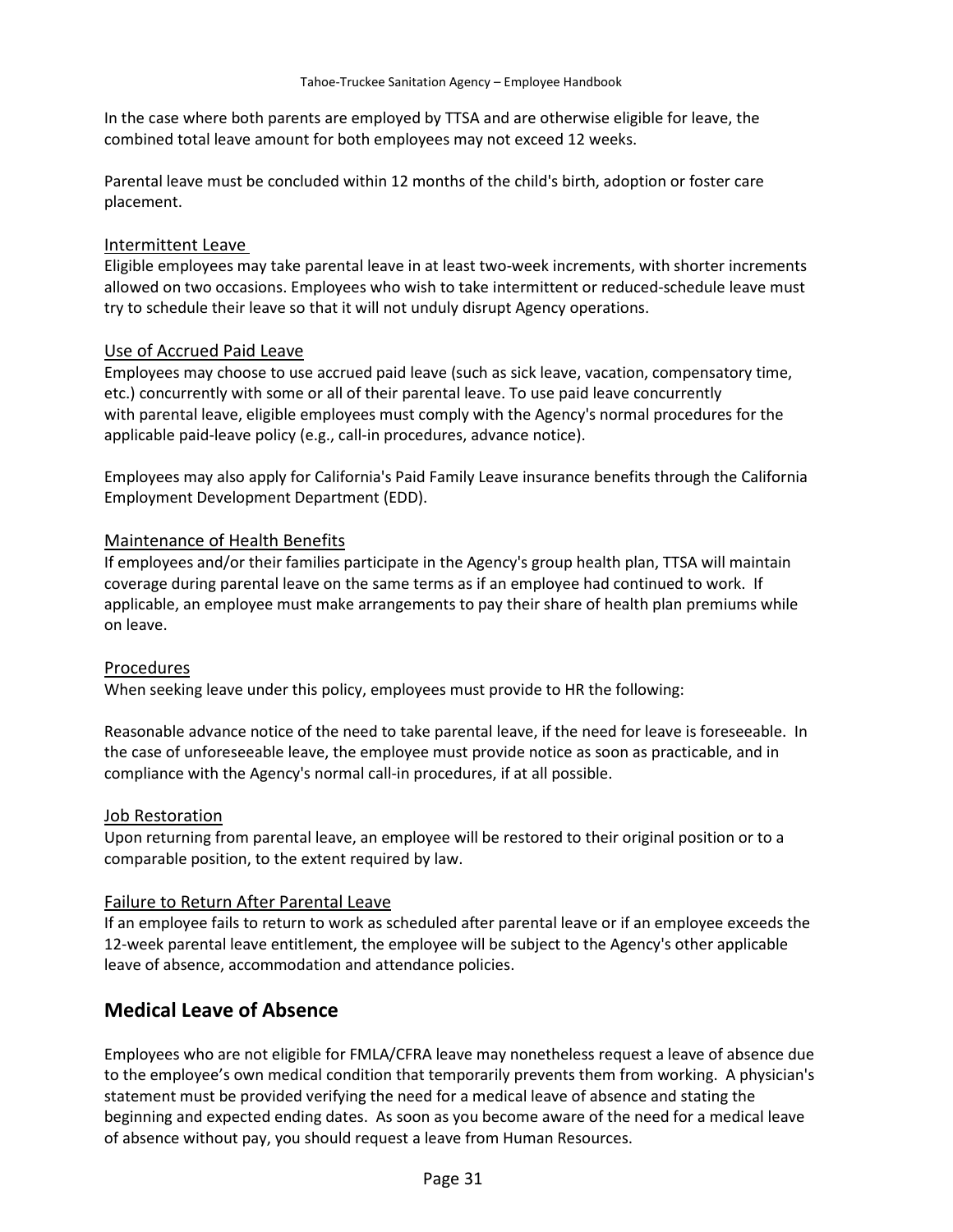Non-FMLA medical leave may be generally granted for a period of up to 12 weeks in any 12-month period. Employees must take any available and appropriate accrued leave as part of the approved period of leave.

Paid time off benefits will continue to accrue as long as the employee is in paid status. The Agency maintains health care coverage during approved medical leaves of absence as long as the employee is in paid status, or otherwise as required by law. Employees should work with Human Resources to make arrangements to pay their share of health plan premiums while on unpaid leave. When the leave ends, the Agency will ordinarily return you to the same position, if it is available, or to a similar available position for which you are qualified, if available. However, the Agency cannot guarantee reinstatement.

At the conclusion of the leave, a written notice by the health care provider is required to authorize a return to work. Should the health care provider indicate any restrictions on the employee's ability to work, the Agency will engage in the interactive process with the employee to discuss whether and how such limitations may be accommodated.

### <span id="page-35-0"></span>**Unpaid Leave Status**

An employee who is in unpaid leave status and is not receiving any type of pay from the Agency (including pay for wages, sick leave, vacation, administrative leave, holidays, etc.) does not accrue any paid time off benefits (including but not limited to paid vacation, paid sick leave, holidays, etc.)

### <span id="page-35-1"></span>**Returning from a Leave of Absence**

The employee must notify their manager at least seven calendar days prior to the scheduled return date from a leave of absence.

The Agency, at its discretion and based on anticipated business needs and operational concerns, might not be able to hold an employee's position open during a leave of absence, except as required by law or policy.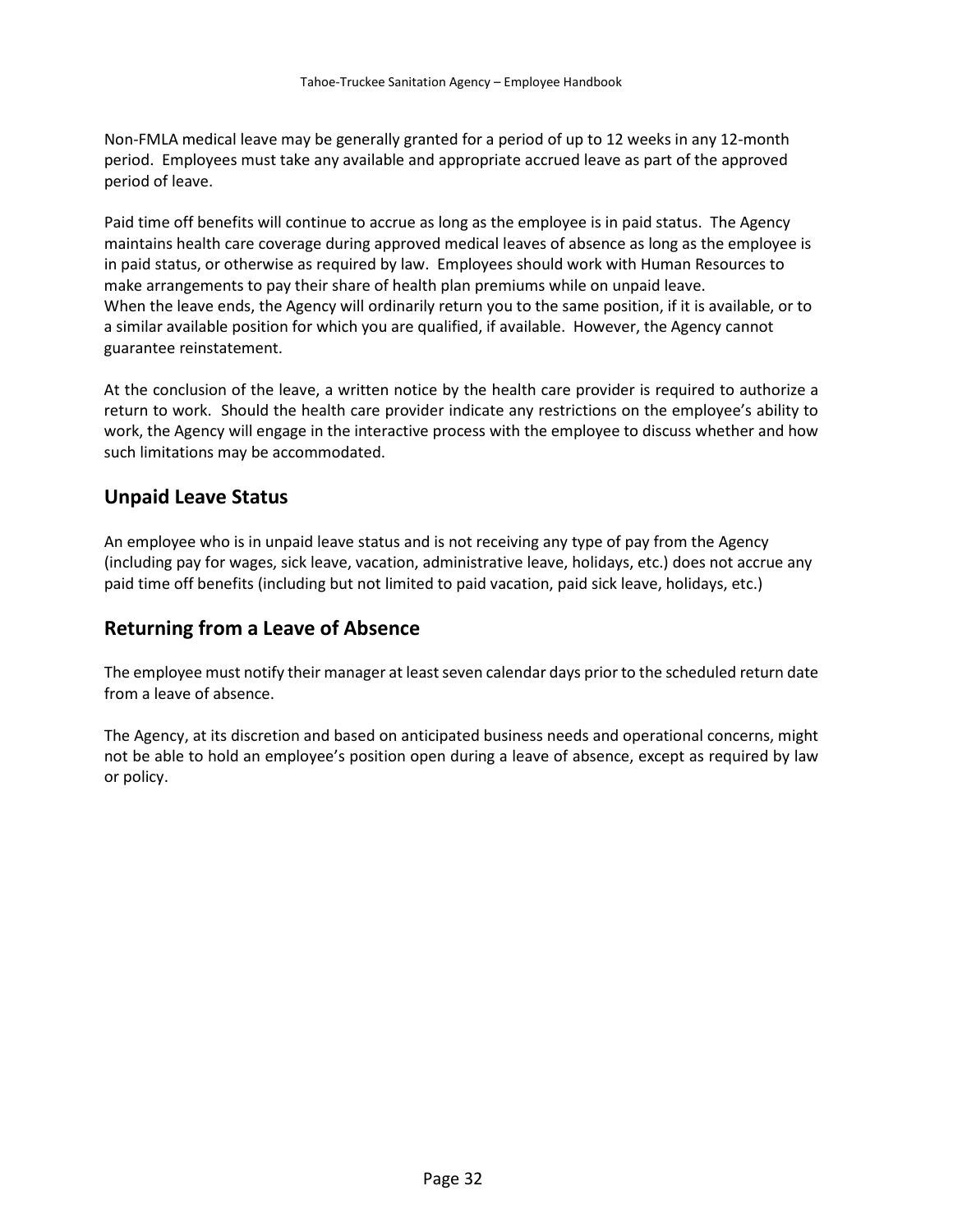# <span id="page-36-0"></span>**REDUCTION IN WORKFORCE/REORGANIZATION**

It is possible, in the event of lack of funds, lack of work, enhanced efficiency, or curtailment of operations, that the Agency may reduce the Agency's work force or reorganize. If necessary, the GM, in conjunction with HR and the affected department(s) manager, will determine the classifications and number of employees to be reduced.

All regular employees designated for lay off will generally be given written notice of such layoff at least thirty (30) calendar days prior to the effective date of the lay-off, if possible.

A reduction in force is not disciplinary in nature. Accordingly, a lay-off decision does not permit the affected employee either a right to respond or a right to appeal.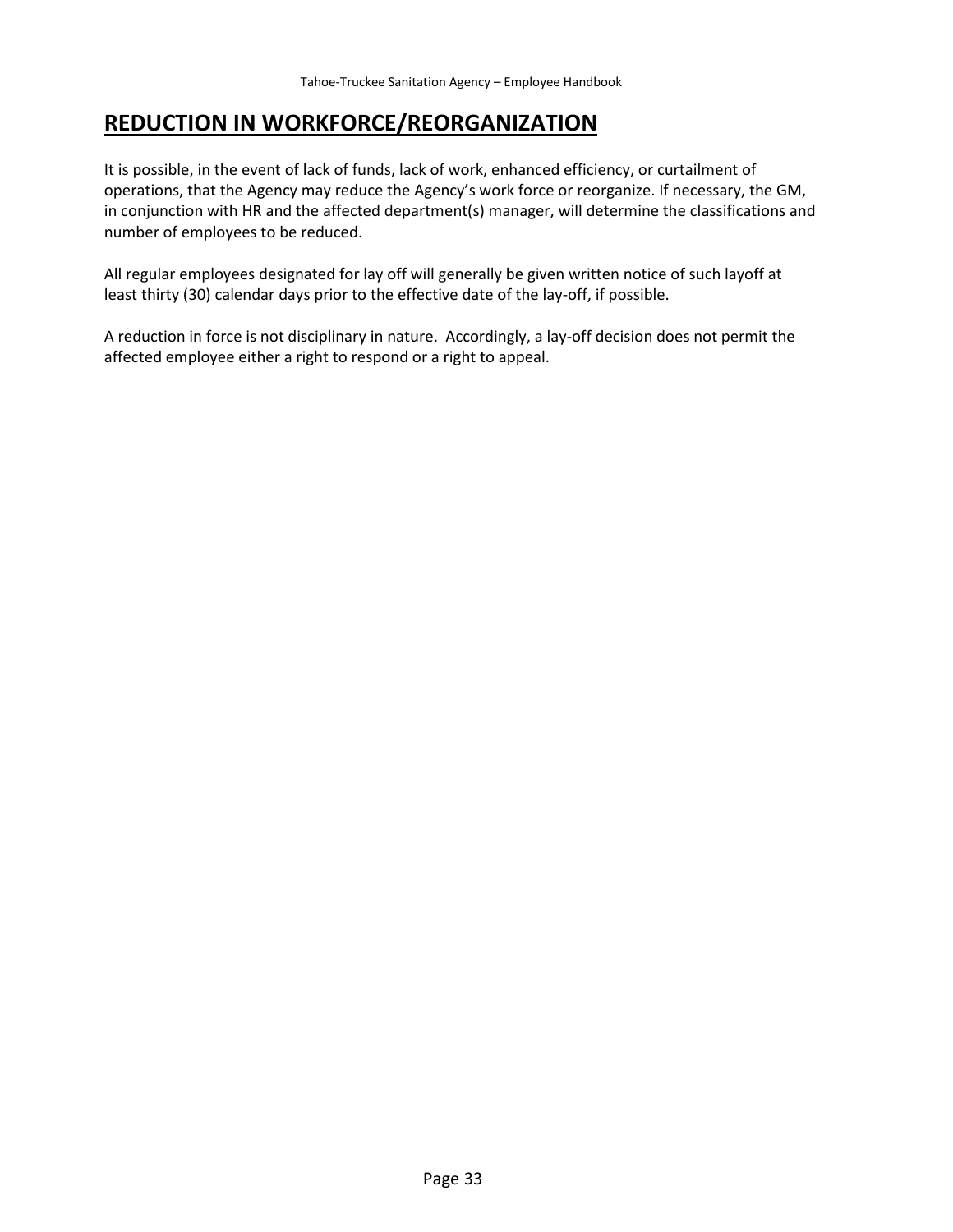# <span id="page-37-0"></span>**DISCIPLINE AND TERMINATION**

Every employee is expected to comply with reasonable standards of professional workplace conduct and satisfactory job performance, as well as with all Agency policies. Failure to meet any of these standards may result in appropriate disciplinary action.

#### **Types of Behavior That May Result in Discipline**

Though it is not possible to list all forms of behavior that are unacceptable in the workplace, the following are examples of the types of behavior that are considered infractions of T-TSA's rules of conduct. Employees engaging in behavior such as the following may be subjected to disciplinary action, up to and including termination of employment.

The following list is just a summary, and is not intended to be exhaustive:

- 1. Theft or inappropriate removal, possession, or destruction of Agency property or the property of a fellow employee.
- 2. Violation of the Agency's Drug and Alcohol policy.
- 3. Engaging in, or threatening, violence in the workplace, including use of abusive, threatening, or obscene language.
- 4. Violation of the Agency's Policy Prohibiting Discrimination, Harassment, and Retaliation.
- 5. Engaging in bullying behavior.
- 6. Unauthorized disclosure of the personal or confidential information of another employee or of the Agency.
- 7. Possession of dangerous or unauthorized materials or weapons, such as explosives or firearms, in the workplace, including in Agency parking lots, properties and off-site work areas.
- 8. Falsifying Agency records or reports, including time records.
- 9. Sleeping on duty.
- 10. Unsatisfactory job performance.
- 11. Insubordination.
- 12. Failure to comply with any Agency policies or rules.
- 13. Excessive or unauthorized absences or tardiness.
- 14. Engaging in any act which is incompatible with service to the public or otherwise adverse to the operations or interests of the Agency.
- 15. Dishonesty.

#### **Types of Disciplinary Action**

Disciplinary action generally consists of any one or more of the following (including termination as the initial action):

- Oral Warning
- Written Reprimand
- Suspension
- Demotion
- Termination

The level of discipline imposed depends on numerous factors, including but not limited to the nature of the offense and past disciplinary history. The Agency may, in its discretion, impose whatever discipline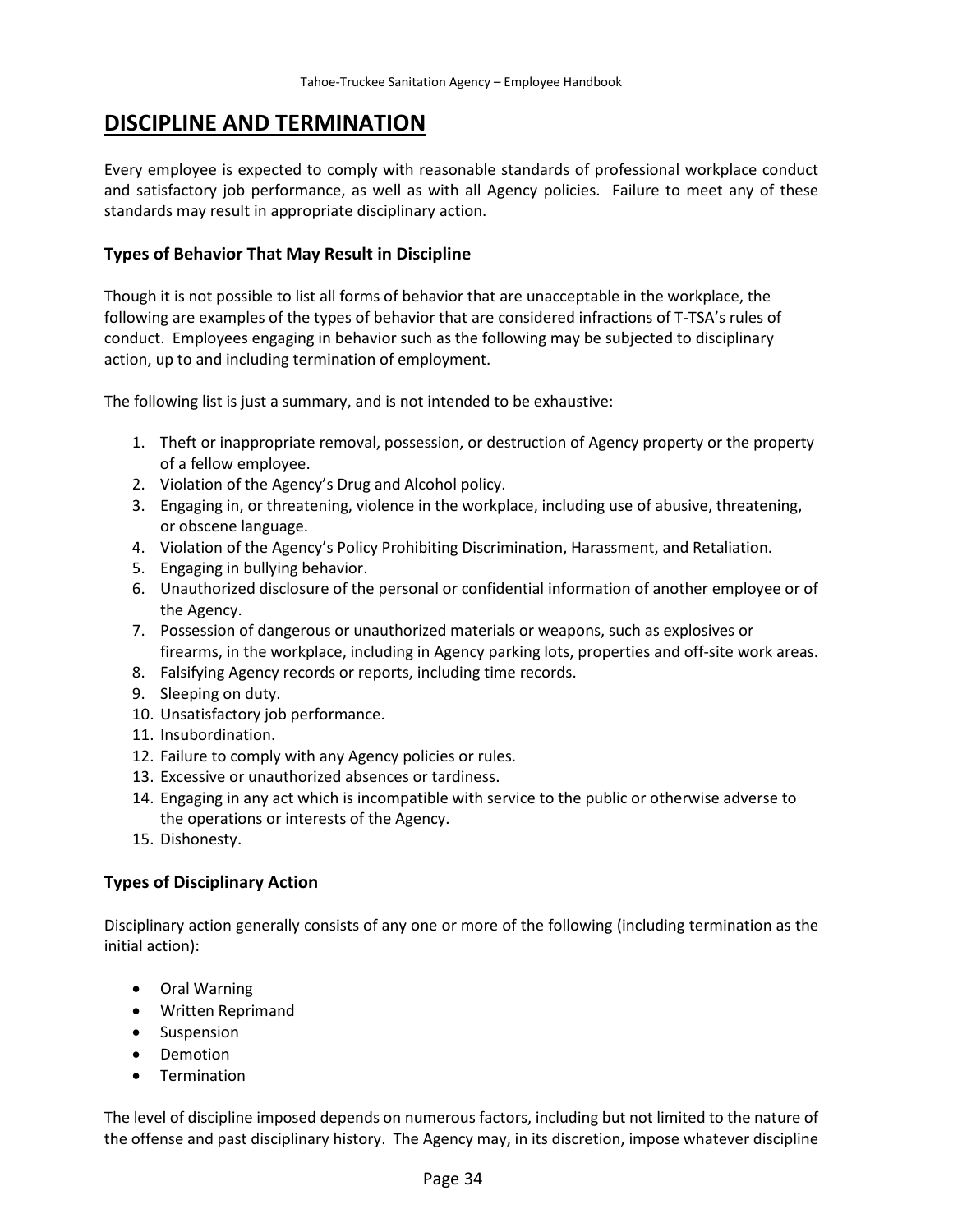it considers appropriate. There is no requirement that it impose any particular disciplinary step or steps before proceeding to termination; the Agency may determine that termination is appropriate without taking any less severe disciplinary step first.

#### **Right to Respond to Discipline**

Response to Written Reprimand. Any regular employee who receives a written reprimand is entitled to respond to that reprimand by drafting a written response. The employee's written response must be submitted, if at all, within fourteen (14) calendar days following the employee's receipt of the reprimand.

Any such written response will be attached to the written reprimand and placed in the employee's personnel file.

This entitlement does not apply to employees on introductory probation. Such employees have no right to make a written response to a written reprimand.

Response to Proposed Severe Discipline (Skelly Response). Before the Agency makes a final determination to impose more severe discipline (e.g., suspension of more than five days, demotion, or termination), it will provide the regular employee with the following:

- 1. Written notice of the proposed disciplinary action and the proposed effective date for such action;
- 2. Reasons for the proposed disciplinary action;
- 3. A copy of the materials upon which the proposed disciplinary action is based; and
- 4. An opportunity to respond to the proposed discipline in writing, to the GM.

The written response to the GM must be submitted, if at all, within seven (7) business days of the employee's receipt of the proposed discipline.

If the employee does not timely respond, then the proposed disciplinary action shall become final as of the effective date stated in the notice of intended disciplinary action. If the employee chooses to respond timely, the Agency will make a final decision regarding the proposed disciplinary action after considering the employee's response, and will provide notice of that final decision to the employee.

Prior to the effective date of any proposed disciplinary action, the General Manager may place the affected employee on paid administrative leave if the GM determines that to be necessary and appropriate.

This Skelly Response section does not apply to introductory probationary employees. Such employees have no Skelly Response rights.

#### **Appeal of Termination**

If the Agency terminates the employment of a regular employee, the employee may appeal the final termination decision to the Board of Directors through use of the following procedure. No other disciplinary decisions may be appealed. Introductory employees have no right to appeal any disciplinary decision to the Board.

The employee may choose to appeal either on written briefs or by oral hearing, but not both.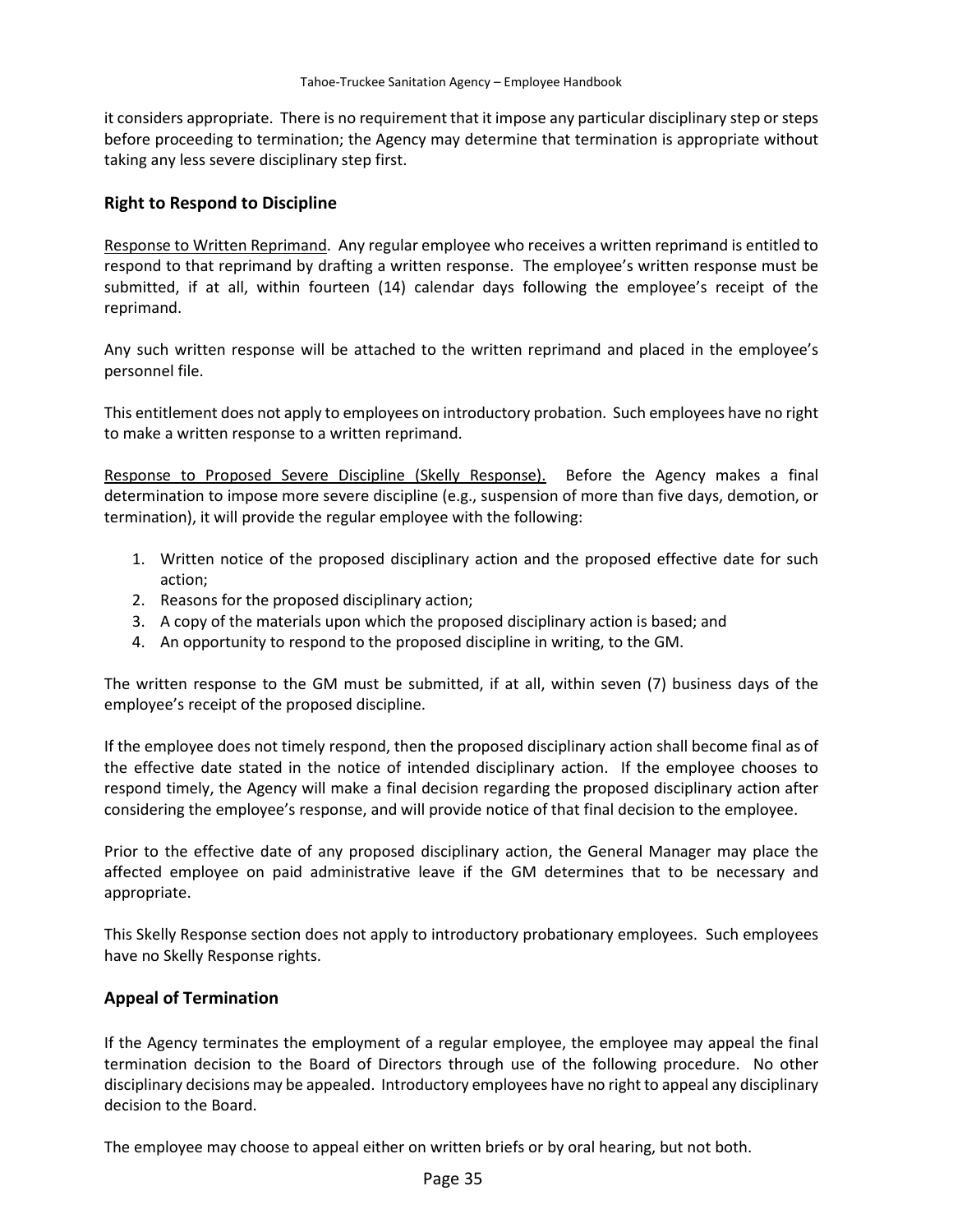Written briefs. Within fourteen calendar days following the employee's receipt of the Agency's notice of a final termination decision (if delivered personally), or within twenty-one calendar days after issuance of the Agency's notice of a final termination decision (if delivered by mail), the terminated employee may deliver to the Agency's Board of Directors a written appeal of the final termination decision. The appeal shall consist of a concise written statement setting forth all reasons why the employee believes the termination decision imposed by the Agency should be overturned or modified. Any such written appeal should include any documents the employee believes are relevant and should be considered by the Board. Delivery of the written appeal to the Board will be deemed complete when delivered to the Administrative Secretary in person or when deposited in the United States mail, postage prepaid, and addressed to the Agency's Administration Office.

If a terminated employee delivers a timely written appeal, the Agency will provide to the Board a written response to the appeal brief within fourteen calendar days after receipt of the employee's appeal. The Agency will also provide a copy of its written response to the terminated employee.

At its sole discretion, the Board may appoint an individual (whether or not a Board member) to review the written briefs and render an advisory decision to the Board. Within sixty days after receipt of a timely written appeal and Agency written response, the Board will issue a written decision regarding the disciplinary action. The Board decision shall be delivered to all parties and shall be final and binding.

Oral Hearing. To request an oral hearing on appeal, the terminated employee must, within seven calendar days following the employee's receipt of the Agency's notice of a final termination decision (if delivered personally), or within fourteen calendar days after issuance of the Agency's notice of a final termination decision (if delivered by mail), deliver to the Agency's Board of Directors a written request to have an oral appeal hearing of the final termination decision. In such case, the Agency's Board of Directors will make reasonable efforts to set the matter for hearing within sixty (60) days after receipt of a timely served written request for a hearing on appeal. The Board may determine whether it wishes to hear the matter collectively, or alternatively to designate a single Board member or other outside hearing officer to hear the matter.

At the hearing, the employee shall be entitled to be present at all sessions of the hearing when evidence is being received. Each side shall have the right to be represented by counsel, to present its case or defense by oral or documentary evidence, to submit rebuttal evidence and to conduct such crossexamination as may be required for full disclosure of all relevant facts. Testimony shall be under oath which shall be administered by the Secretary or other authorized person.

The hearing need not be conducted according to the technical legal rules relating to evidence and witnesses. The Board may, upon a request by any party, or on its own initiative, request files and documents in the custody of the Agency that may be relevant to the matter before it. No evidence other than that presented at the hearing, or as may be requested by the Board, shall be considered by the Board in rendering its decision. Any procedural matter, including but not limited to objections to the evidence, shall be ruled on by the Board, or the Board designee.

The hearing, if any, shall be recorded. If either party requests that the hearing be transcribed by a court reporter, the party making the request shall bear the cost involved.

Within sixty days following the oral hearing, the Board will issue a written decision regarding the disciplinary action. The Board decision shall be delivered to all parties and shall be final and binding.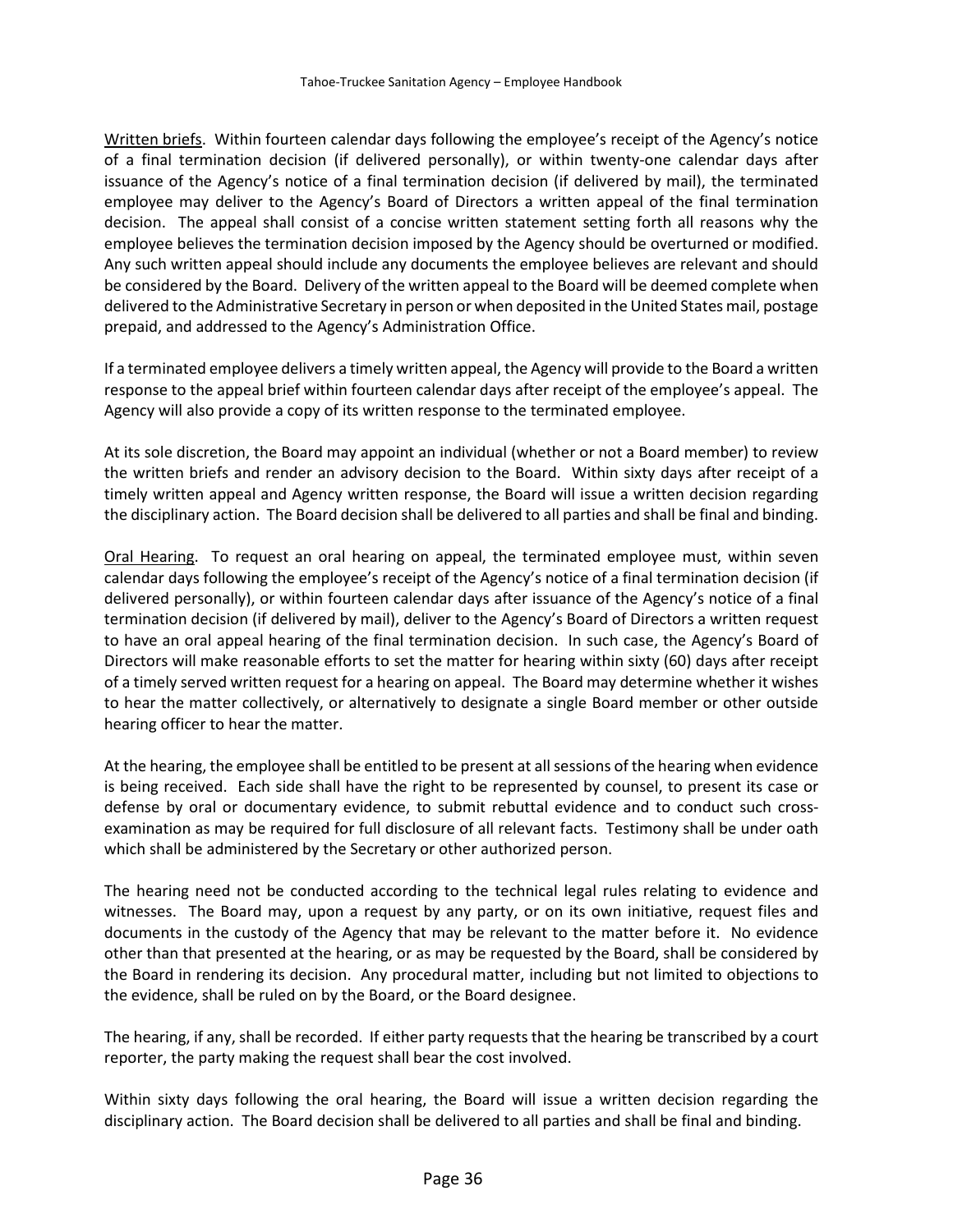At its sole discretion, the Board may appoint an individual (whether or not a Board member) to act as hearing officer. In such event, the hearing officer will conduct the hearing in accordance with the above, and will render an advisory decision to the Board.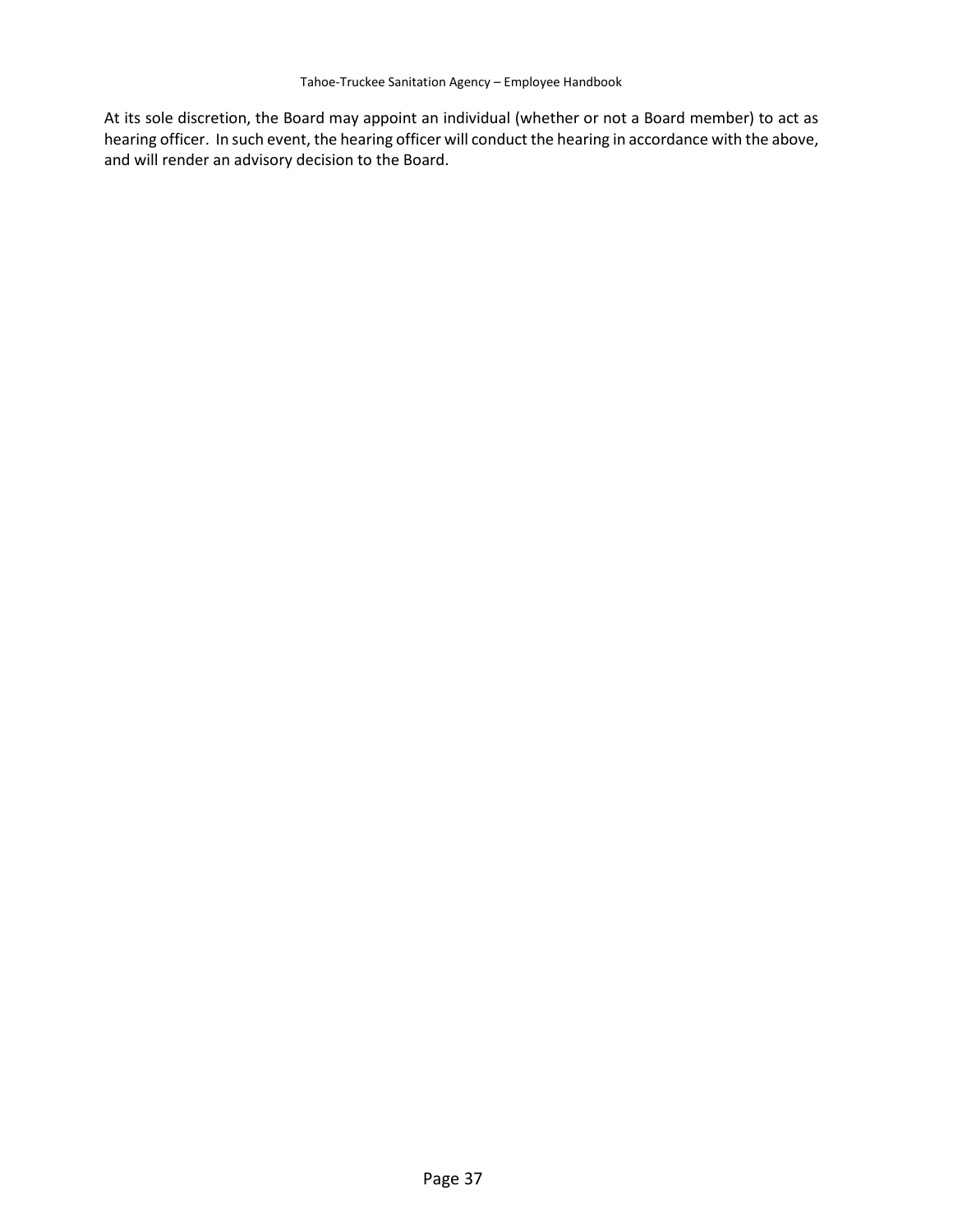# <span id="page-41-0"></span>**TRAVEL**

The Agency will reimburse employees for reasonable work-related travel and related expenses incurred on behalf of the Agency. Any work-related travel shall be at the most reasonable and economical cost to the Agency, considering total cost of transportation, time spent in transit, and the availability of Agency vehicles.

Employees should endeavor to attend training and conferences close to the Agency or the surrounding area whenever possible, provided such training or conference is of comparable value to that offered at more distant locations. Any such training/conference request requires pre-approval in writing by the department manager before the employee will be permitted to attend and/or to request reimbursement of travel expenses.

It is assumed and expected that any expenses incurred under this policy will be appropriate to the circumstances, and consistent with the best interests of the Agency and its desire to minimize travel costs.

All employees traveling on Agency business, including attendance at training sessions, seminars, conventions, professional associations, and any emergency work-related travel, must comply with the provisions of this policy.

Any travel associated expenses that are personal, but that happen to be incurred during approved travel on Agency business, must not be submitted for reimbursement along with reimbursable work-related Agency travel expenses.

All employee travel must be approved in advance by their department manager.

Employees wishing reimbursement under this policy must complete a TTSA Employee Expense Report. Employees must first submit the completed Report for approval by the department manager and Human Resources prior to submittal to Accounting for payment. Applicable original receipts, registration forms, brochures and/or event agendas must be attached to, and submitted with, the Report in order to be considered for reimbursement.

#### **Meals During Work-Related Travel**

Employees may request reimbursement for the cost of meals (including tip/tax) related to business travel, as follows:

Breakfast – Up to \$20 Lunch – Up to \$20 Dinner – Up to \$40

In lieu of individual meal reimbursements, total daily reimbursements (per 24 hours of travel) may be provided to the employee, in an amount not to exceed the daily total of the meals listed above. Receipt(s) must be provided.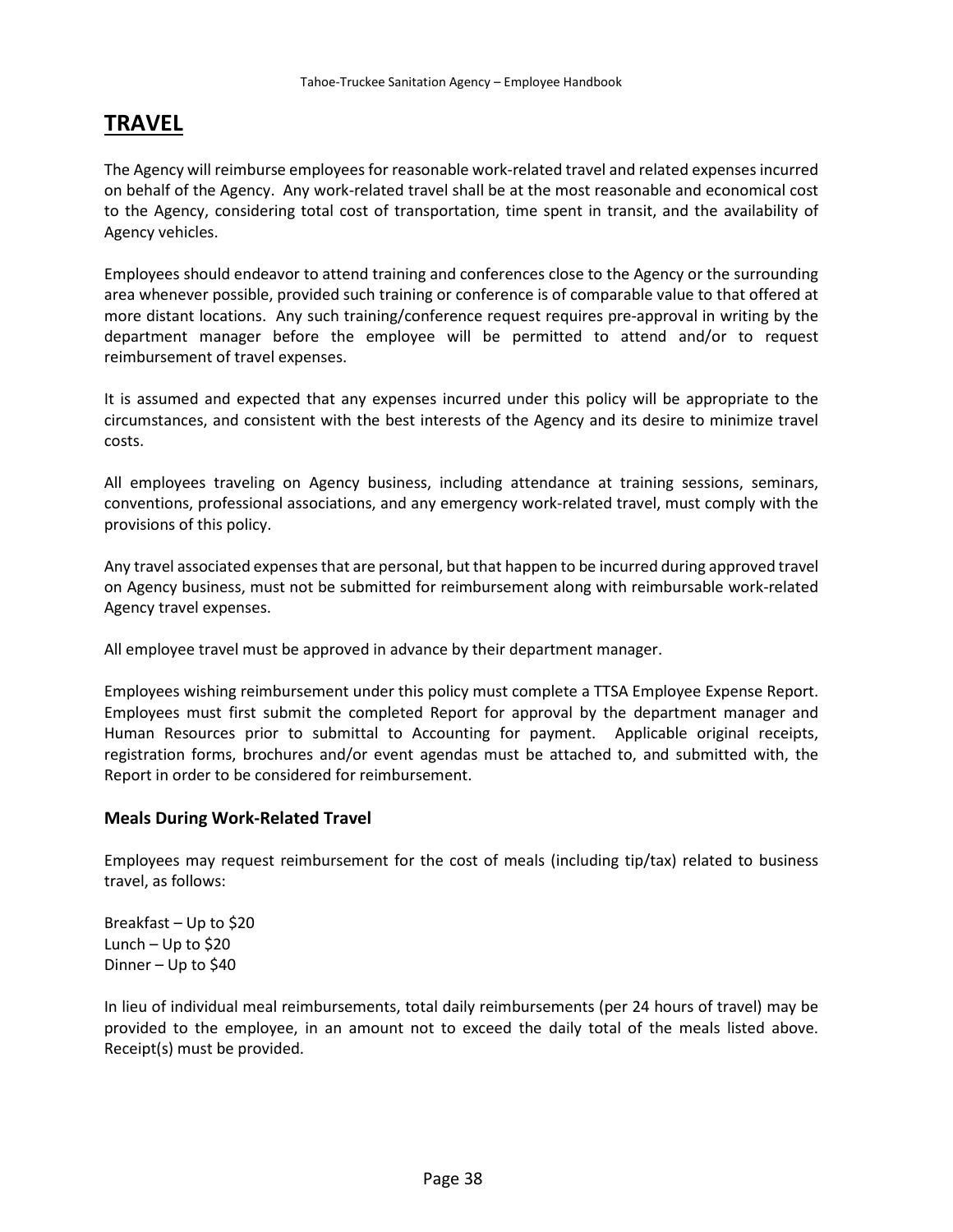#### Ineligible Expenses

The following list is intended to provide some examples of unacceptable travel expenses which will not be reimbursed. This list is not exhaustive:

- Alcoholic beverages
- Tobacco
- Laundry, cleaning, valet services (unless the hotel where employee is staying for work purposes requires valet parking)
- Personal telephone calls
- First class travel when coach is available
- Any meals and lodging included in registration fee
- Expenses of a spouse or other non-employee
- Loss or damage to personal property
- Other personal or any non-business related expenses

#### **Compensable Time During Work-Related Travel**

Generally, the time an employee regularly spends commuting from home to work or from work to home is not compensable work time, whether the employee reports to a fixed location or to different job sites. An exception to this may exist when the different worksite is substantially farther than the regular location.

Travel in a Single Day. Travel time is considered compensable work time if an employee has a management-approved special assignment that calls for the employee to travel to and from another location in a single day. In this case, single-day travel time both during and outside the employee's regular work hours is compensable. The employee's usual meal time is not compensable, provided the employee is able to take a duty-free meal.

Travel Overnight. An employee who is required by the Agency to be away from home overnight on business is generally compensated for work-related travel that occurs during those periods that coincide with the employee's regular working hours (generally 7:30 a.m. to 4:00 p.m. or as established by the department). Such travel time is compensable even if it occurs on a non-working day (for example, Saturday or Sunday). Because of the nature of the schedules of the shift operators, their "regular working hours" are considered to be 8:00 a.m. to 4:30 p.m. for purposes of determining what hours will be considered compensable for travel purposes. However, if business-related travel occurs outside of the above listed hours, the time may be compensable (e.g. travel in the evening to/from a conference).

While an employee is traveling out-of-town overnight for business and the day's work-related events have been completed, and an employee is free to choose the way their time is spent, that time is not compensable. For example, time spent exploring the city in which a conference is scheduled is not compensable.

<span id="page-42-0"></span>Personal Side Trips. On occasion, an employee may be traveling for work in an area the employee would like to explore further, before or after the work-related duties have commenced or ceased. In such cases, time and related expenses for any such personal side trip are not work-related, and thus are neither compensable nor reimbursable.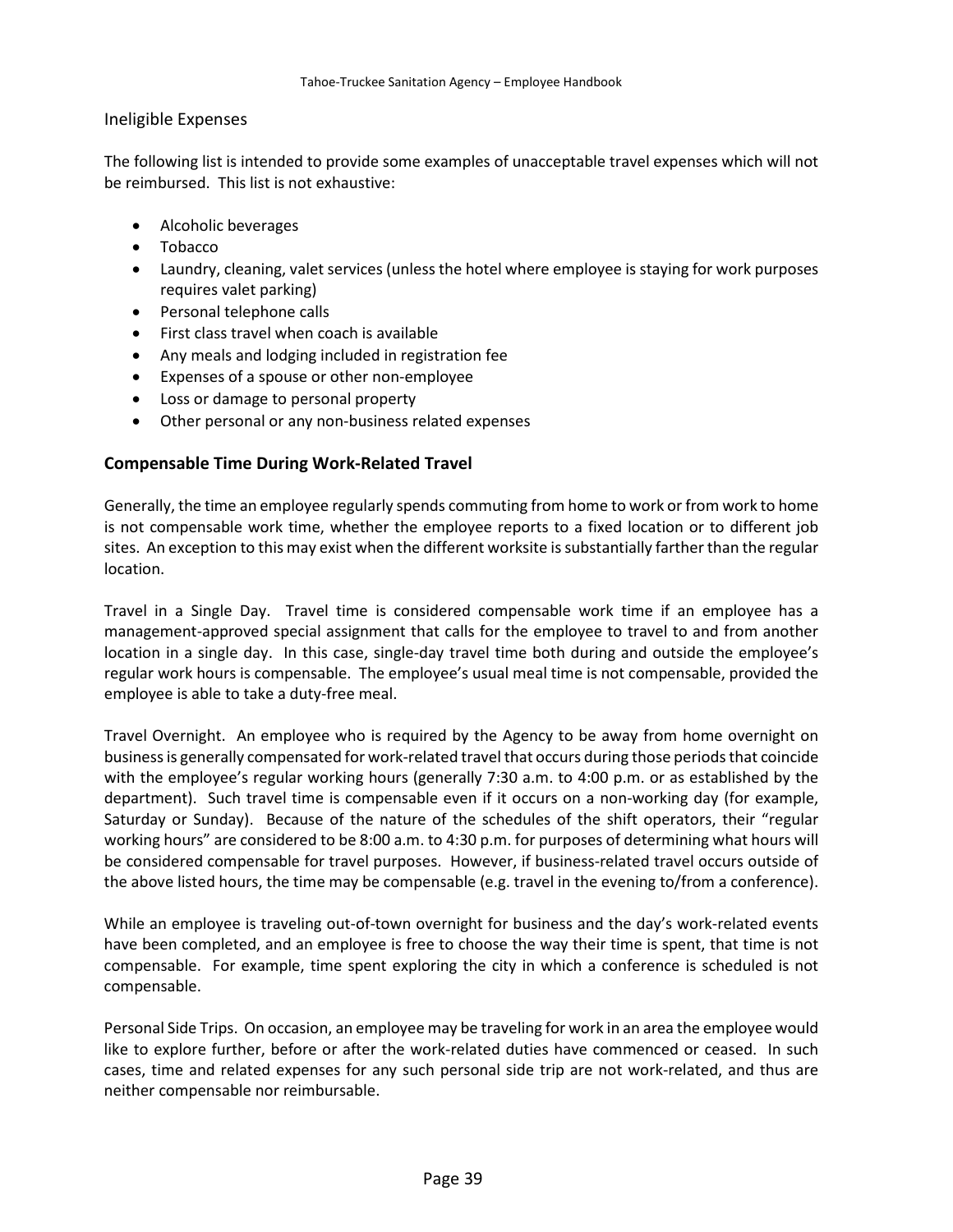#### **Mileage During Travel**

The Agency will attempt to make an Agency vehicle available to employees to use for work-related travel. If there are no Agency vehicles available, or if pre-approved by department manager, and the employee uses a personal vehicle for work-related travel, mileage will ordinarily be reimbursed at the per mile rate set by the Internal Revenue Service (IRS). Employees using a personal vehicle for workrelated travel must have proof of current registration and insurance for that vehicle.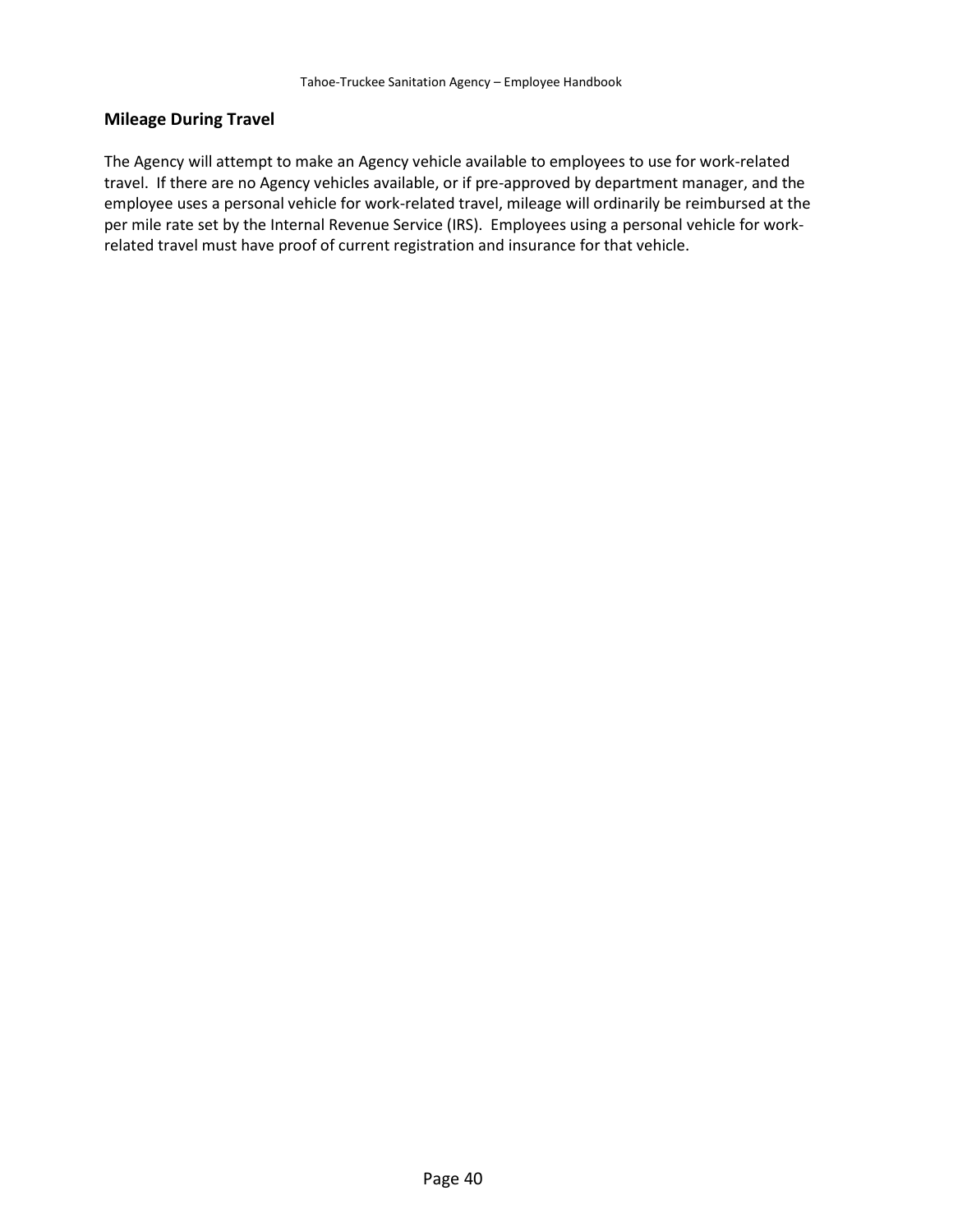# <span id="page-44-0"></span>**EDUCATION**

### **Tuition Reimbursement**

The Agency encourages employees to further their professional development by seeking educational opportunities outside of work. Tuition reimbursement may be available to employees who wish to further their education in an effort to enhance skills applicable to his or her position or to take coursework that may enhance advancement potential for a career path within the same classification series as the employee's current position. To be reimbursable, any such tuition costs must be for coursework from an accredited academic institution and must be approved in advance by the department manager. The approval for reimbursement depends primarily upon the course and its relevance to the employee's current position. Approval must be obtained prior to commencement of each course and course attendance must occur outside of employees scheduled work hours. Approval of tuition reimbursement requests may be limited or denied due to budgetary limits or concerns, among other reasonable factors, in the sole discretion of the Agency.

Classes for preparation of obtaining the next higher certification within the employee's current classification series (e.g., Operator III certification class for operators) shall be subject to the provisions of tuition reimbursement.

The following are among the factors considered by the department manager when a request for tuition reimbursement has been made:

- 1. The nature and purpose of the study
- 2. The benefits to be derived by the employee and the Agency
- 3. The employee's level of responsibility and length of service
- 4. The estimated cost
- 5. The degree to which the course is job related, as determined by the immediate supervisor and department manager. "Job related" is defined as coursework that would increase the individual's abilities, knowledge, and skills to directly improve or enhance performance in the current position or enhance advancement potential for a career path within the employee's current classification series.

The following criteria apply to any tuition reimbursement requests:

- 1. The employees must be a full-time, regular employee to be considered for tuition reimbursement;
- 2. The employee must submit a request for reimbursement prior to beginning the coursework;
- 3. Course attendance must occur outside of work hours and may not affect work performance;
- 4. A grade "C" or better must be obtained and proof of the passing grade supplied prior to any reimbursement;
- 5. A maximum of \$1,000 per fiscal year will apply to any tuition reimbursement requests;
- 6. The reimbursement request only includes the cost of both tuition and books;
- 7. Employees will not be reimbursed for courses taken while not employed by the Agency;
- 8. Approval of a reimbursement request is valid only for the semester/coursework approved; and
- 9. Final grade statements, along with receipts for books and tuition, must be submitted prior to any reimbursement being provided.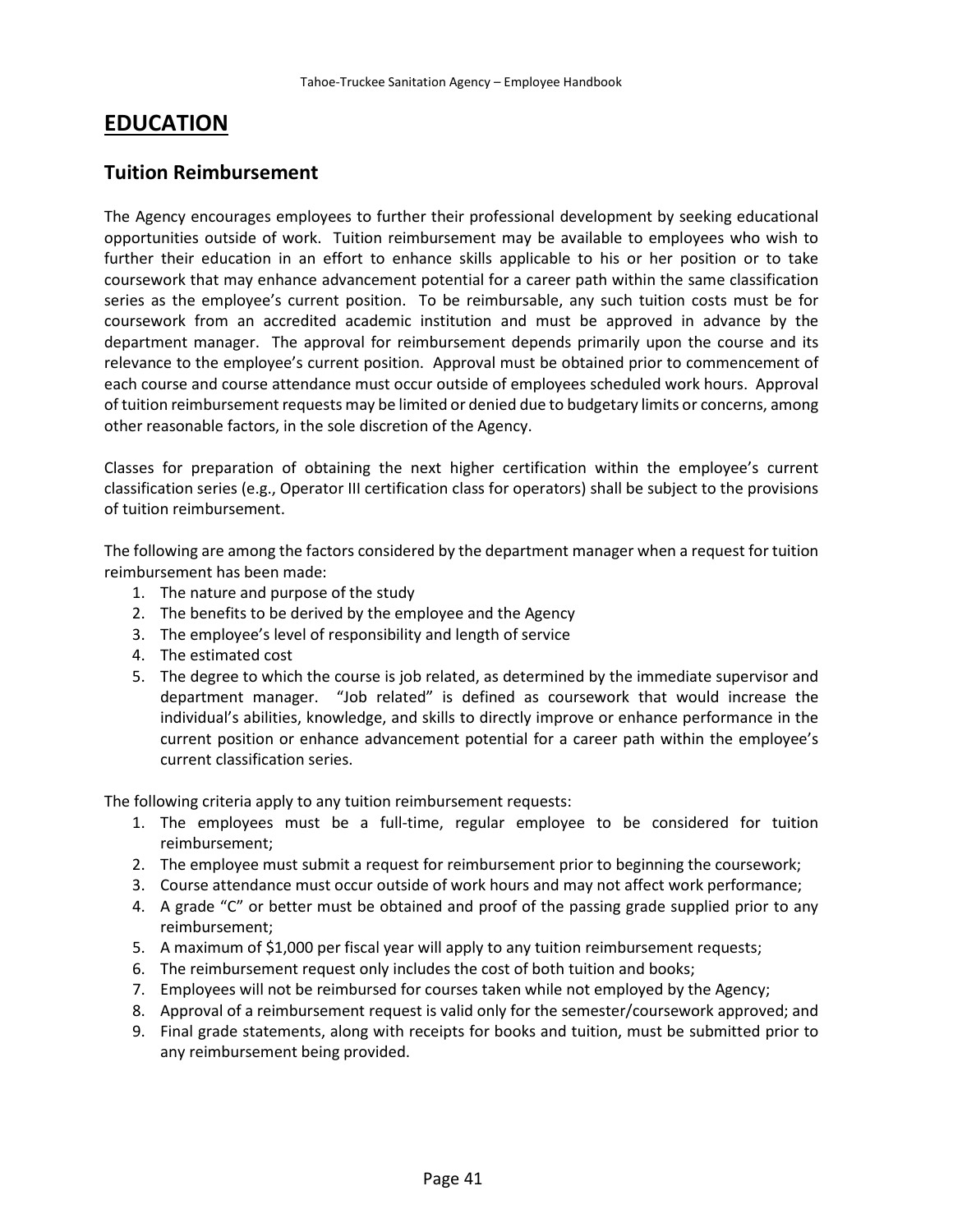### **Training Classes, Seminars, Conferences**

The Agency may elect to send employees to approved and work-related training classes, seminars and/or conferences at its expense. While these programs are normally scheduled during regular working hours, sometimes there may be a need to attend evening or weekend classes or activities. Such programs will generally be considered as compensable time for the employee required to attend.

### <span id="page-45-0"></span>**Certifications**

This section pertains only to certification issued by the State Water Resources Control Board, the California Water Environmental Association, and the State Health Department Water Certification in Operations, Maintenance, Instrumentation and Electrical, and Laboratory fields. State law requires that treatment plant operators be certified at levels determined by their job classification. Agency job descriptions set minimum levels of certification required for certain positions.

Employees hired into a position for which a certain level of certification is required is generally expected to hold that level of certification. If the employee does not yet hold the certification required, and if permitted in the employee's job description, that employee will be given three (3) testing cycles, which is approximately eighteen (18) months to attain the required level of certification. If the employee does not attain the required certification within the defined time period allotted, the employee shall be either: demoted to a job classification to which the employee is qualified, provided a position is available in the job classification; or terminated, at the sole discretion of the Agency.

In no event shall an employee be promoted to a position without meeting all the minimum qualifications as listed in the job description. When a higher certification is obtained making an employee possibly eligible for a promotion within their classification series, the date of the certification submission to the Agency will be interpreted as the certification issuance effective date for possible promotion purposes.

For certifications within the employee's area of expertise, the Agency shall reimburse the employee for testing fees upon successful completion of the certification. An employee's area expertise shall be:

- WWTP: Certified Wastewater Treatment Plant Operator Certification
- Mechanics: Mechanical Technologist Certification
- I&E: Electrical/Instrumentation Certification
- Chemists: Laboratory Analyst Certification

Employees that obtain certifications outside their area of expertise shall receive an over-certification award of \$250.

Employees shall be responsible for maintaining and renewing their certification. The Agency will pay for the renewal of certifications held by employees.

### <span id="page-45-1"></span>**Organization Memberships and Licenses**

The Agency will pay for employee participation in professional memberships and licenses required for their classification. Other professional memberships shall be approved on a case-by-case basis and may be limited or denied due to budgetary limits or concerns, among other reasonable factors, in the sole discretion of the Agency.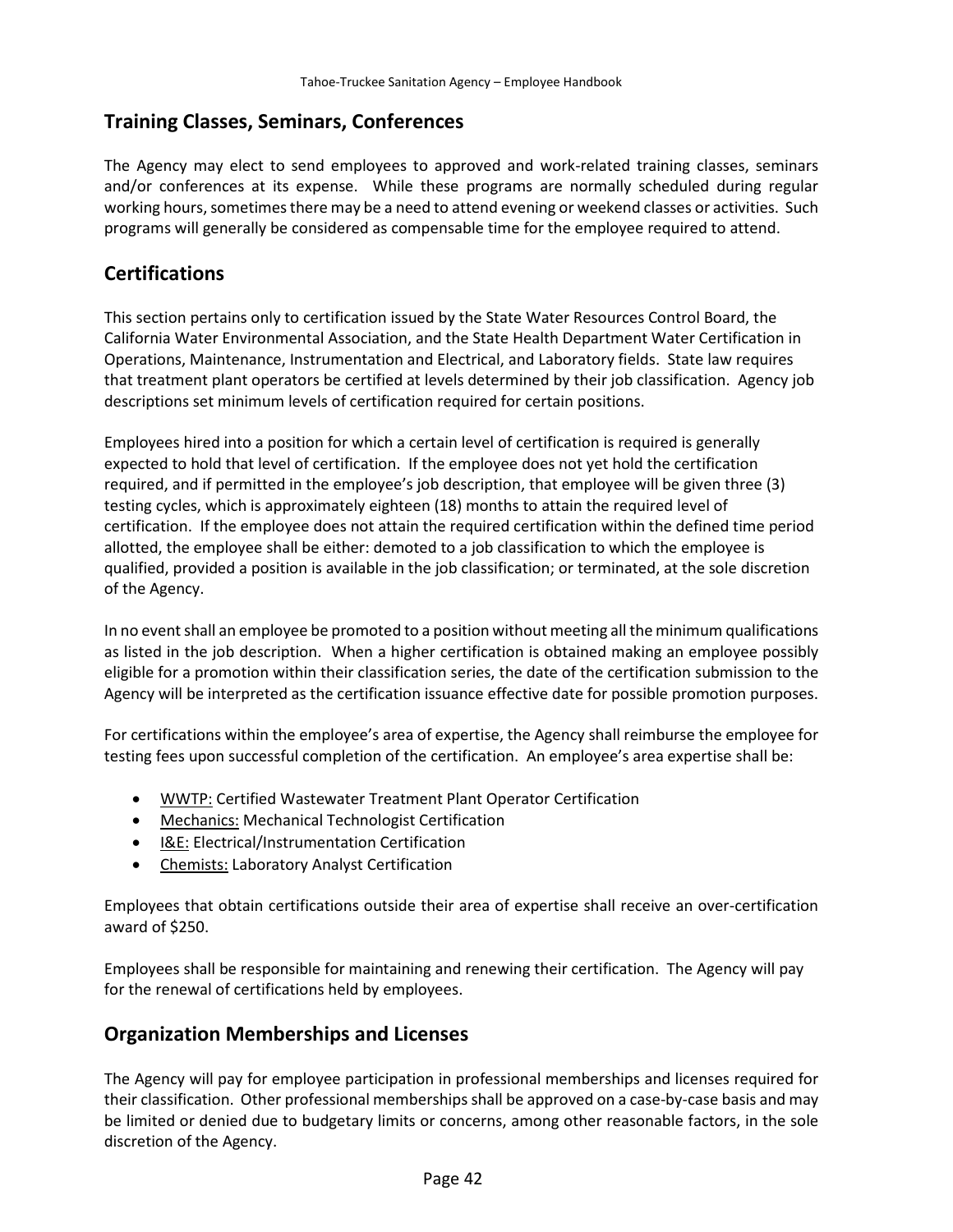# <span id="page-46-0"></span>**UNIFORMS AND DRESS CODE**

Specified Agency positions may be required to wear a uniform based on a determination by the Agency.

The official uniform, as provided by the Agency, will include the following items as determined by individual departments:

MAINTENANCE:

- Uniform Shirt(s) Eleven (11) provided through uniform service
- Uniform Pant(s) Eleven (11) provided through uniform service
- Sweatshirt or light jacket with TTSA logo One (1) ordered at hire
- Winter jacket with TTSA logo One (1) provided as needed
- Protective summer boots (must meet PPE requirement) One (1) provided at hire; then up to one time annually thereafter
- Protective winter boots (must meet PPE requirement) One (1) provided as needed; then up to one time every three (3) years thereafter
- Baseball cap with TTSA logo One (1) provided at hire
- Winter insulated coveralls/snow pants with TTSA logo One (1) provided as needed

#### OPERATIONS:

- Uniform Shirt(s) Eleven (11) provided through uniform service
- Uniform Pant(s) Eleven (11) provided through uniform service
- Sweatshirt or light jacket with TTSA logo One (1) ordered at hire
- Winter jacket with TTSA logo One (1) provided as needed
- Protective summer boots (must meet PPE requirement) One (1) provided at hire; then up to one time annually thereafter
- Protective winter boots (must meet PPE requirement) One (1) provided as needed; then up to one time every three (3) years thereafter
- Baseball cap with TTSA logo One (1) provided at hire
- Winter insulated coveralls/snow pants with TTSA logo One (1) provided as needed

#### LABORATORY:

- Uniform Shirt(s) Eleven (11) provided through uniform service
- Uniform Pant(s) Eleven (11) provided through uniform service
- Sweatshirt or light jacket with TTSA logo One (1) ordered at hire
- Winter jacket with TTSA logo One (1) provided as needed
- Protective summer boots (must meet PPE requirement) One (1) provided at hire; then up to one time annually thereafter
- Protective winter boots (must meet PPE requirement) One (1) provided as needed; then up to one time every three (3) years thereafter
- Baseball cap with TTSA logo One (1) provided at hire
- Winter insulated coveralls/snow pants with TTSA logo One (1) provided as needed
- Uniform Laboratory Overcoat Four (4) provided through uniform service

#### ENGINEERING:

- Uniform Shirt(s) Eleven (11) provided through uniform service
- Uniform Pant(s) Eleven (11) provided through uniform service
- Sweatshirt or light jacket with TTSA logo One (1) ordered at hire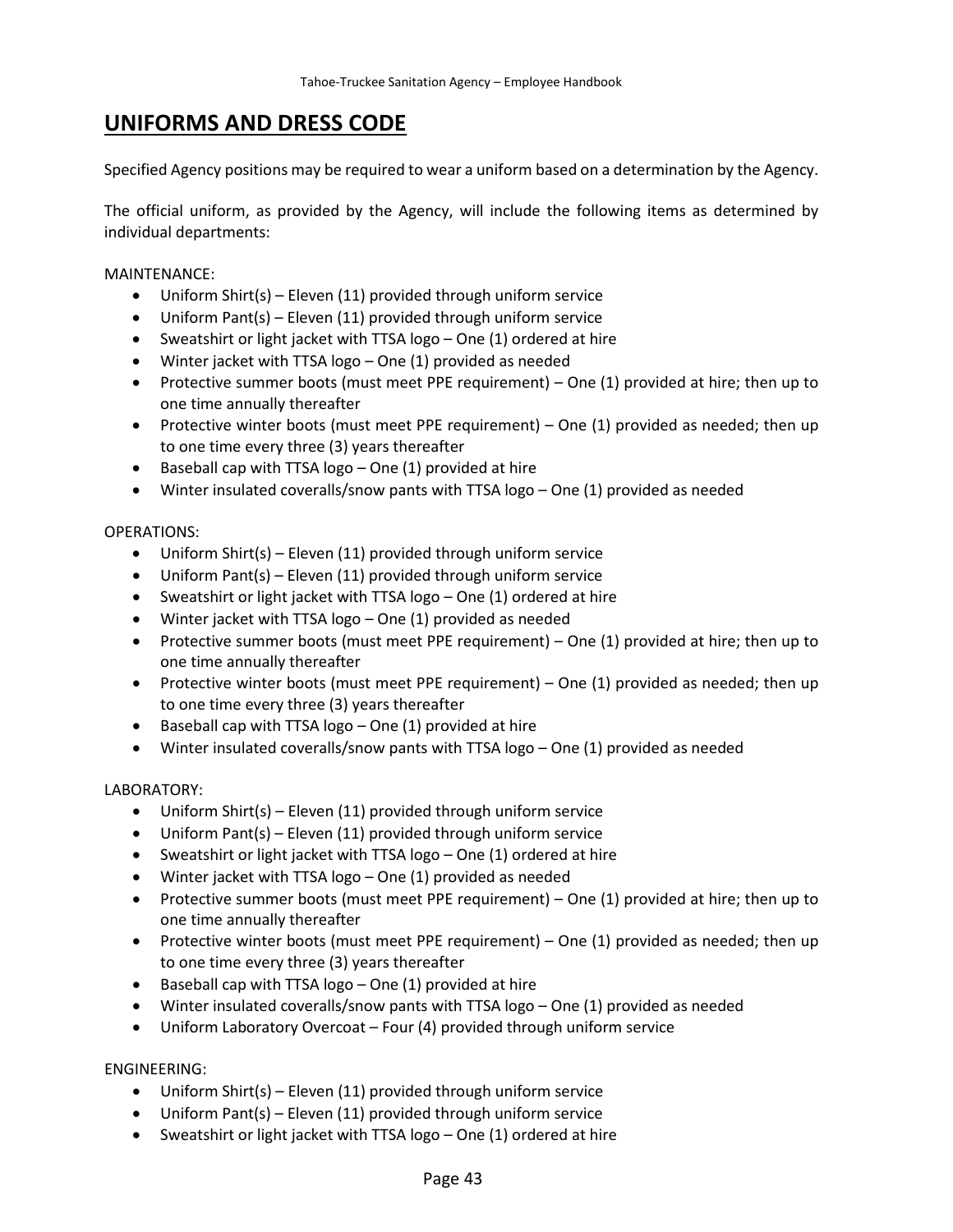- Winter jacket with TTSA logo One (1) provided as needed
- Protective summer boots (must meet PPE requirement) One (1) provided at hire; then up to one time annually thereafter
- Protective winter boots (must meet PPE requirement) One (1) provided as needed; then up to one time every three (3) years thereafter
- Baseball cap with TTSA logo  $-$  One (1) provided at hire
- Winter insulated coveralls/snow pants with TTSA logo One (1) provided as needed

#### INFORMATION TECHNOLOGY:

- Uniform Shirt(s) Eleven (11) provided through uniform service
- Uniform Pant(s) Eleven (11) provided through uniform service
- Sweatshirt or light jacket with TTSA logo One (1) ordered at hire
- Winter jacket with TTSA logo One (1) provided as needed
- Protective summer boots (must meet PPE requirement) One (1) provided at hire; then up to one time annually thereafter
- Protective winter boots (must meet PPE requirement) One (1) provided as needed; then up to one time every three (3) years thereafter
- Baseball cap with TTSA logo One (1) provided at hire
- Winter insulated coveralls/snow pants with TTSA logo One (1) provided as needed

#### ADMINISTRATIVE:

- Tailored Shirt(s) with TTSA logo Four (4) provided through uniform service or ordered at hire
- Sweatshirt or light jacket with TTSA logo One (1) ordered at hire
- Winter jacket with TTSA logo One (1) provided as needed
- Protective summer boots (must meet PPE requirement) One (1) provided at hire; then up to one time annually thereafter
- Protective winter boots (must meet PPE requirement) One (1) provided as needed; then up to one time every three (3) years thereafter
- Baseball cap with TTSA logo One (1) provided at hire
- Winter insulated coveralls/snow pants with TTSA logo One (1) provided as needed

Items listed above may be replaced during employment, based upon normal wear and tear. Used items will be returned and replaced with a similar new item. Replacement of lost items will require GM approval. The Agency, at its sole discretion may amend or substitute any of the above attire as deemed necessary.

Uniforms and laundry service are provided to Agency employees. It is the responsibility of the employee to take care of the uniforms provided, to report any wear or damage and to turn in the uniforms for regular cleaning at the appropriate designed location each pick-up and delivery day.

Uniforms issued to employees are the property of the Agency. Upon separation of employment from the Agency, employees shall return all issued uniforms.

The Agency will not reimburse employees for employee purchased attire.

#### **Professional Dress Standards**

Employees are expected to wear clothing appropriate for the nature of our business and the type of work performed. Clothing should be neat, clean and tasteful. Avoid clothing that can create a safety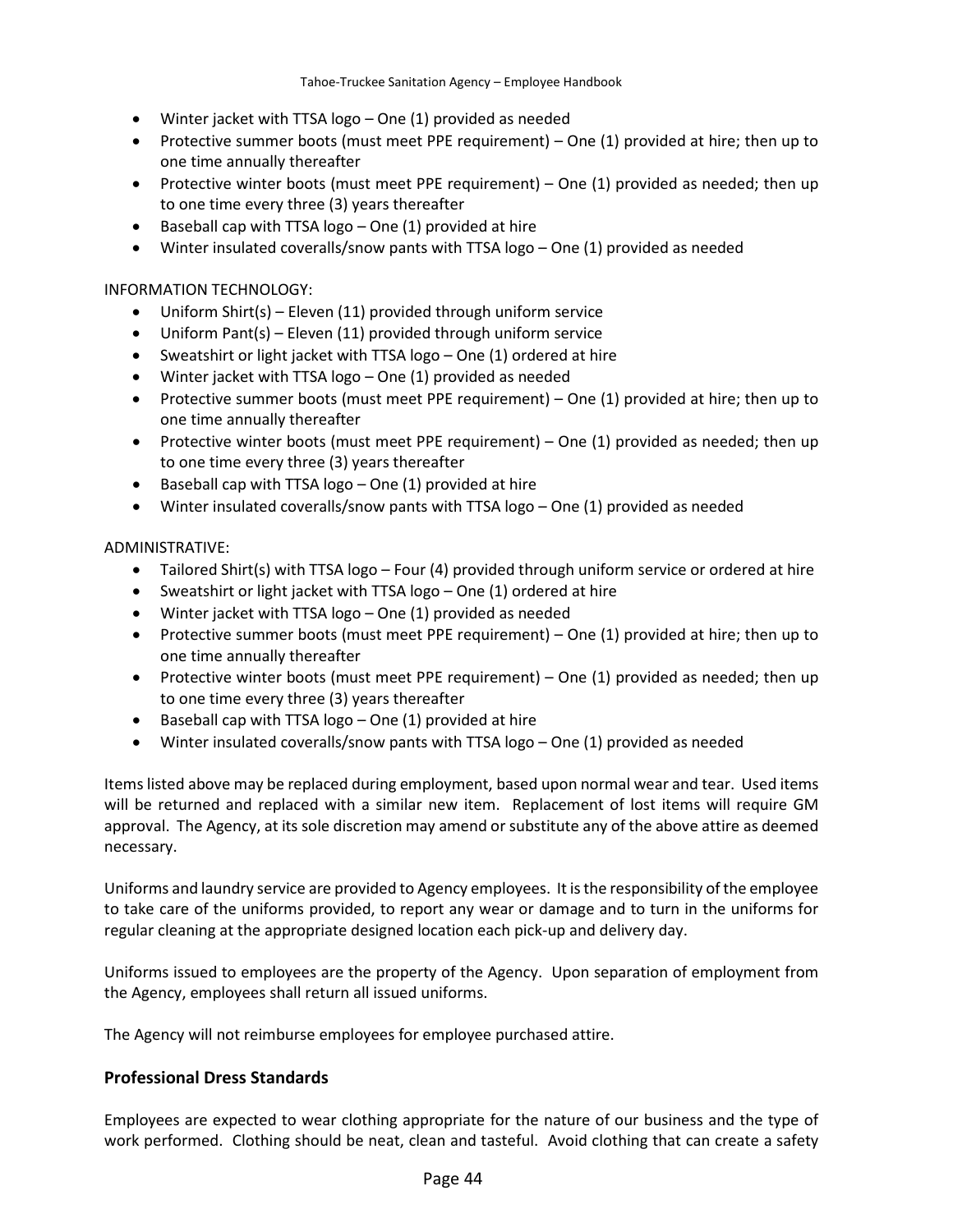hazard. Department managers may issue more specific guidelines.

Employees that primarily work in an office may wear professional office attire, including jeans, in lieu of the uniformed shirts and pants. The Agency will not reimburse employees for professional office attire.

Because each employee is a representative of the Agency in the eyes of the public, each employee must report to work properly groomed and wearing appropriate clothing. Employees who report to work inappropriately dressed may be asked to clock out and return in acceptable attire.

Unacceptable clothing includes, but is not limited to: tank or halter tops, t-shirts without the TTSA logo, flip-flops, sheer clothing, revealing attire, sweat pants. Clothing should be clean and without rips or holes.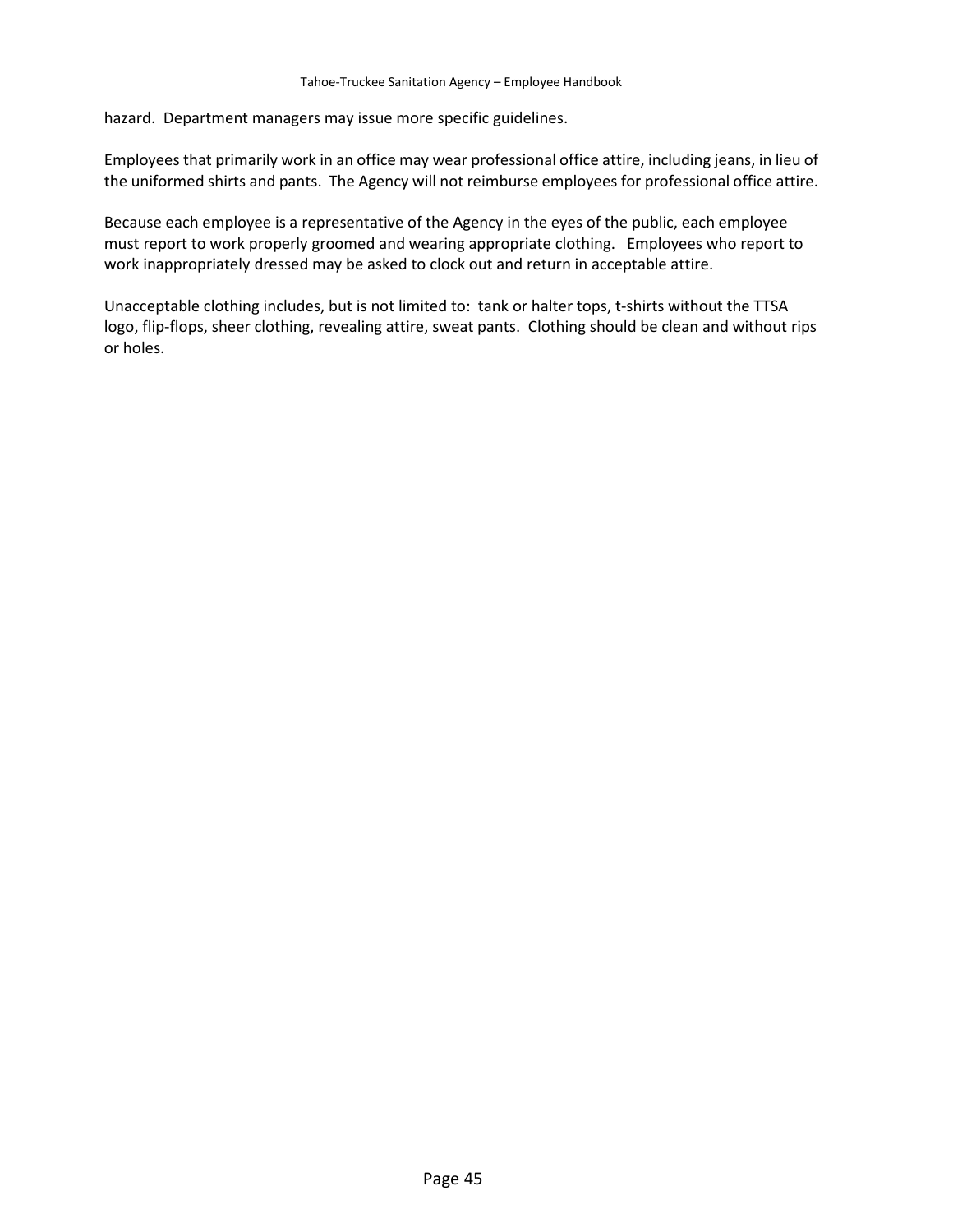# <span id="page-49-0"></span>**HEALTH AND SAFETY**

### <span id="page-49-1"></span>**Safety Programs**

The Agency is committed to providing a work environment that is safe and healthy. We have established an Injury and Illness Prevention Program (IIPP) to support our safety efforts by identifying and correcting workplace safety issues and educating our employees. The Agency's safety program coordinator is the Safety Officer. Employees are required to comply with all Agency safety programs and other local, state and federal requirements.

Employees who do not comply with Agency safety programs may be subject to disciplinary action, up to termination.

### <span id="page-49-2"></span>**Workers Compensation**

The Agency, in accordance with state law, provides insurance coverage for employees in case of workrelated injury. Refer to the Injury and Illness Prevention Program (IIPP) document for Agency procedures related to workers' compensation.

### <span id="page-49-3"></span>**Respiratory Protection**

In order to protect employees from respiratory hazards and comply with OSHA regulations, employees who are required to work in confined spaces and hazardous atmospheres must be tested initially, then trained annually for wearing personal respiratory protection equipment. If there are changes to the employee's health, depending on the conditions, they may be required to receive a medical examination to determine fitness for respirator use. All employees who may be required to wear personal respiratory protection equipment must ensure that there is no facial hair, including sideburns and mustaches, that comes between the sealing surface of the facepiece and the face or that interferes with valve function.

The policy applies to Wastewater Treatment Plant Operators, Maintenance Mechanics, Electrical/Instrumentation Technicians, and active members of the First Responders emergency response team who are required to complete an annual OSHA respiratory protection fit test. They may be required to perform confined space entries and/or emergency work in hazardous atmospheres, except those employees with a valid and current written waiver on file.

#### Temporary Waivers

A temporary waiver may be granted by the Safety Officer or HR to an employee working in a job position listed above, if the Safety Officer or HR concludes that the employee's long-term assignments adequately restrict his/her work in hazardous atmospheres and confined space entries to planned and scheduled projects, provided the employee agrees to meet all of the respiratory fit test requirements for those planned and scheduled projects. The employee must complete the Temporary Waiver Request form and have received written approval by his/her supervisor and/or department manager.

The waiver may be revoked at any time at the discretion of the Safety Officer or HR. The employee must continue to successfully fit test under the Agency's annual respiratory protection program protocol to retain this accommodation. Employees with a valid waiver may grow a beard, mustache and sideburns provided that they maintain their appearance in a neat, well-groomed fashion.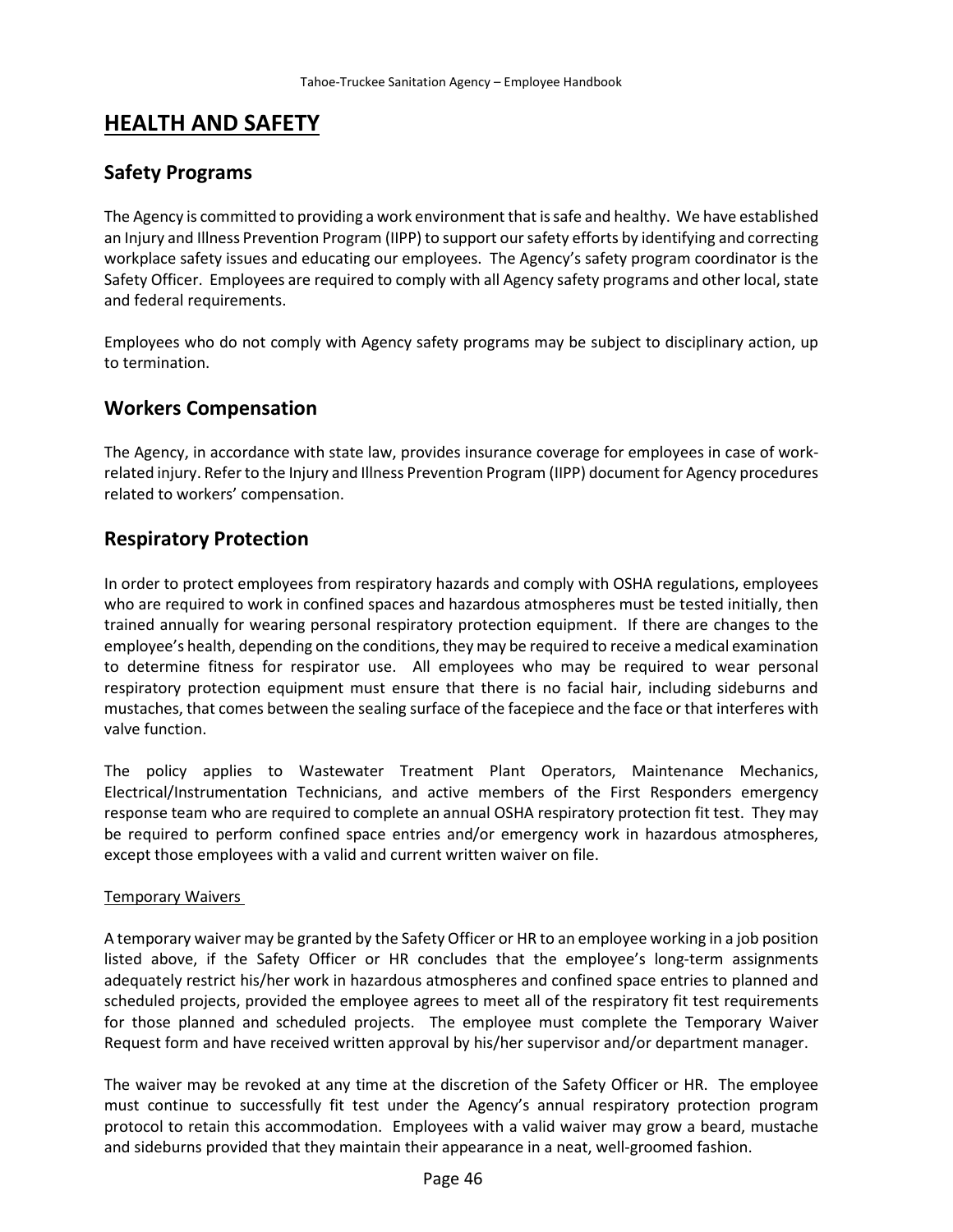### <span id="page-50-0"></span>**APR/SCBA Employees**

A Pulmonary Function Test (PFT) with medical evaluation is required for respirator certification, upon hire, then annually for all employees whose work requires use of a respirator to protect their health or those that choose to have one assigned to them. Generally, these employees include maintenance and operations employees, as well as all First Responders.

Additional medical testing will be provided as required by applicable law.

### <span id="page-50-1"></span>**First Responders/HAZWOPER**

Employees in various positions, on a voluntary basis (in some cases), fulfill the duties of being a First Responder. First Responder duties include the following (not all inclusive):

- Trainings to prepare the employee to be in a better state of readiness to respond to an emergency
- Drills, involving chemical releases, injuries, rescues, etc. that invoke various safety programs associated with each hazard that may be encountered
- Meetings with First Responder team

To be eligible to perform first responder duties, an individual must first satisfactorily complete the 40 hour HAZWOPER certification and take all of the required trainings that the Agency requires of all First Responders.

### <span id="page-50-2"></span>**Safety Award Program**

On a quarterly basis, the Safety Committee comprised of members from each department, review all safety suggestions submitted during the quarter. Safety suggestions can be any situation or suggestion that will make the Agency safer and are submitted using the safety suggestion form located at the Safety Suggestion drop box outside of the maintenance area, in the hallway. The Agency may provide two (2) hours of paid administrative leave to each employee whose safety suggestion is accepted, as determined by the Safety Committee. All Safety Committee decisions are final and may not be appealed.

#### <span id="page-50-3"></span>**Security Measures**

The Agency is committed to providing a workplace that is safe and secure for our employees, contractors, and visitors. In an effort towards meeting this objective, the Agency has installed security cameras in a number of open, non-private areas within its facilities. Please contact HR for a list of the current locations.

Refer to the Injury and Illness Prevention Program (IIPP) document for Agency procedures related to security measures.

### <span id="page-50-4"></span>**Incident Reporting**

Incidents will be investigated as management deems necessary. Refer to the Injury and Illness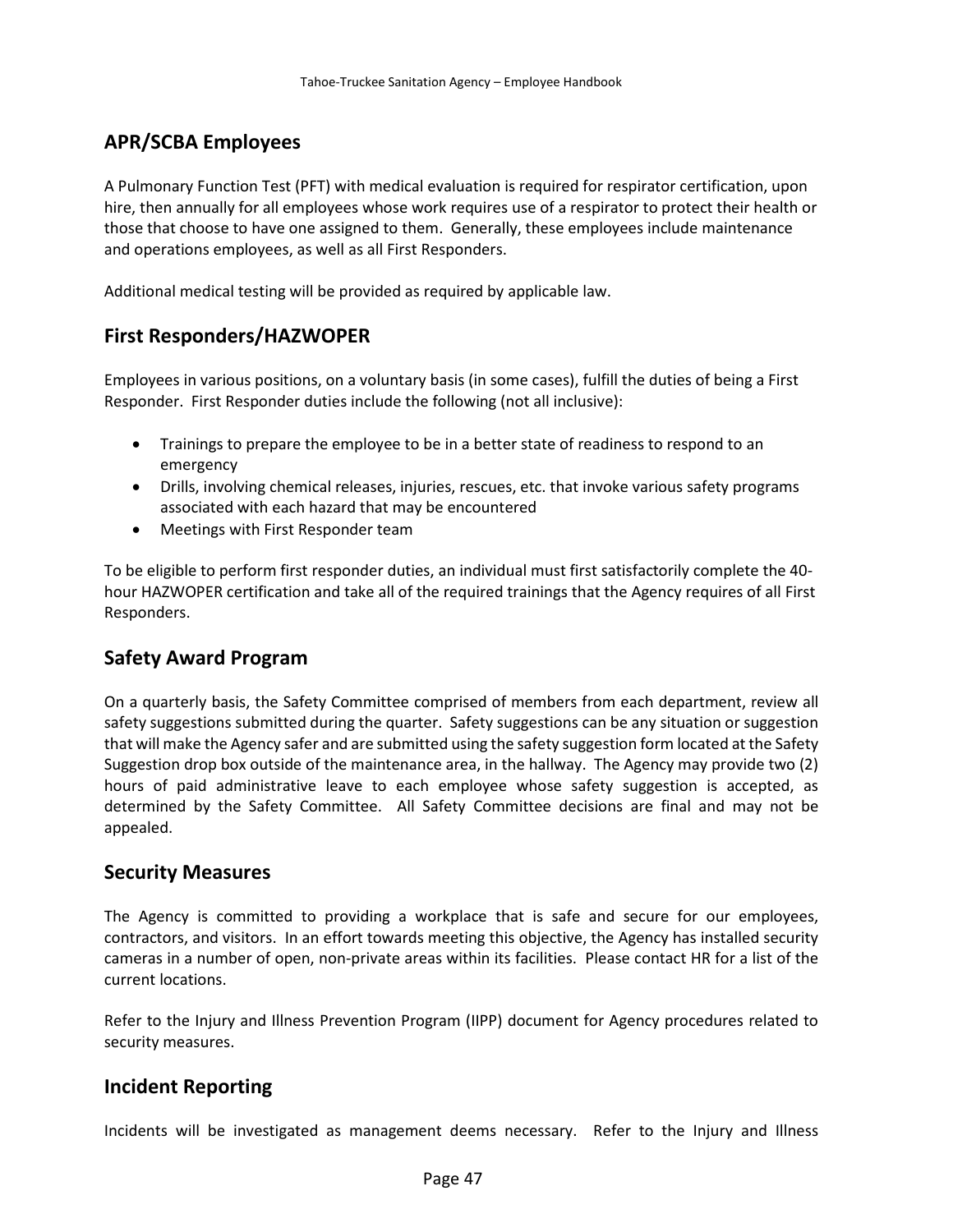Prevention Program (IIPP) document for Agency procedures related to incident reporting.

Employees involved in incidents and do not report accordingly shall be subject to disciplinary action, up to termination.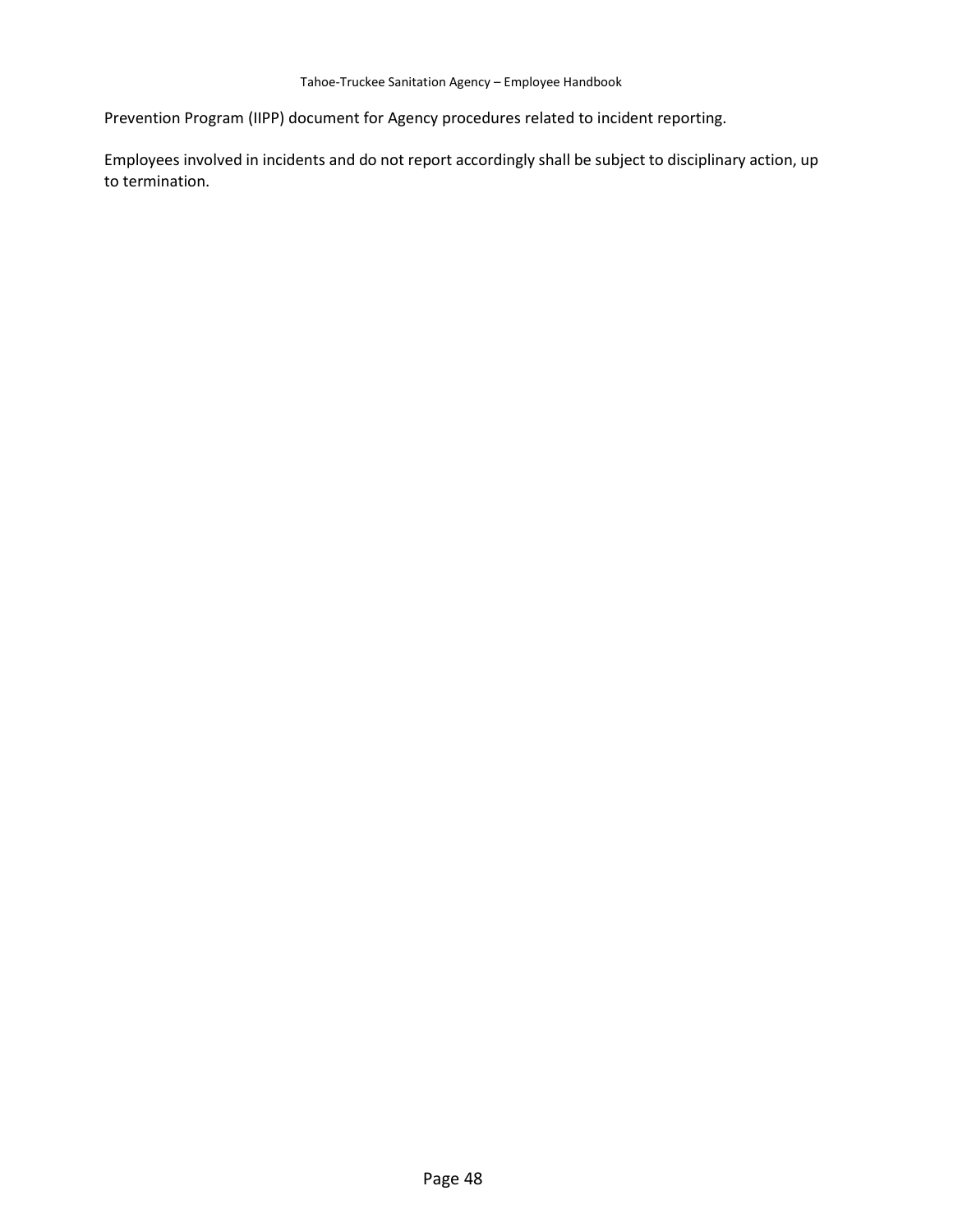# <span id="page-52-0"></span>**AGENCY VEHICLES AND EQUIPMENT**

### <span id="page-52-1"></span>**Employee Driving Standards**

Employees whose duties necessitate driving in the course of employment are required to maintain an acceptable driving record. The Agency's insurance carrier requires that employees who drive on the job meet established minimum standards for purposes of insurability. At a minimum, all employees who are required to drive in the course of their employment must maintain a valid California or Nevada driver's license. Employees who drive as a part of their job duties are provided a copy of the driving standards with which they are expected to comply.

Employees who are required to drive as part of their job must immediately report to the direct supervisor or manager any driving violation, citation, accident or incident that may result in a suspension or revocation of a driver's license, or that results in violation points on their driving record.

### <span id="page-52-2"></span>**Use of Agency Vehicles**

Agency owned vehicles are provided and are not to be used for private transportation or personal business (except as described below). Agency vehicles must be parked at the plant site when not in use and will ordinarily be available to all personnel for any valid business-related purpose.

Agency employees who drive Agency vehicles are required to possess a valid California or Nevada driver's license.

It is a requirement to use seat belts in all vehicles used for Agency business. Agency employees are not permitted to have any passengers in Agency vehicles, unless the presence of the passenger is business related. Illegal cellular phone usage while operating Agency vehicles or equipment will not be tolerated.

Employees may be eligible on a limited basis to request to take an Agency vehicle home (e.g. when going to/returning from a seminar that necessitates the employee to leave early/return late in the day). This privilege shall only be granted with the approval of the General Manager and may be revoked at any time.

Where any employee has been authorized to take home an Agency vehicle, vehicles may only be used for incidental "de minimus" personal use (e.g., a stop for a personal errand on the way between a business activity and the employee's home) in conjunction with the daily commute. Once the Agency vehicle is parked at the employee's residence, thereafter, the vehicles shall only be used for official Agency business or the return commute to place of business.

### <span id="page-52-3"></span>**Accident Reporting Policy**

In the event that an Agency employee is involved in an automobile accident while conducting Agency business, the accident must be reported as soon as possible to Human Resources. Under no circumstances shall an Agency employee who is involved in an accident while on Agency business make a private settlement with an adverse party, regardless of how minor the damage to the adverse party may be.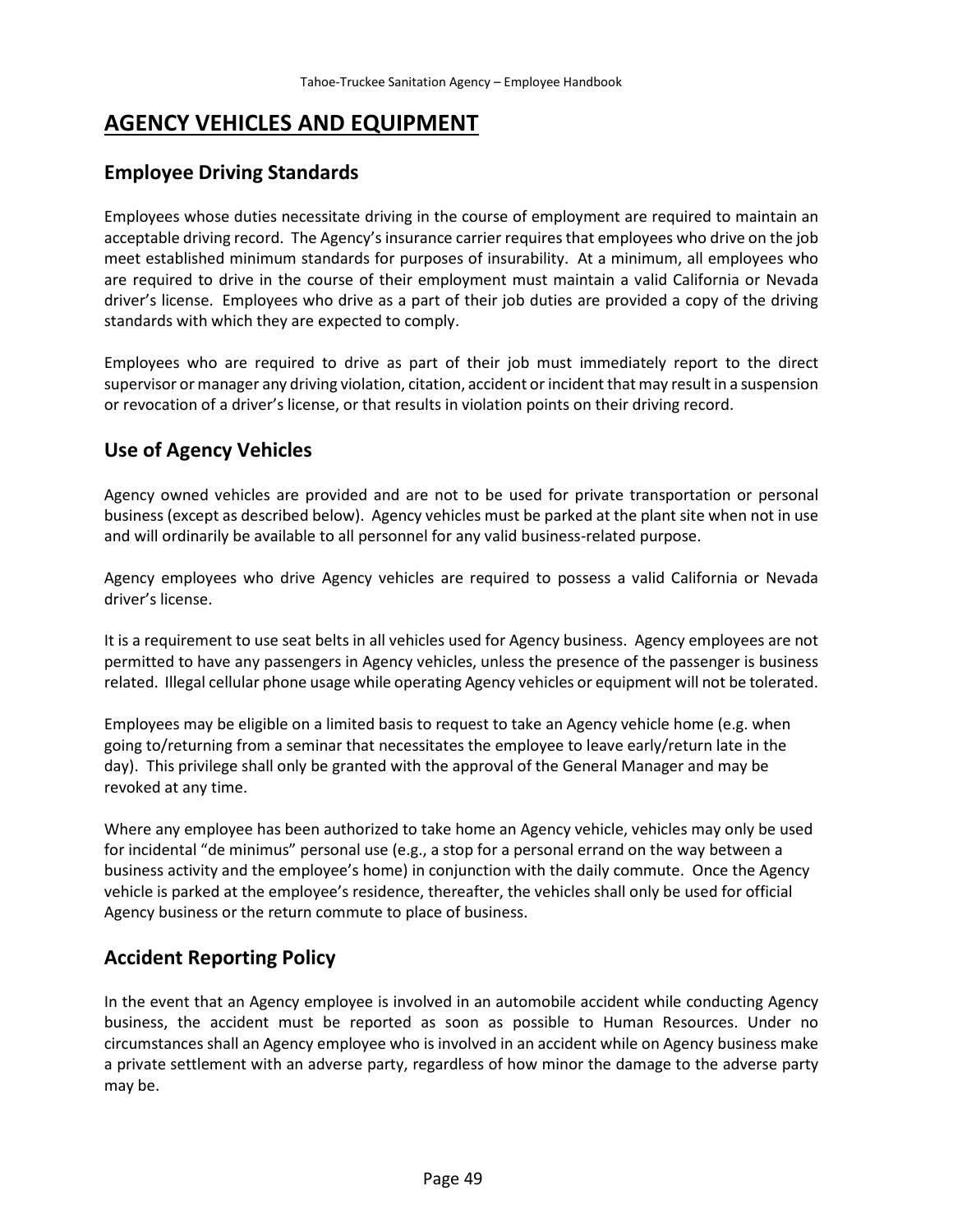Upon the occurrence of a work-related auto accident, the Agency employee must not tell the other party that the Agency will initiate action toward making repairs to the vehicle or property of the other party or in any way admit any liability.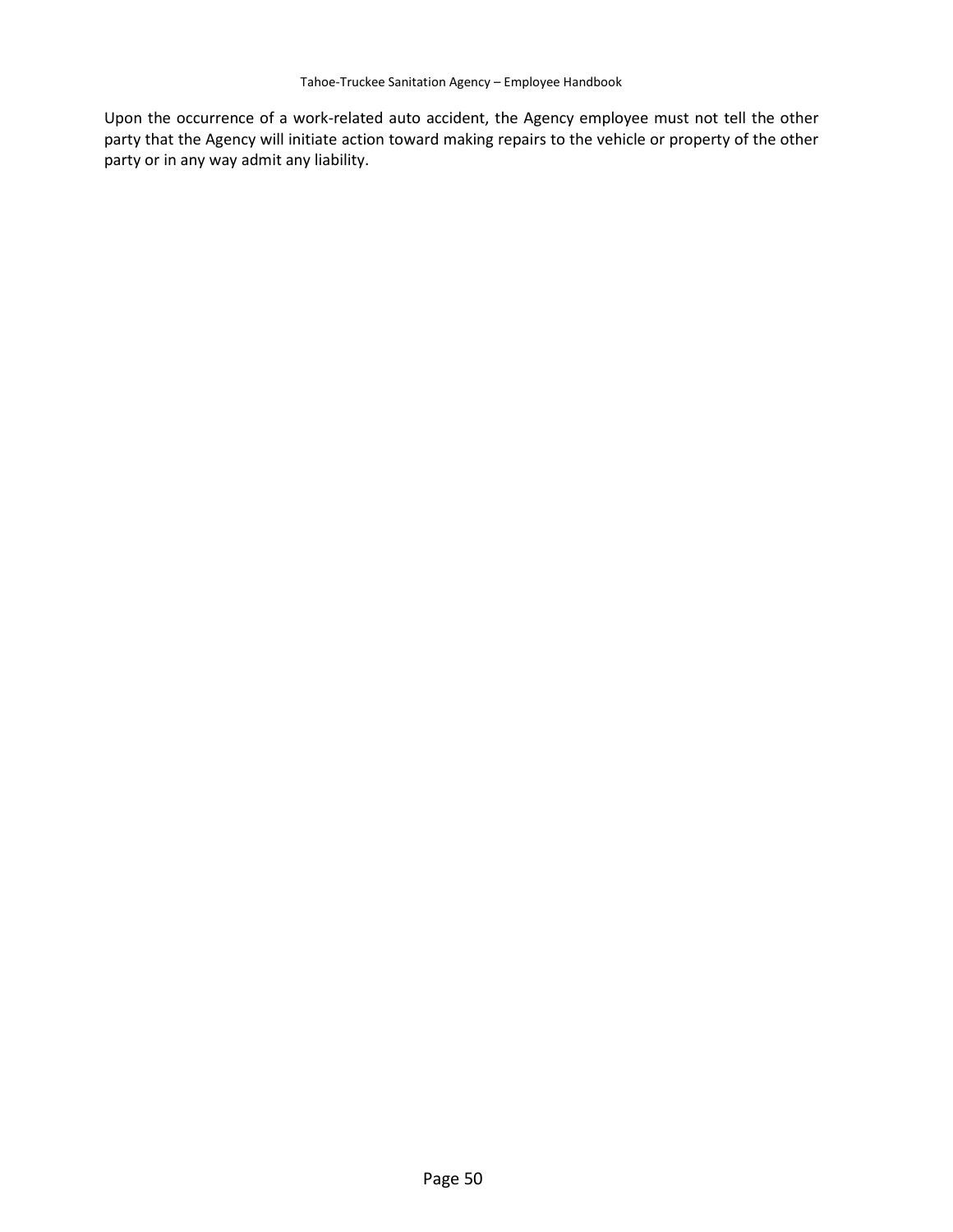# <span id="page-54-0"></span>**DRUG AND ALCOHOL POLICY**

TTSA prohibits the use, possession, distribution, or sale of alcohol or illegal drugs in the workplace, while conducting Agency business anywhere, or in Agency-owned vehicles. Intoxication or impairment on the job or on Agency premises because of alcohol or drugs, including lawful medication that impairs your ability to perform your job, is also prohibited.

All employees must report to work in a condition fit to perform their jobs safely and well, and not under the influence of any drug or alcohol. Violation of this policy will result in discipline up to and including immediate termination of employment.

TTSA has no desire to intrude into its employees' personal lives. However, both on the job and off the job involvement with drugs or alcohol can impact the workplace and TTSA's ability to achieve its objectives of workplace safety and efficiency. To assure employee safety, TTSA strictly prohibits the use of any illegal drugs, intoxicants, or drug use. Indiscriminate alcohol consumption puts everyone at risk and cannot be tolerated. In keeping with our efforts to promote health and safety and to protect the interests of our employees, customers, and TTSA, we cannot allow anyone to use, possess, sell, manufacture, purchase, or be under the influence of alcohol, illegal drugs, intoxicants, or other controlled substances at any time on TTSA's premises, in TTSA's vehicles, or while on TTSA's business.

Employees who are undergoing prescribed medical treatment with a controlled substance that may affect the safe performance of their duties, must report that fact to their supervisor before beginning work. Employees must have medical clearance from their treating physician that they may safely perform their duties while taking the medication, or they will not be permitted to work.

The following conduct is strictly prohibited by TTSA:

- Possession or use of alcohol or illegal drugs, or being under the influence of alcohol or drugs, on TTSA's property or during working hours;
- Driving an Agency vehicle, or your own vehicle on Agency business, while under the influence of alcohol or drugs; and
- Distribution, use, possession, sale, or purchase of an illegal or controlled substance on TTSA property or during working hours.

#### **Accommodation of Employees Seeking Treatment or Rehabilitation**

T-TSA will attempt to provide reasonable accommodation for an employee with chemical dependencies (alcohol or drugs), if the employee voluntarily wishes to seek treatment or rehabilitation. Employees who desire that assistance should request an unpaid treatment or rehabilitation leave of absence. T-TSA's support for treatment and rehabilitation does not obligate T-TSA to employ any person who violates T-TSA's drug and alcohol policy or whose job performance is impaired or otherwise inadequate because of substance abuse.

#### **Searches for Drugs or Alcohol**

T-TSA may conduct unannounced searches of Agency facilities and property (including personal property brought onto Agency premises) for drugs or alcohol. All employees are expected to cooperate in the conduct of such searches. Searches of employees and their personal property may be conducted when there is reasonable suspicion that an employee is in violation of this policy. An employee's consent to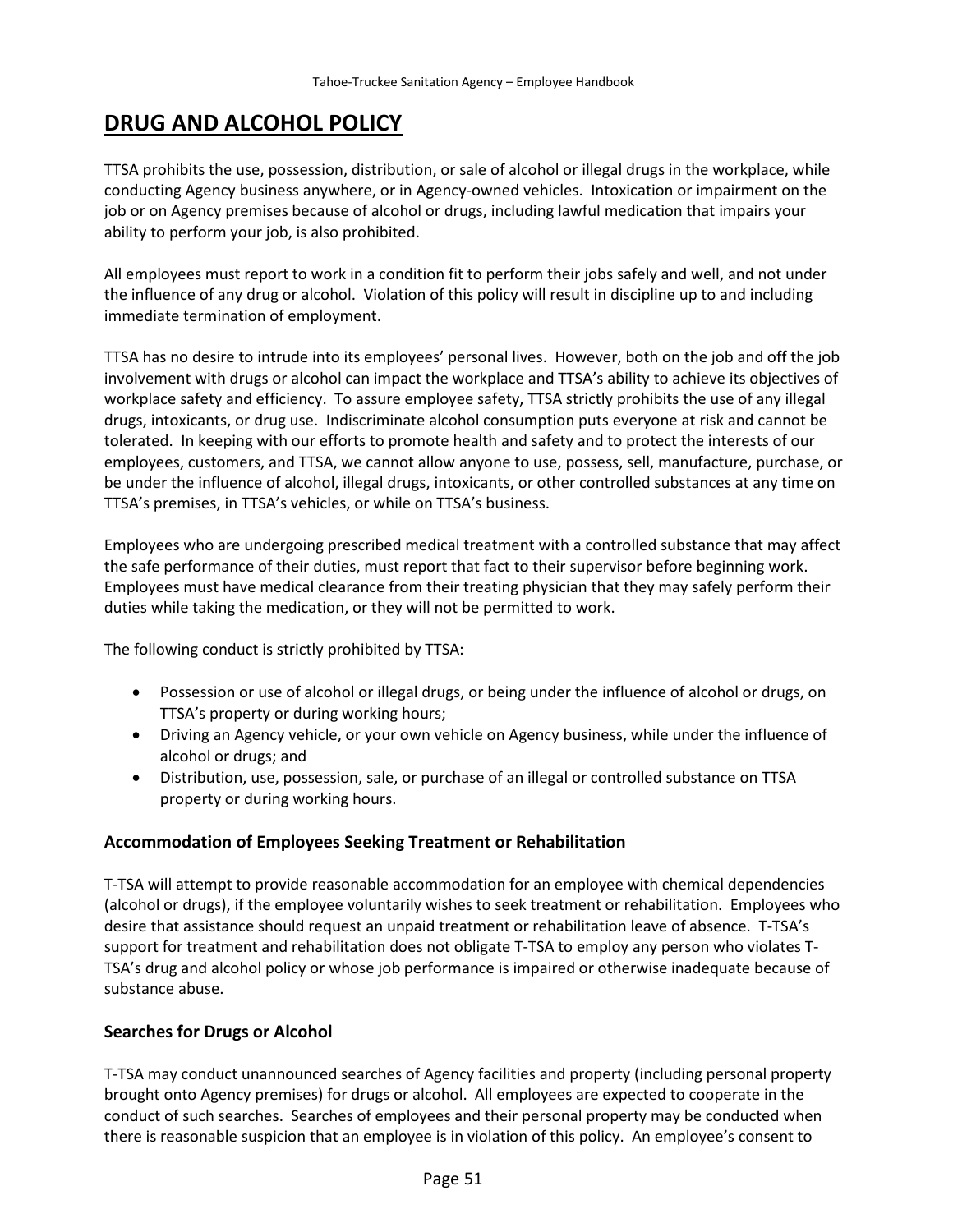such a search is required as a condition of employment.

#### **Testing for Drugs or Alcohol**

T-TSA may require substance abuse testing of an employee who is reasonably suspected of being under the influence of drugs or alcohol at work. Reasonable suspicion may arise if the employee's behavior, demeanor, or actions are objectively perceived to be inconsistent with maintaining work safety.

Reasonable suspicion testing may include a blood test, urinalysis, or other drug or alcohol test, conducted by professional medical staff and laboratory. Any such testing will be conducted without cost to the employee, while the employee is on Agency-paid time. T-TSA will provide transportation to and from the testing facility. Failure of any employee to consent to reasonable suspicion testing when requested to do so will generally be considered insubordination and may result in immediate termination of employment.

After the test, T-TSA will place the employee on an immediate paid suspension from work until T-TSA receives the test results. If the test results are positive, T-TSA will generally terminate the employment. If the test results are negative, the employee will be returned to work as soon as possible.

#### **Knowledge of Use by Others**

It is the responsibility of all employees to ensure that the work environment at T-TSA is free of alcohol and drugs. Any employee who has knowledge of any violation of T-TSA's anti-drug policy is required to report this to any Agency manager or to HR.

On occasion, the Agency may encourage participation in business-related events outside of working hours. These occasions may include holiday parties, lunches, dinners or business conferences. Alcohol may be served at these events. Nonetheless, employees are expected to remain responsible and professional at all times. All attendees are expected to observe all laws prohibiting the operation of a vehicle while under the influence of alcohol.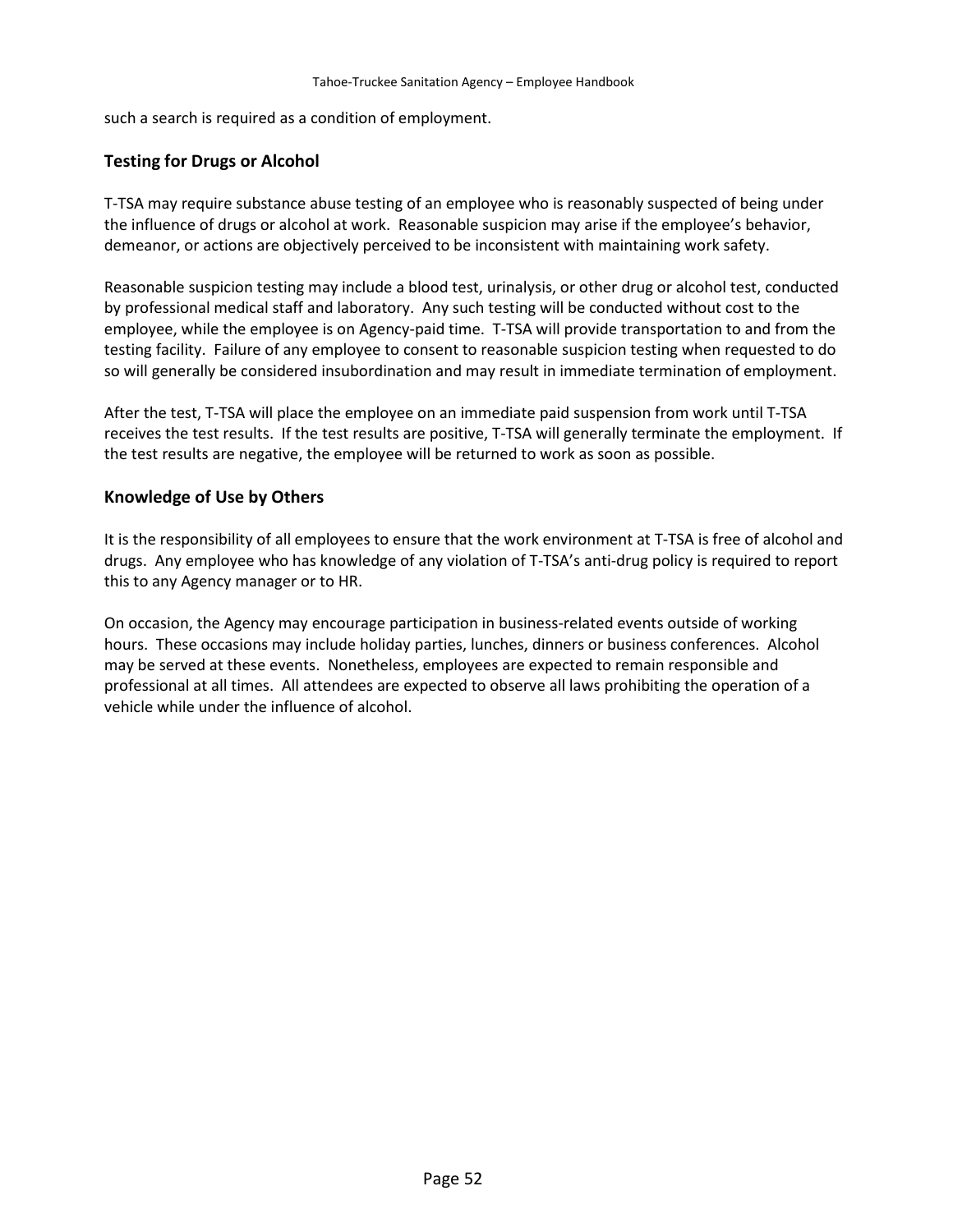# <span id="page-56-0"></span>**TECHNOLOGY USE POLICY**

This policy applies to the use of Agency computer and technology systems and network resources (hereafter the "Technology Systems").

The policy applies to employees, contractors, consultants, temporary hires, and anyone else using the Technology Systems.

- Users must not attempt to access any data, documents, email correspondence, or programs contained on systems for which they do not have authorization by the Agency's Information Technology ("IT") department manager or other managers.
- Users must not access or attempt to gain access to any computer account for which they are not authorized to access.
- Authorized users must not divulge connection information or other access points to anyone without proper authorization by IT.
- Users must not share their accounts, passwords, or other similar information or devices used for identification and authorization purposes.
- Users must not make unauthorized copies of copyright protected or Agency-owned software.
- Users may not download, install or distribute software to Agency owned devices unless approved by IT.
- Users may not download data to personally owned devices unless approved by IT.
- Users may not engage in activity: 1) that violates any applicable law or Agency policy; or 2) that may harass, threaten, or abuse others. Users may not access, create, store or transmit material which may be deemed to be offensive, harassing, indecent or obscene, or violate any Agency policy. Such activities include, but are not limited to, the following:
	- o Using Agency Technology Systems to engage in procuring or transmitting material that is sexual in nature and/or is in violation of sexual harassment or hostile workplace laws or Agency policy.
	- o Using Technology Systems (including but not limited to email, internet, or intranet) to harass or intimidate another person.
- Users must not engage in activity that may degrade the performance of information resources, deprive an authorized user access to resources, or circumvent information security measures.
- Users must not download, install or run security programs or utilities such as password cracking programs, packet sniffers, or port scanners that reveal or exploit weaknesses in the security of the information technology resources.
- Technology Systems must not be used for personal benefit, political activity, unsolicited advertising, personal fund raising, personal business ventures, or for the solicitation of performance of any activity that is prohibited by any State or Federal law.
- Access to the Technology Systems from any devices must adhere to all acceptable use policies. Employees must not allow family members or other non-employees to access non-publicly accessible information systems.
- All communication sent or received by Agency Technology Systems (including but not limited to Agency email systems) is not private. There is no expectation of privacy in any information used, created, stored, or sent on the Technology Systems. Any such information is subject to monitoring or investigation by the Agency at any time, and is subject to public records laws and eDiscovery requests.
- Personal email accounts are not to be used to send and receive official Agency correspondence and are not to be configured on Agency devices.
- Agency personnel shall exercise due care when addressing email correspondence to ensure that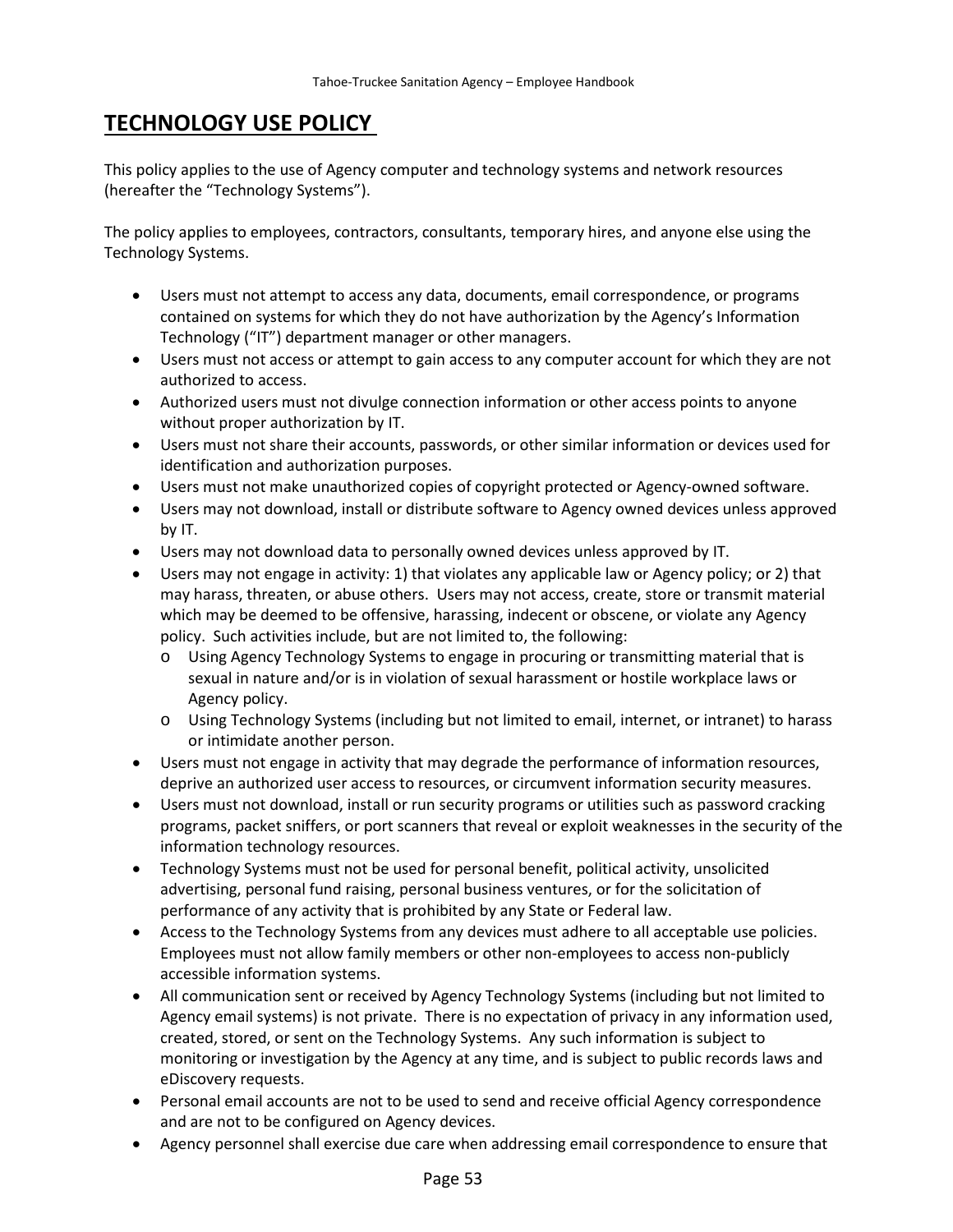the correspondence is addressed correctly and that the intended recipient is authorized to view content within emails and documents.

- Technology Systems, including but not limited to email and internet services, are provided primarily to conduct official Agency business. Employees are responsible for exercising good judgement regarding the reasonableness of personal use. Any personal use should be minimal, and should not be on work time.
- Agency employees shall use Technology Systems responsibly.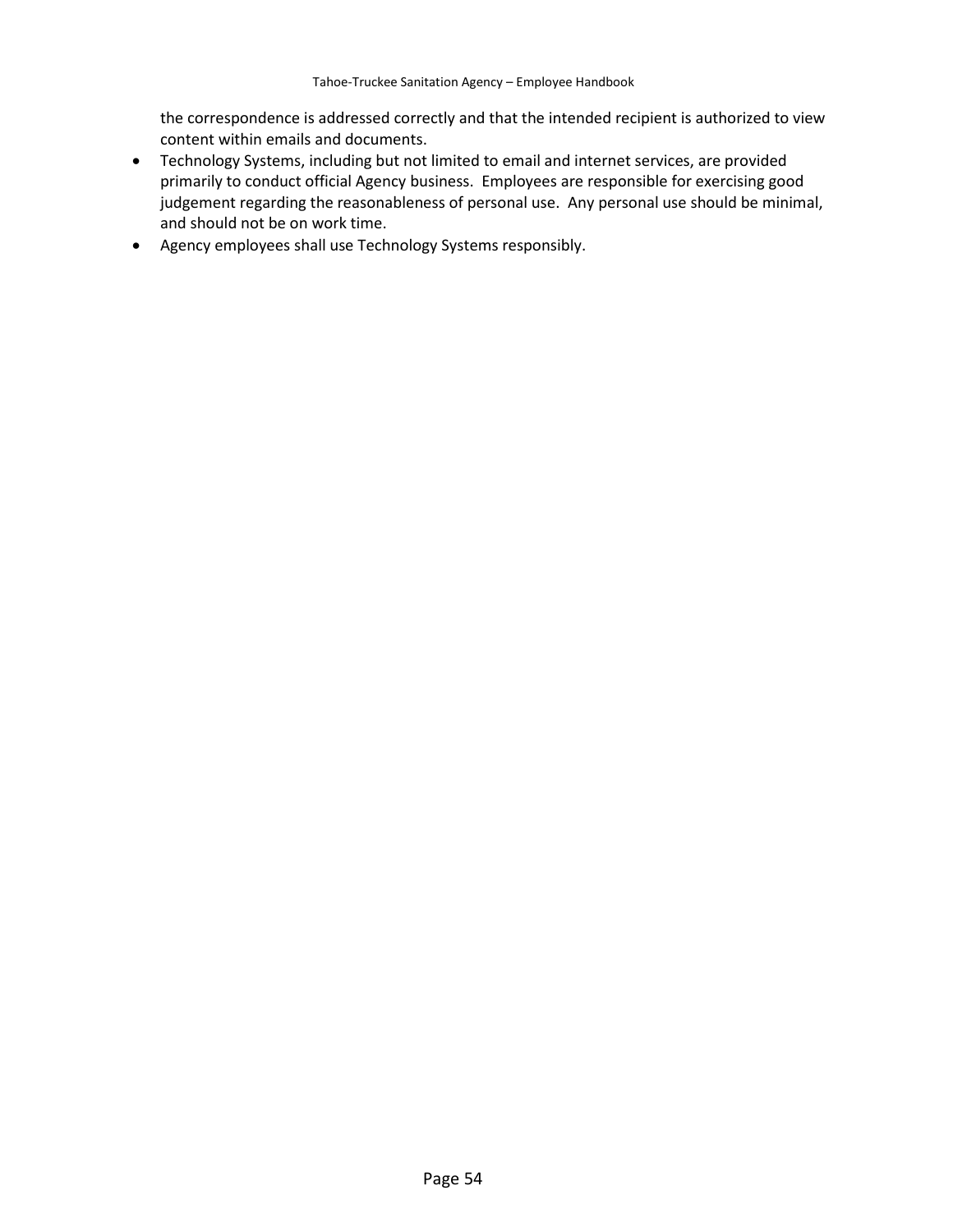# <span id="page-58-0"></span>**CELLULAR PHONE REIMBURSEMENT**

The Agency will offer a cellular telephone stipend for privately owned mobile device service to employees whose duties and responsibilities require wireless access to mobile device service. The Agency will determine eligibility for reimbursements.